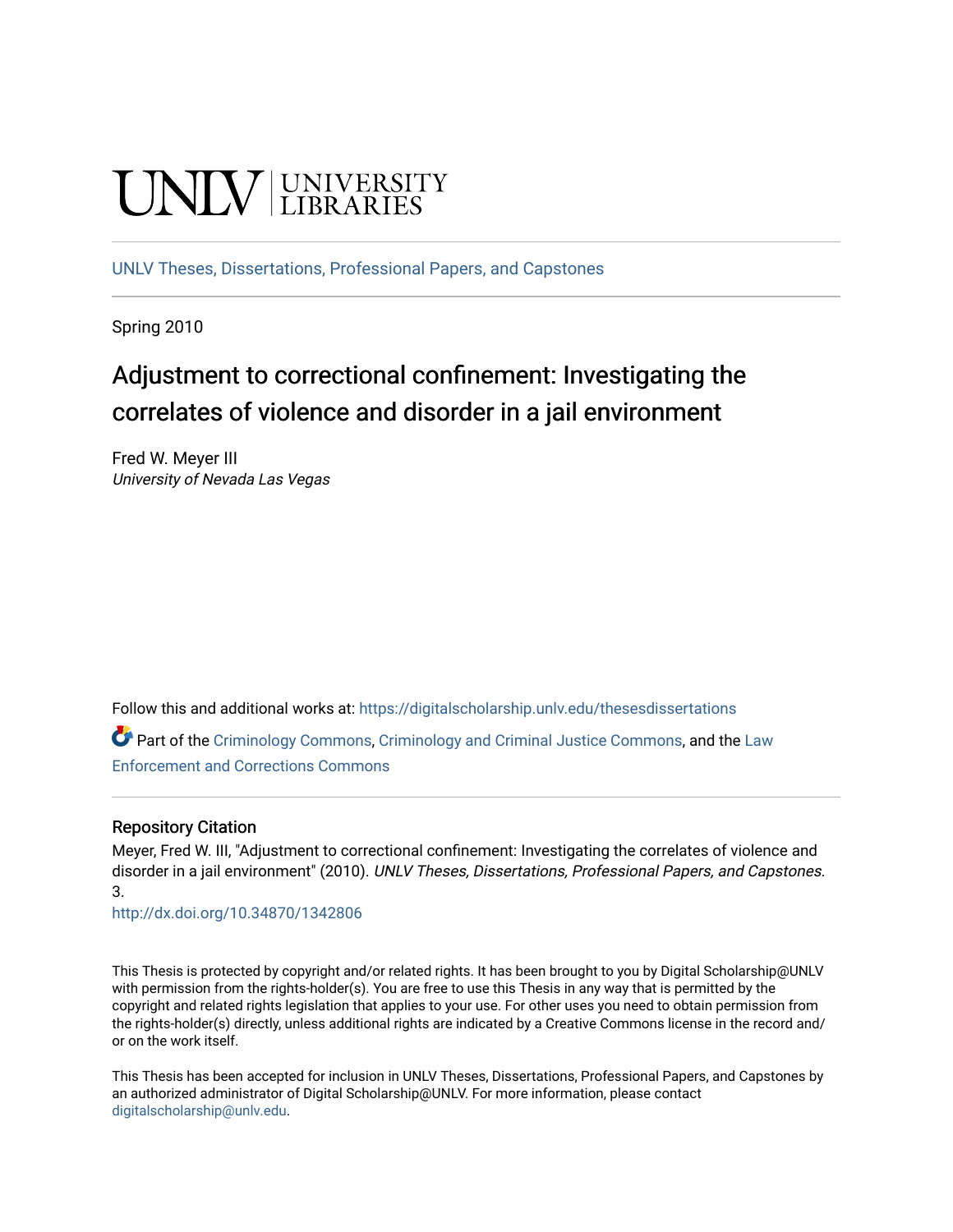#### ADJUSTMENT TO CORRECTIONAL CONFINEMENT:

#### INVESTIGATING THE CORRELATES OF

### VIOLENCE AND DISORDER IN

#### A JAIL ENVIRONMENT

by

Fred W. Meyer III

Bachelor of Arts University of Nevada, Las Vegas 2005

Associate in Applied Science College of DuPage 1997

A thesis submitted in partial fulfillment of the requirements for the

**Master of Arts in Criminal Justice Department of Criminal Justice Greenspun College of Urban Affairs** 

**Graduate College University of Nevada, Las Vegas May 2010**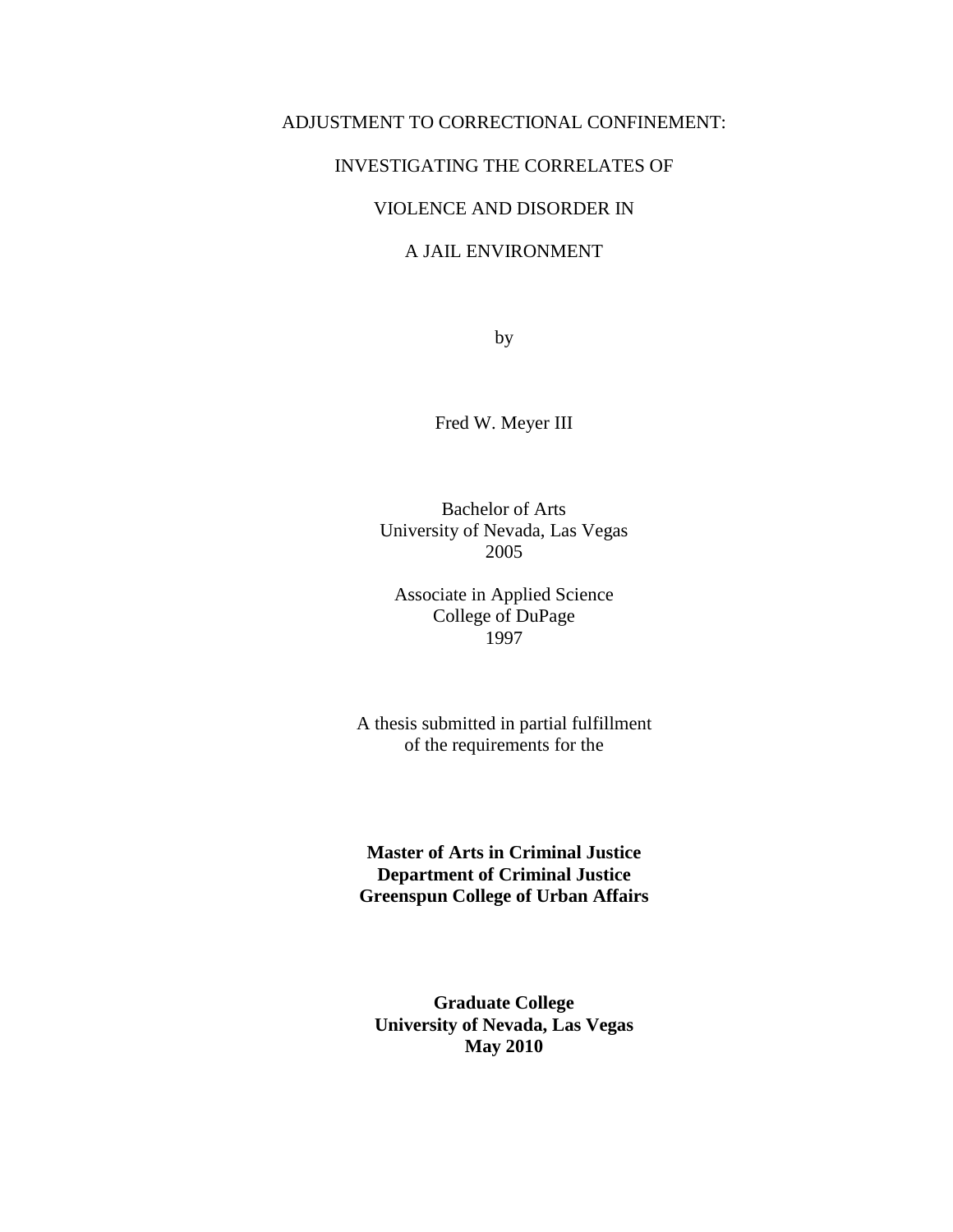

## THE GRADUATE COLLEGE

We recommend that the thesis prepared under our supervision by

## **Fred W. Meyer III**

entitled

## **Adjustment to Correctional Confinement: Investigating the Correlates of Violence and Disorder in a Jail Environment**

be accepted in partial fulfillment of the requirements for the degree of

## **Master of Arts**

Criminal Justice

Terance Miethe, Committee Chair

Hong Lu, Committee Member

Deborah Shaffer, Committee Member

Andrew Spivak, Graduate Faculty Representative

Ronald Smith, Vice President for Research and Graduate Studies and Dean of the Graduate College

**May 2010**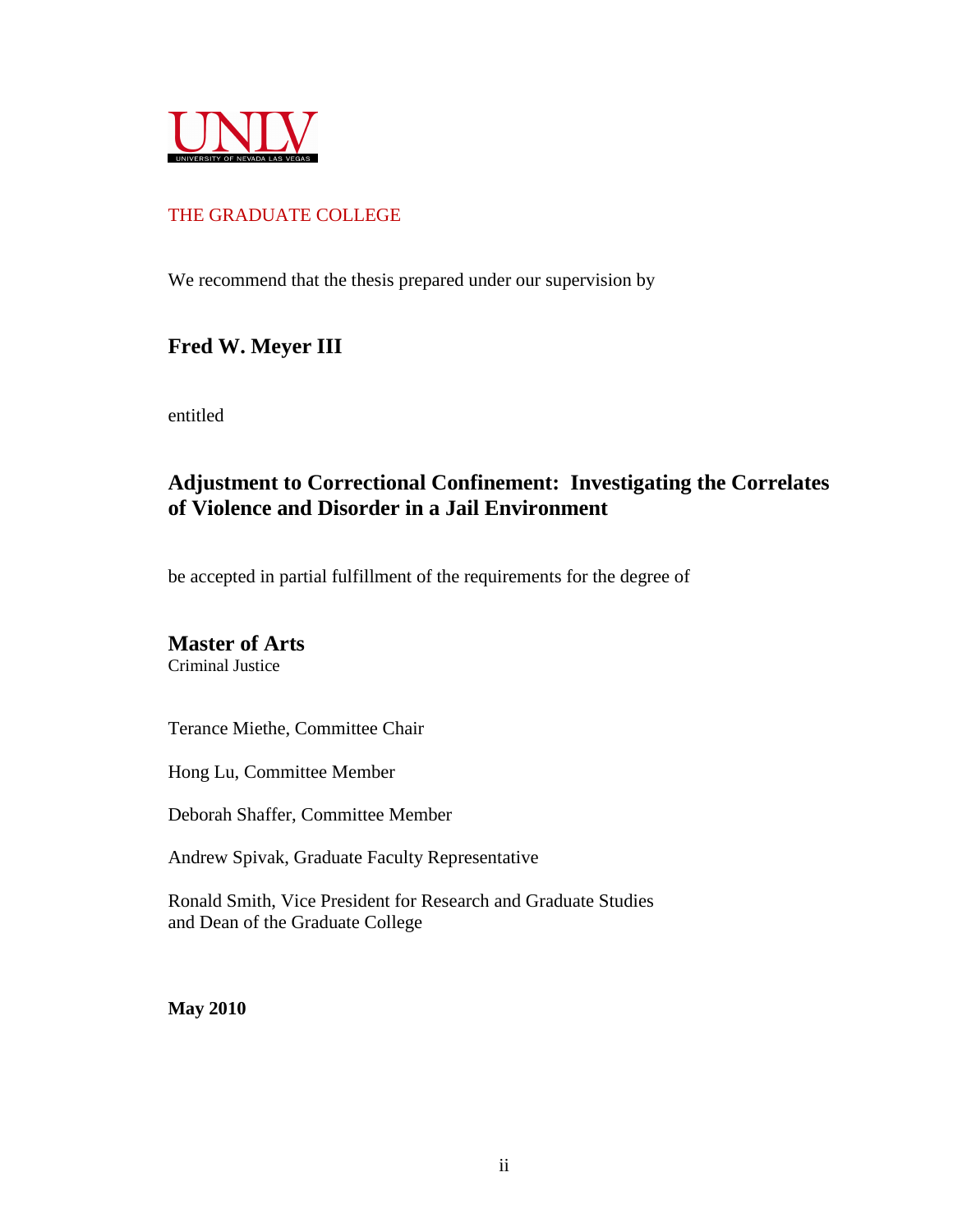#### ABSTRACT

#### **Adjustment to Correctional Confinement: Investigating the Correlates of Violence and Disorder in a Jail Environment**

by

Fred W. Meyer III

Dr. Terance D. Miethe, Examination Committee Chair Professor of Criminal Justice University of Nevada, Las Vegas

 This study examines the individual- and institutional-level variables that are correlated with violence and disorder within a jail facility. Previous research indicates that deviant behavior is one of the main challenges that negatively impacts the safe and effective management of correctional facilities. While many studies have been conducted on prison populations, few studies have focused upon jail populations. Using official institutional data, this study explores the factors associated with general infractions and violent misconduct among a stratified random sample of inmates (n=447) incarcerated during a one year period in a large county jail facility. The logistic regression and conjunctive analyses revealed that several variables were significantly correlated with institutional violence and disorder. These variables had both individual and conjunctive or combined effects on the nature of institutional misconduct. The results of this study are then discussed in terms of their implications for future research and practical policy for controlling disorder within correctional institutions.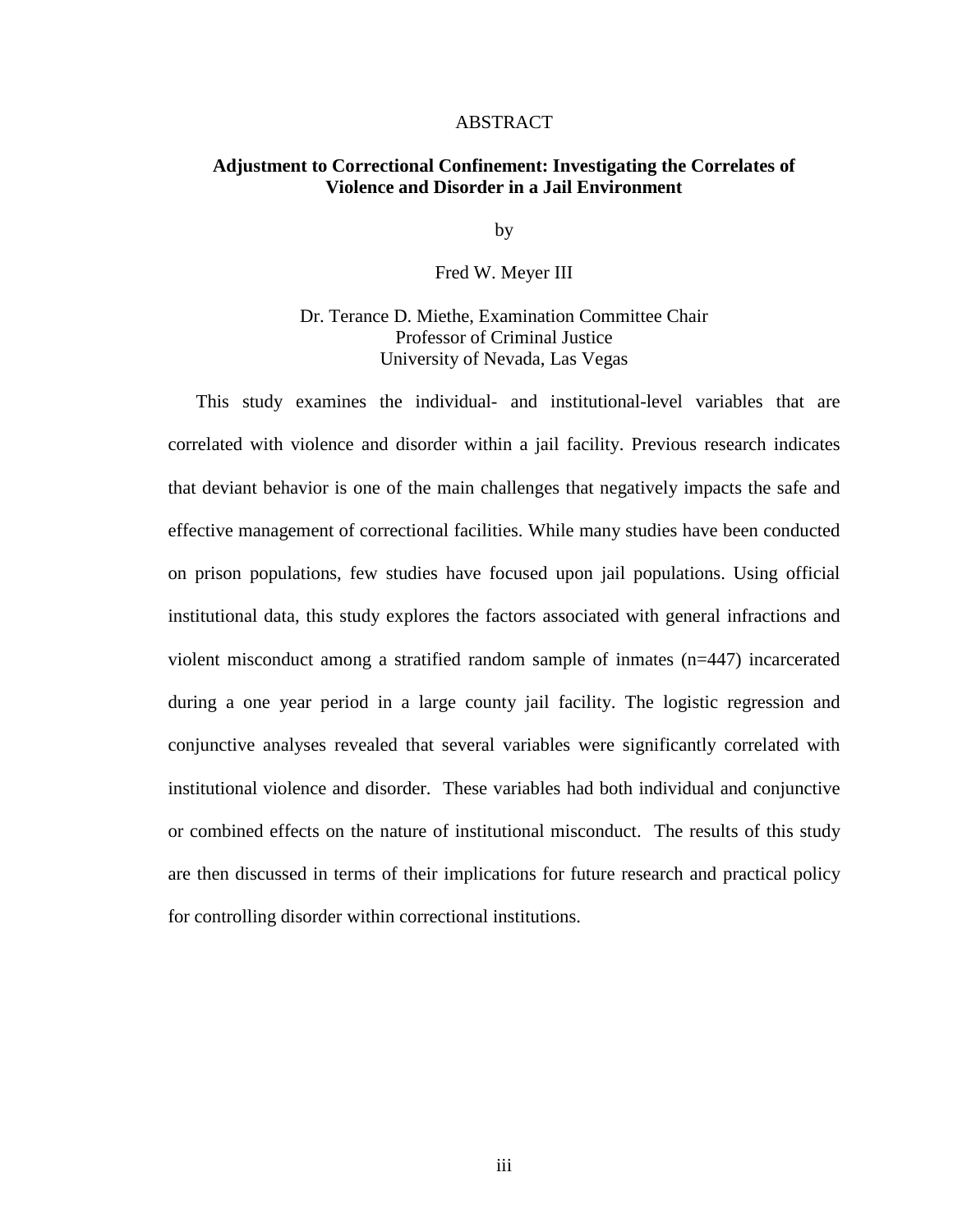| Summary of Findings | 39 |
|---------------------|----|
|                     |    |
|                     |    |
|                     |    |
|                     |    |
|                     |    |
| VITA.               | 52 |

## **TABLE OF CONTENTS**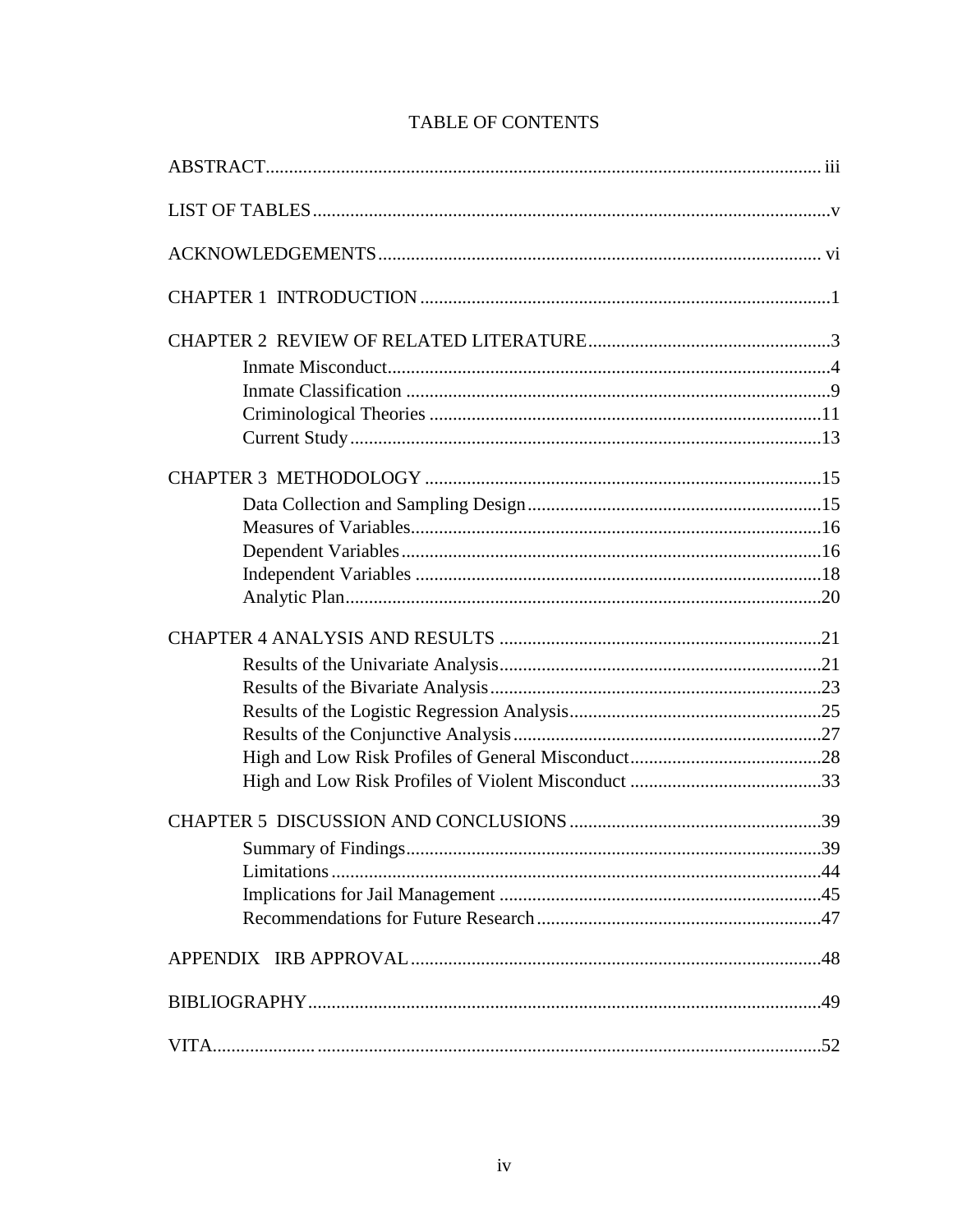## LIST OF TABLES

| Table 4 Variables Associated with General Misconduct – Dominant Profiles 31 |  |
|-----------------------------------------------------------------------------|--|
|                                                                             |  |
| Table 6 Variables Associated with Violent Misconduct – Dominant Profiles36  |  |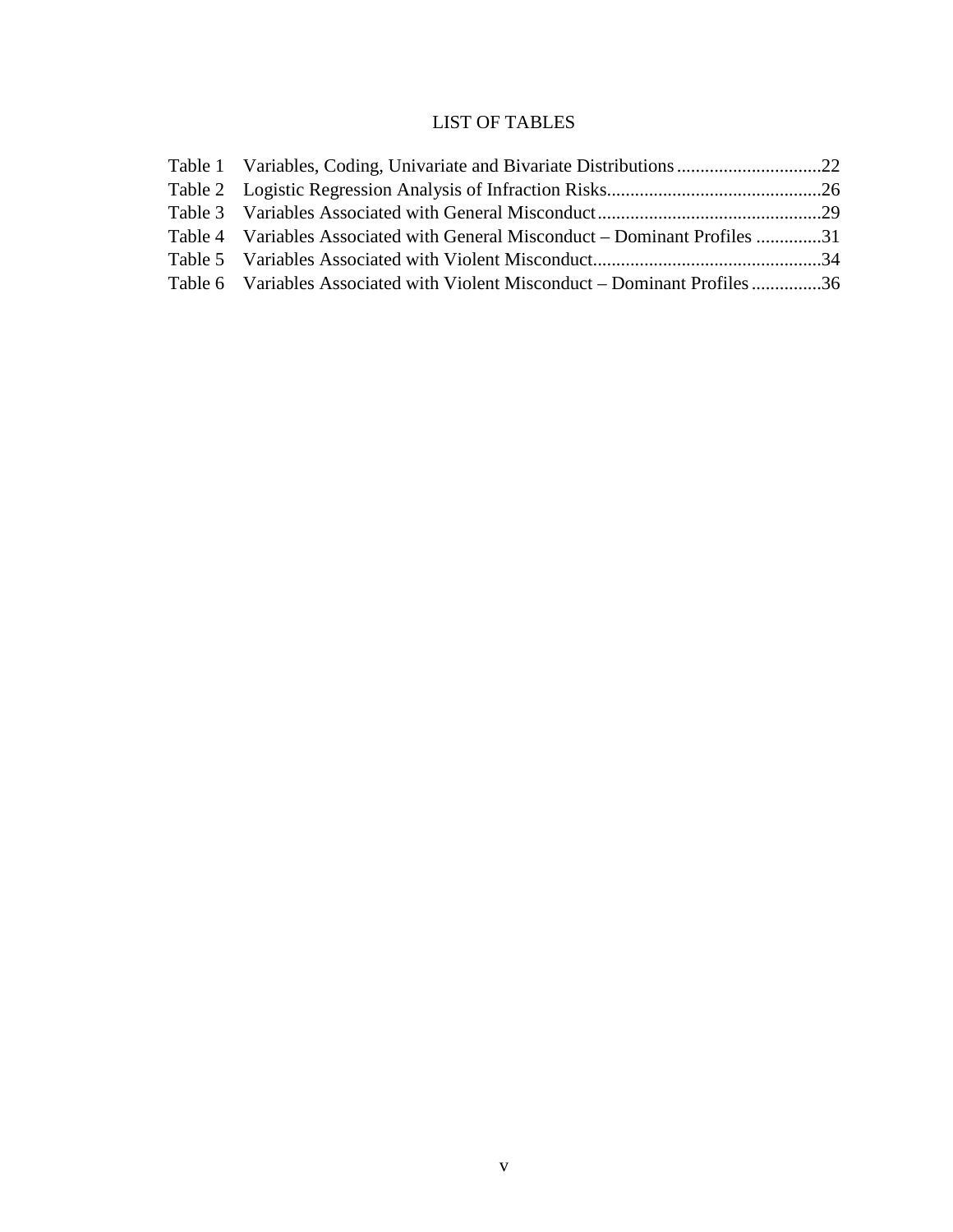#### ACKNOWLEDGEMENTS

 There are many individuals who deserve thanks for their encouragement, support, and guidance during the formation, analysis, and completion of this thesis document. First and foremost, I would like to thank Professor Terance Miethe for the countless hours he spent providing feedback and direction during each phase of this study. As my committee chair, he provided many hours of invaluable insight and guidance that created the framework necessary to progress and finalize this research. I would also like to thank the other thesis committee members, Dr. Hong Lu, Dr. Deborah Shaffer, and Dr. Andrew Spivak for their assistance and input. Each committee member provided feedback and direction that improved the overall research design, format, and conclusion. Finally, I thank my family for their love and support. To my wife Tracy, daughter Caitlyn, and son Ethan, thank you for your patience and understanding during the many evenings I was away working on this research.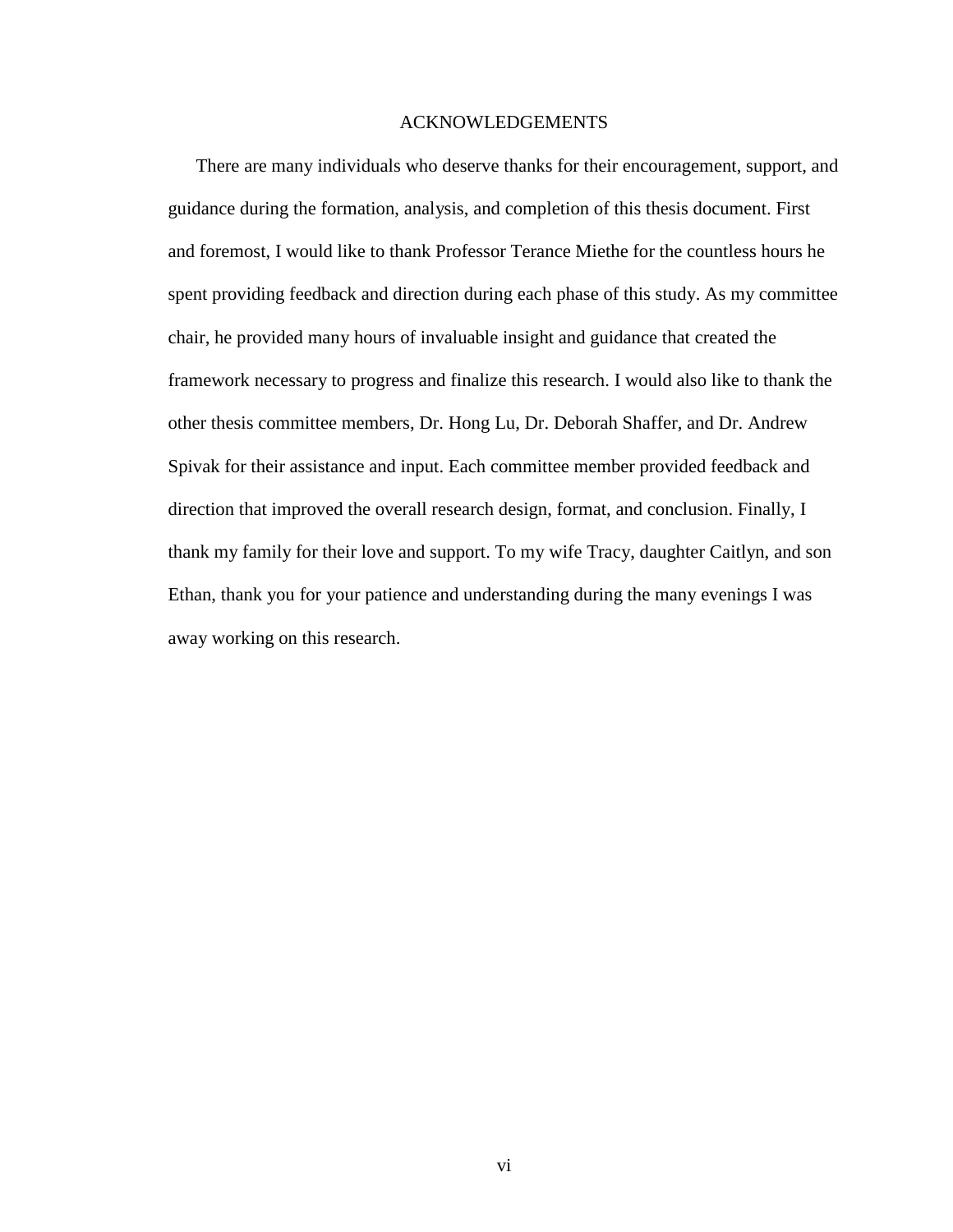#### CHAPTER 1

#### INTRODUCTION

 Jails throughout the United States regularly detain and manage hundreds of thousands of individuals accused or convicted of committing a crime that have been legally deprived of their freedom. According to the National Institute of Corrections (1998), jails represent the most widespread single component of the overall American criminal justice system. Whereas prisons regularly house individuals for long term periods, jail facilities incarcerate individuals that are considered pre-trial and those that have been convicted and sentenced to short terms of imprisonment, generally of one year or less.

 Individuals housed in jail facilities represent a much more active and dynamic population than that found within a prison system. Prisons incarcerate people long term and are a somewhat static environment, but jails are forced to manage a population that is far more diverse, with inmates regularly being booked, processed, transported to court, transferred to other agencies, and released. A far greater number of individuals also arrive at local jails under the influence of controlled substances and they are often in medical or psychological crisis. Due to the high rate of admissions of those with special needs, jail managers face a unique challenge of processing, managing, and releasing inmates in a safe and secure manner.

 As a result of these unique human and facility management concerns, the concept of objective jail classification was proposed and developed by the National Institute of Corrections (National Institute of Corrections, 1998). Classification is recognized by many correctional practitioners and academics as an important function for the proper management of any correctional facility (Fernandez & Neiman, 1998; Proctor, 1994;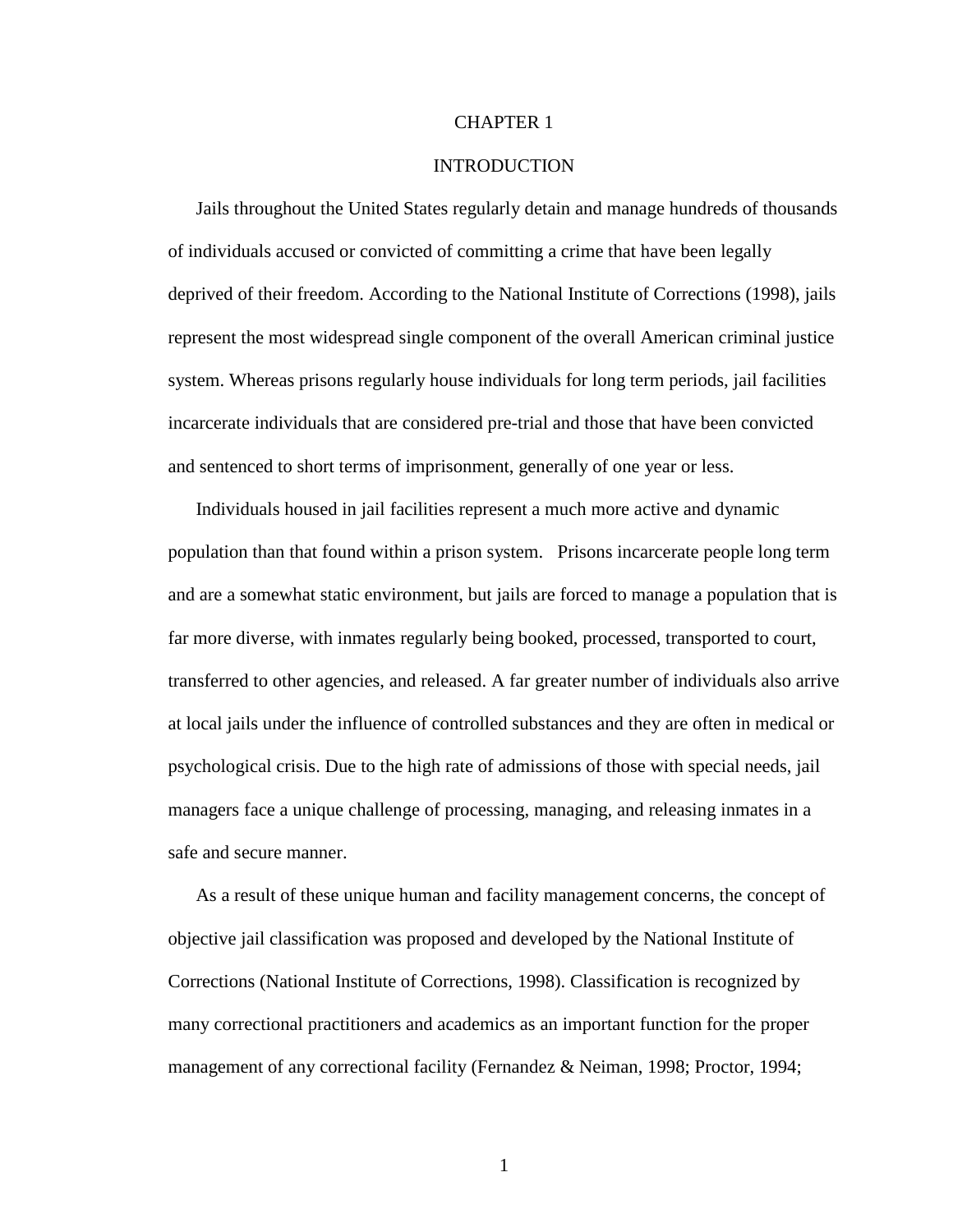Wright, 1988). According to Levinson (1982), there are four main goals of inmate classification: to assign proper security levels, assign appropriate housing, designate custody levels, and determine what inmate programs and activities are appropriate.

 The goal of objective classification is to make consistent, fair, and effective decisions that promote a cost effective, safe, and secure environment for the appropriate management of jail facilities (Cunningham & Sorensen, 2007; National Institute of Corrections, 1998; Wright, 1998). According to Holland and Holt (1980), prediction of inmate behavior and misconduct is difficult to accurately achieve, but proper inmate housing assignment remains one of the most significant decisions that an institution can make. In addition to the difficulty associated with accurate risk prediction, the vast majority of scholarly research thus far has focused on prison environments rather than jail facilities (Kellar & Wang, 2005). It is also the case that the existing research on factors associated with inmate misconduct in prisons has often produced inconsistent or conflicting results (Alexander, 1986; Cunningham & Sorensen, 2007; Harland, 1996).

 The current study attempts to fill a gap in the scholarly literature by investigating the variables correlated with inmate misconduct in a county jail environment. By investigating the relationship between several individual- and institutional-level variables and inmate misconduct, the results of this research may be utilized to assist practitioners in the evaluation and implementation of objective jail classification systems, as well as the overall management of jail facilities.

2 a set of  $\sim$  2 a set of  $\sim$  2 a set of  $\sim$  2 a set of  $\sim$  3 a set of  $\sim$  3 a set of  $\sim$  3 a set of  $\sim$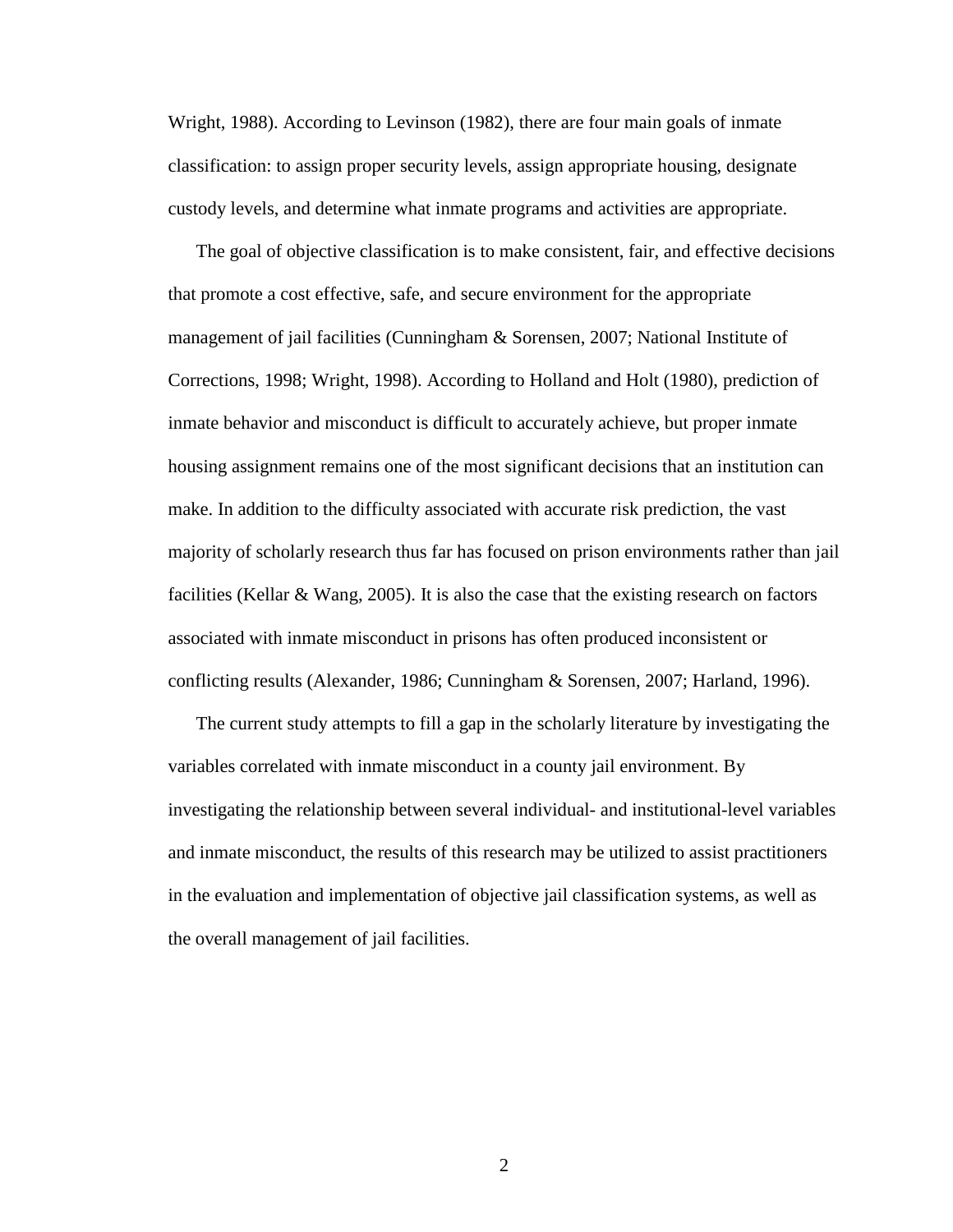#### CHAPTER 2

#### LITERATURE REVIEW

 A substantial portion of the population living in the United States will experience some form of contact with the criminal justice system during their lifetime. These contacts can sometimes lead to arrest, trial, and imprisonment. The United States has long been recognized as a leading nation when it comes to the rate at which it incarcerates its citizenry. According to the United States Department of Justice, approximately one in every thirty one adults living in this country is under some form of correctional supervision (Bureau of Justice Statistics, 2008). There are two primary types of correctional facilities in the United States: jails and prisons. For the purposes of this study, the jail environment and the people detained therein will be the focus.

 There are currently approximately three quarters of one million individuals incarcerated, either awaiting trial or serving short-term sentences within jail facilities (Bureau of Justice Statistics, 2008). While there are some similarities between prisons and jails, their purpose and operation vary substantially. In particular, a prison population may be somewhat consistent because inmates are sentenced for one year or more, but local jails have far greater instability and turnover in detainees because the typical individual may be processed and released within twenty four hours. These differences in population dynamic require local jail officials to constantly process, assign housing, manage and release individuals at a rate far greater than that of a typical prison environment.

 The differences between prison and jail environments are well known. However, the vast majority of scholarly work related to correctional institutional management has been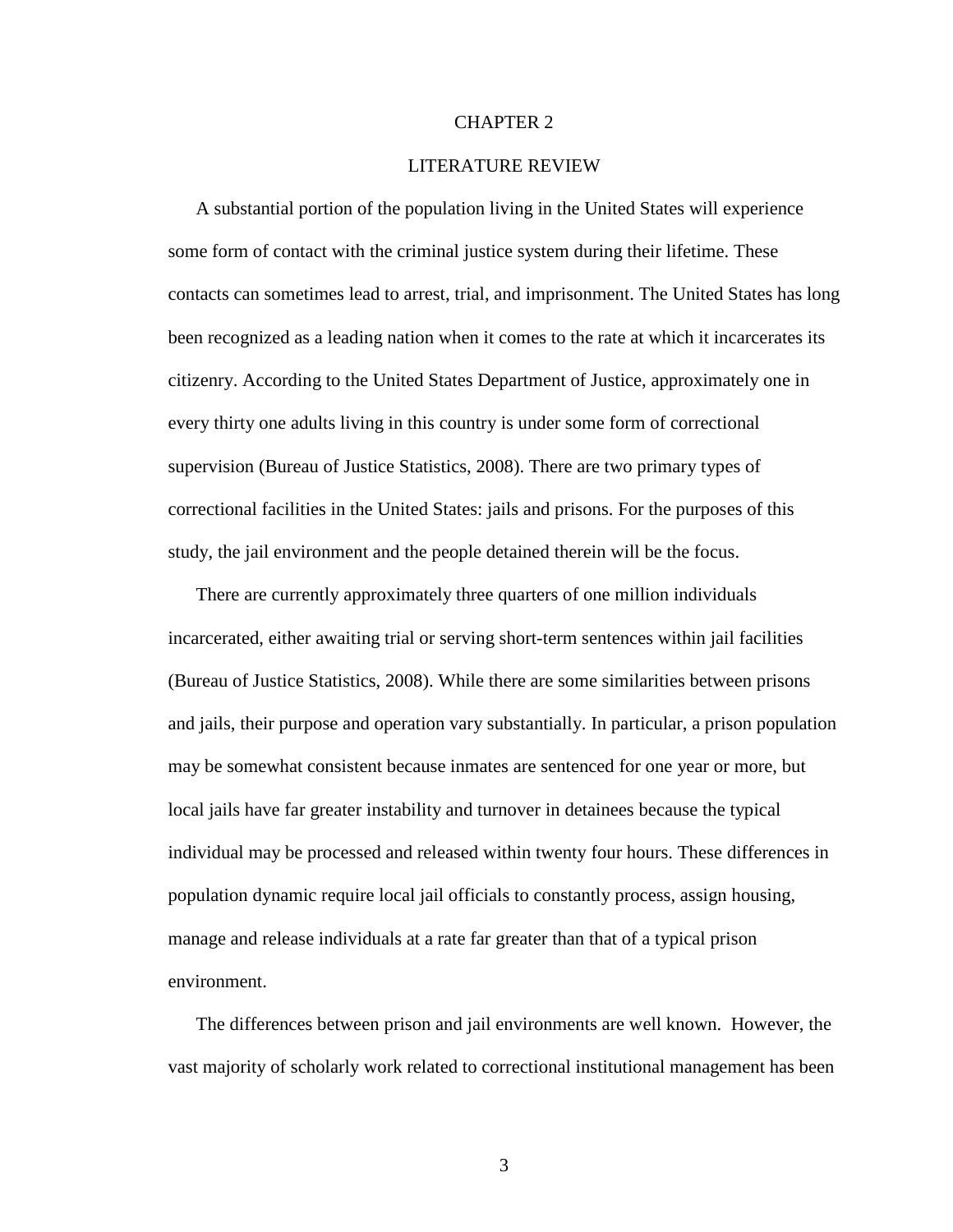focused upon prisons rather than jails (Kellar & Wang, 2005). Within this context, prison-based studies often yield inconsistent results about the factors associated with institutional misconduct and management (Cunningham & Sorensen, 2007). The following sections provide a review of the scholarly literature related to inmate misconduct, jail classification techniques, relevant criminological theories, and the research questions underlying the current study.

#### Inmate Misconduct

 Nearly any deviant act that is committed on the street can also be attempted or completed within a correctional setting. This deviant behavior within a correctional environment is referred to as "inmate misconduct". Correctional facilities regularly have formalized rules that inmates are required to follow. These formalized rules lay out types of inmate misconduct and provide a framework for the safe and orderly operation of the facility. Although specific rule language may vary among jail facilities, it is safe to say that any violent or illegal act will be considered a violation of jail rules across all of these institutions. In combination with institutional discipline, inmates may risk criminal prosecution if the alleged offense warrants an official criminal charge.

 In addition to criminal offenses, there may also be some rules that are far more restrictive than those imposed upon the general public. For example, rules that mandate adhering to instructions from staff, wearing an inmate uniform properly, and accepting an assigned cell represent a few of the rules imposed upon those housed in jail facilities that would not necessarily apply to the greater American public. Wherever rules are published and a population is expected to conform, there will be some acts that are considered deviant or unacceptable.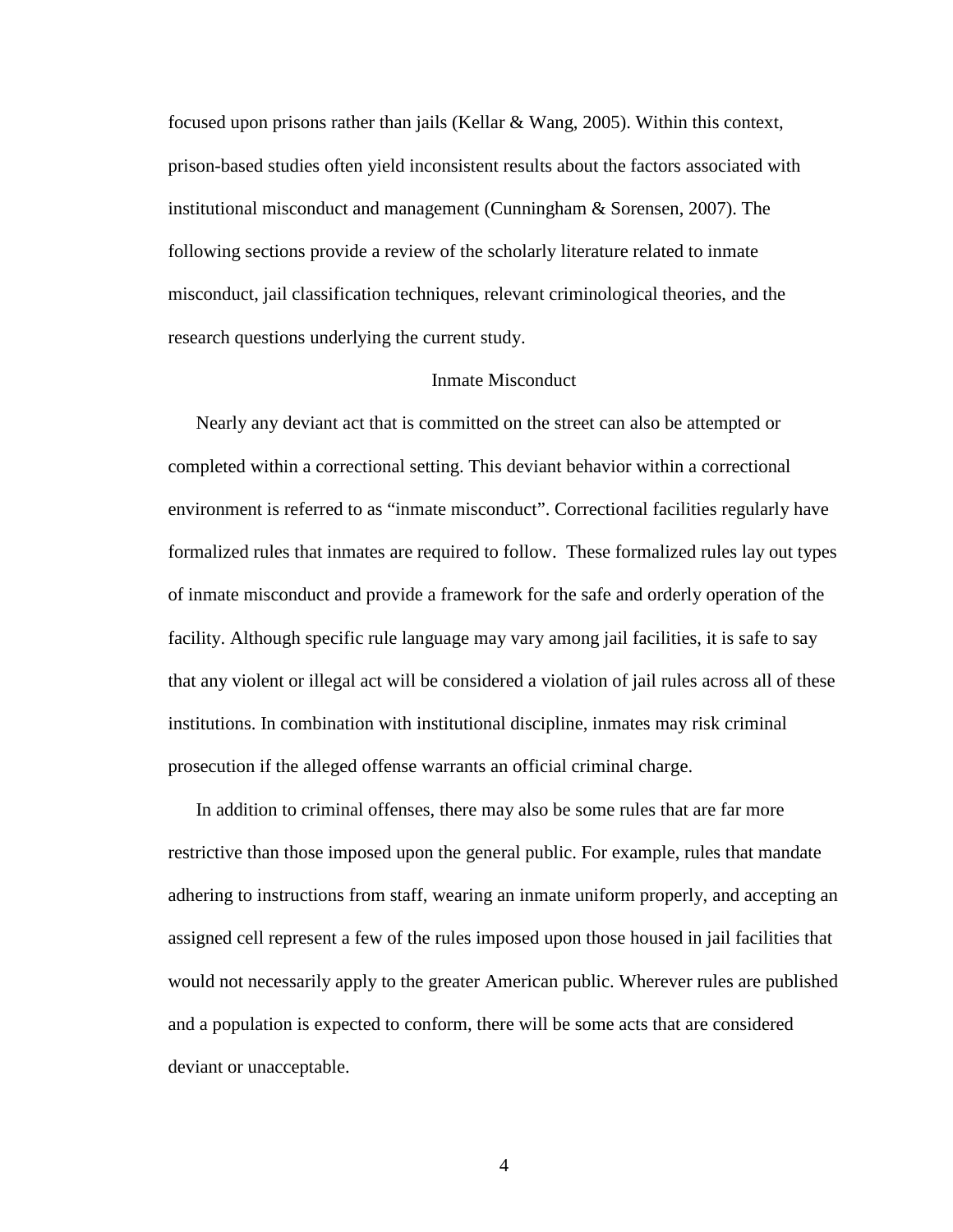Researchers have engaged in a substantial amount of research related to prison-based correctional operations and inmate misconduct, with the importance of facility management practices found to be substantial (Jiang & Fisher-Giorlando, 2002; McCorkle, Miethe & Drass, 1995). The current study uses this previous research as a basis for identifying particular individual- and institutional-level variables correlated with inmate misconduct among jail inmates. The following paragraphs briefly describe the existing scholarly literature on these individual- and institutional-level risk factors. *Age* 

Several studies have examined how the inmate's age is related to misconduct among prison inmates. The bulk of research seems to support the idea that age is negatively related to incidents of misconduct. The older an individual is, the less likely it is that they will present a behavioral management problem while incarcerated. According to Toch and Adams (1989), this independent variable is one of the strongest correlates of inmate misconduct. This variable has been empirically investigated several times since, and it regularly remains a significant predictor of inmate misconduct (Cunningham & Sorensen, 2007; Proctor, 1994; Steiner & Wooldredge, 2009).

#### *Race*

 Another demographic characteristic that has been examined as a correlate of institutional misconduct is the inmate's race. The vast majority of previous studies report a relatively weak but significant correlation between race and misconduct, but this bivariate relationship often disappears when other variables are controlled for (Alexander, 1986; Fernandez & Neiman, 1998; Steiner & Wooldredge, 2009; Tartaro & Levy, 2007). The utilization of race when evaluating inmates during objective

 $5<sub>5</sub>$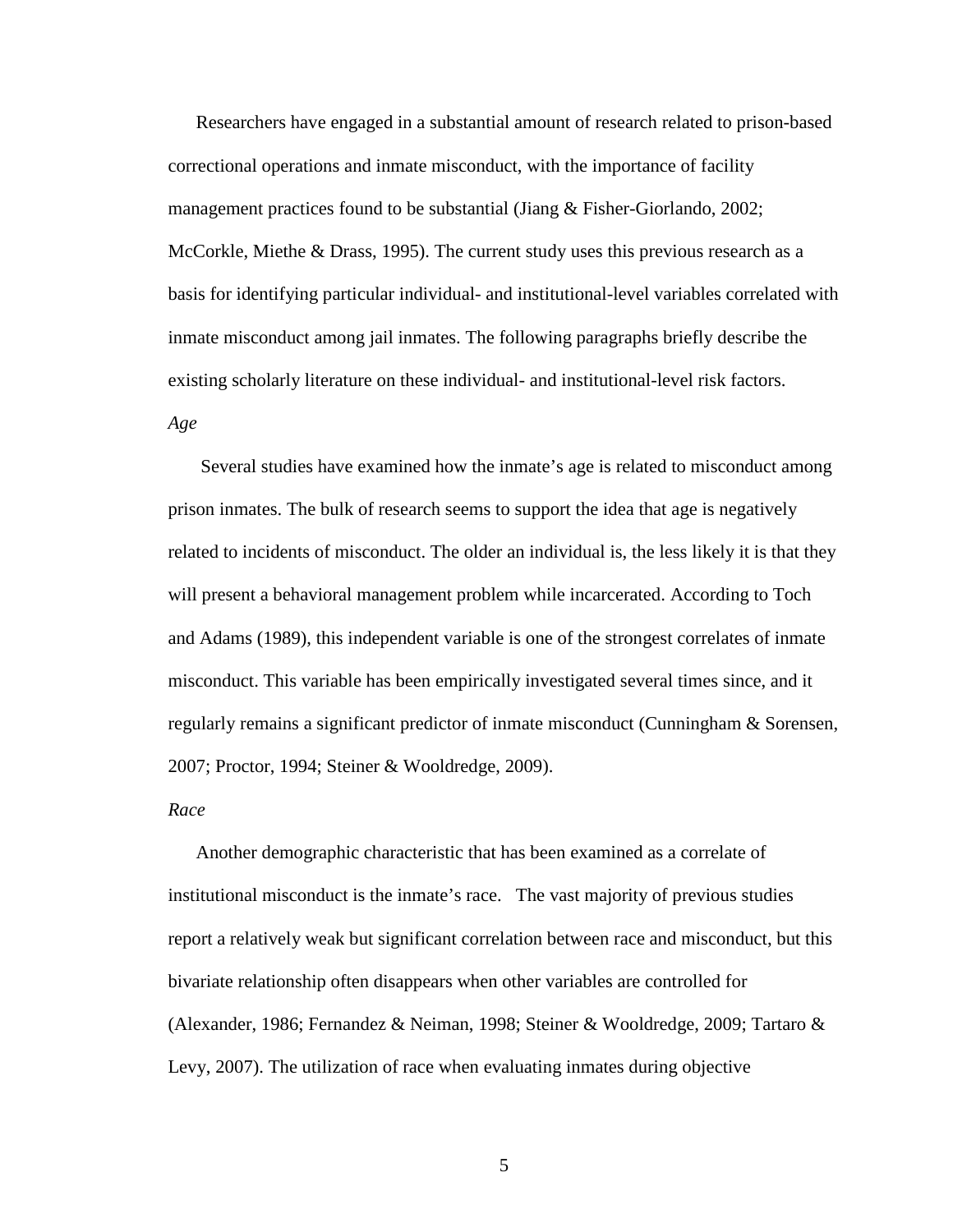institutional classification is considered discriminatory and unacceptable in light of today's societal norms (National Institute of Corrections, 1998).

#### *Criminal Charge*

The nature of the current criminal charge is often found to be associated with inmate misconduct. In particular, some violent charges are related to a higher incidence of misconduct, but other initial charges involving violence are associated with lower levels of deviant acts while incarcerated. For example, several studies have found that inmates charged with murder are less likely to commit violent acts while incarcerated than others with violent charges (Kane, 1986; Steiner & Wooldredge, 2008). Among other types of initial charges, the existing research suggests that persons charged with less serious criminal offenses generally pose a lower risk of misconduct when compared to those with more serious or violent crimes (Cunningham & Sorensen, 2007; Steiner & Wooldredge, 2008).

#### *Criminal History*

 The offender's criminal history is another individual-level risk factor for inmate misconduct. Inmates with more extensive arrest and conviction records, especially if violence is involved, are more prone to committing deviant acts while incarcerated. Previous research has repeatedly found a significant relationship between this variable and misconduct (Cunningham & Sorensen, 2007; Gendreau et al, 1997; Steiner & Wooldredge, 2009).

#### *Institutional History*

 Prior institutional misconduct has often been found to be associated with future deviant behavior while incarcerated. The idea that persons with prior institutional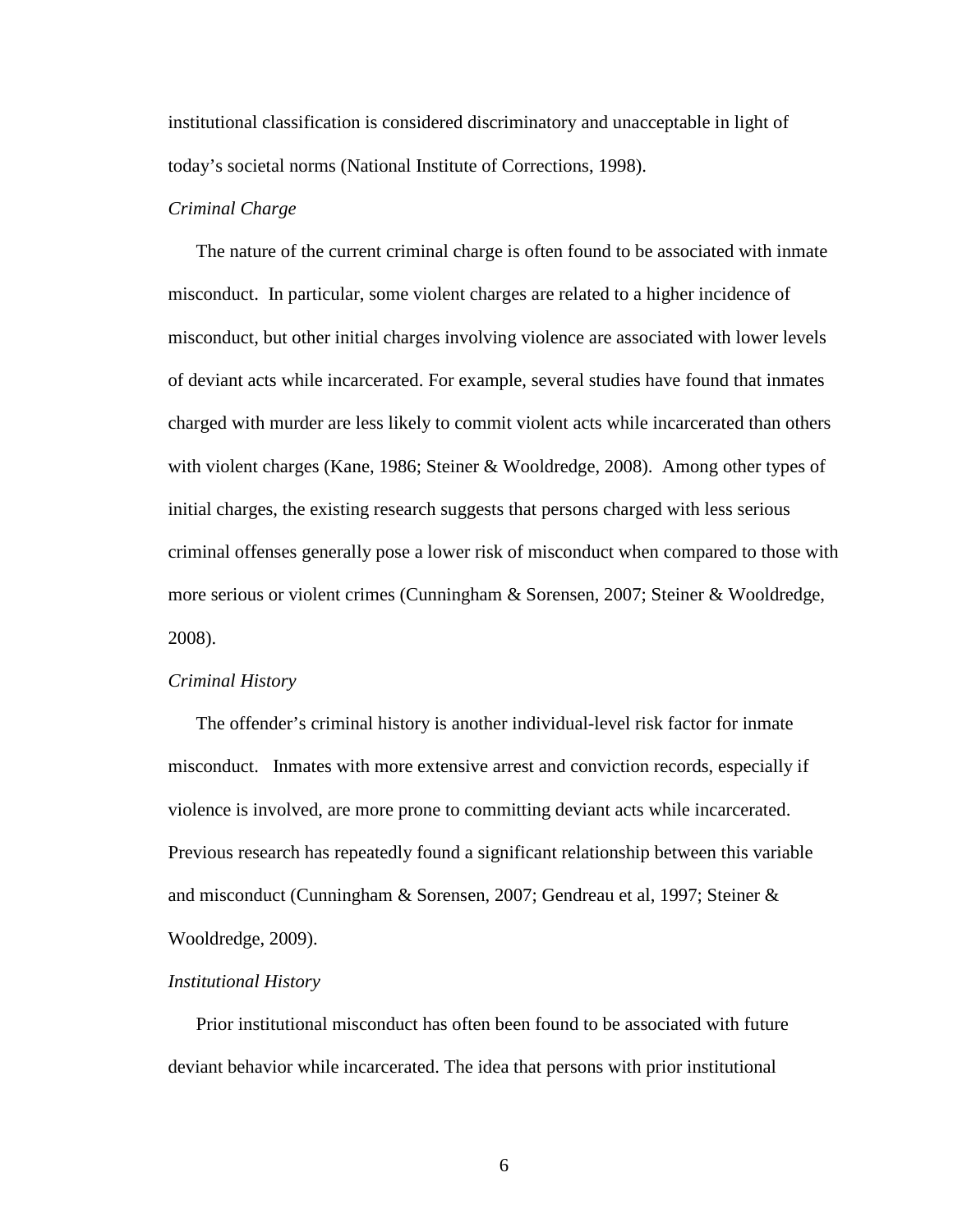misconduct are more prone to future inmate misconduct makes intuitive sense and is supported by most of the research literature (Cunningham & Sorensen, 2007; Kane, 1986; Steiner & Wooldredge, 2009). However, there is some scholarly research that has found no significant correlation between prior and future institutional misconduct (Alexander, 1986).

#### *Time in Custody*

 Sentence length or overall time in custody is another variable that is sometimes positively and sometimes negatively associated with the risk of institutional misconduct. On its face, one would assume that the longer an individual is in correctional confinement, the greater their opportunity and chances of committing some kind of deviant act. However, there is some research indicating that persons who have lengthy sentences are actually less likely as time goes on to commit any kind of misconduct while incarcerated (Fernandez & Neiman, 1998; Steiner & Wooldredge, 2008). Given the current focus on jail inmates and the limited length of stay in these facilities, it is expected that persons with longer jail confinement will be found to have higher risks of inmate misconduct. This expectation is based on the simple operation of greater opportunities for misconduct and the "pains of imprisonment" that are linked to longer periods of jail confinement.

#### *Gang Membership and Association*

Those individuals that are identified as gang members or associates have generally been found to have a higher risk of committing rule infractions and deviant acts while imprisoned. This has been a fairly new area of overall research for jails and prisons, but the existing literature appears to support a relationship between this variable and rates of

 $7\overline{ }$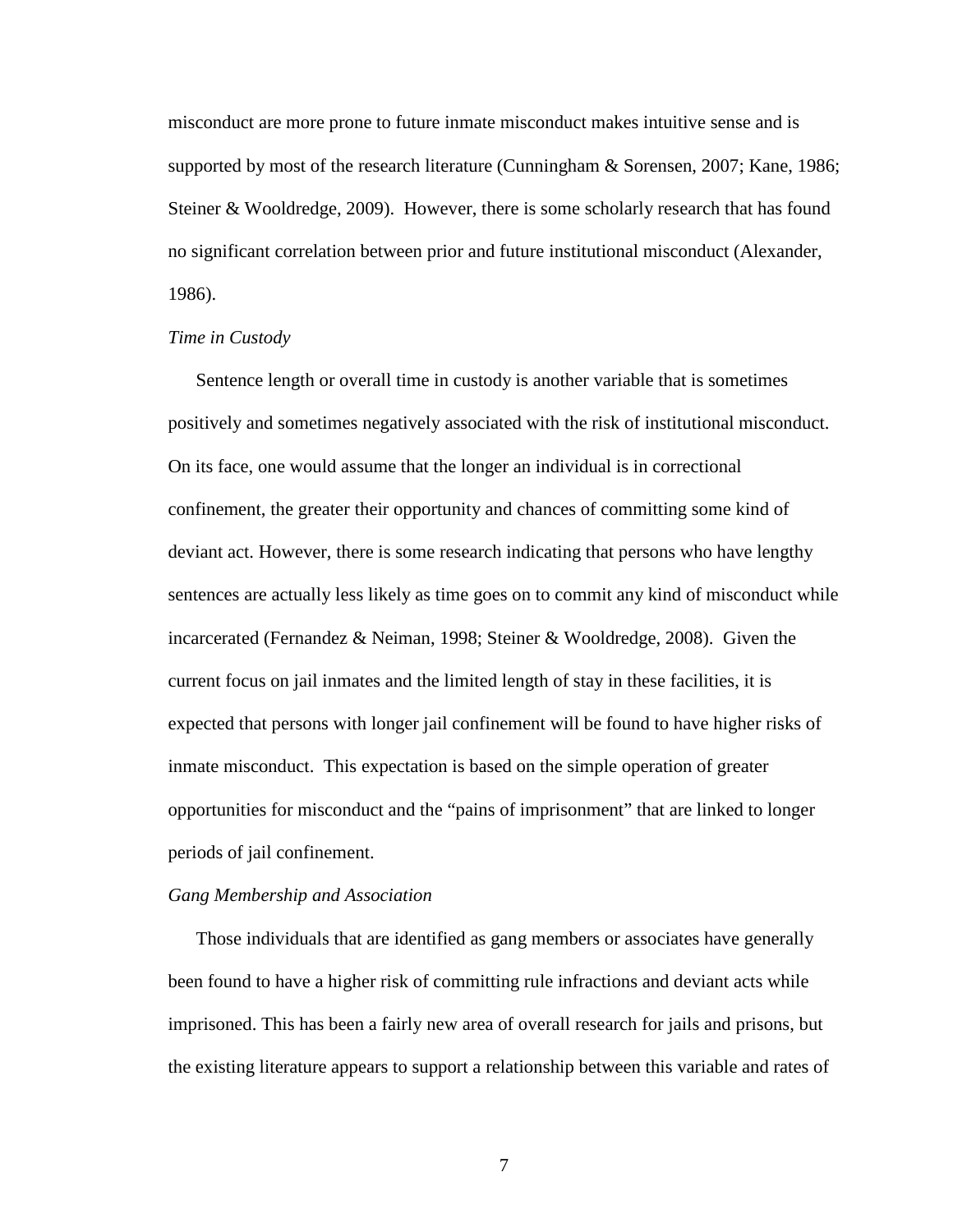misconduct among individuals that are incarcerated (Daggett & Camp, 2009; Gaes et al, 2002).

#### *Mental Illness*

 Inmates that self-report a diagnosis of mental illness or have a history of treatment for mental illness are sometimes found to have a higher likelihood of misconduct while incarcerated (Adams, 1986; Lee & Edens, 2005; Magaletta et al, 2009). It is often recognized that persons with low self control exhibit difficulty in highly structured environments. Individuals suffering from mental illness may appear to fit in this category and thus be at risk for deviancy or misconduct (DeLisi et al, 2008).

#### *Classification Level*

Jail facilities utilize several individual-level variables during intake to assign an initial custody level and housing assignment. If an objective classification system is working effectively, it would be expected that inmates classified to a higher custody level would be more at risk of committing rule violations than those assigned as lower security risk. According to existing research, this higher rate may be due to the individual, the institutional environment, or a combination of the two (Cunningham & Sorensen, 2007; Steiner, 2009).

#### *Citizenship Status and Homelessness*

There is no research literature on the relationship between a person's residency status (e.g., U.S. resident versus illegal immigrant; homeless or not at time of arrest) and the risks of inmate misconduct. Some research indicates that illegal immigrants are involved in criminal activity at a level that is similar and sometimes lower than the rate among U.S. citizens (Olson et al, 2009). Other than the association between homelessness and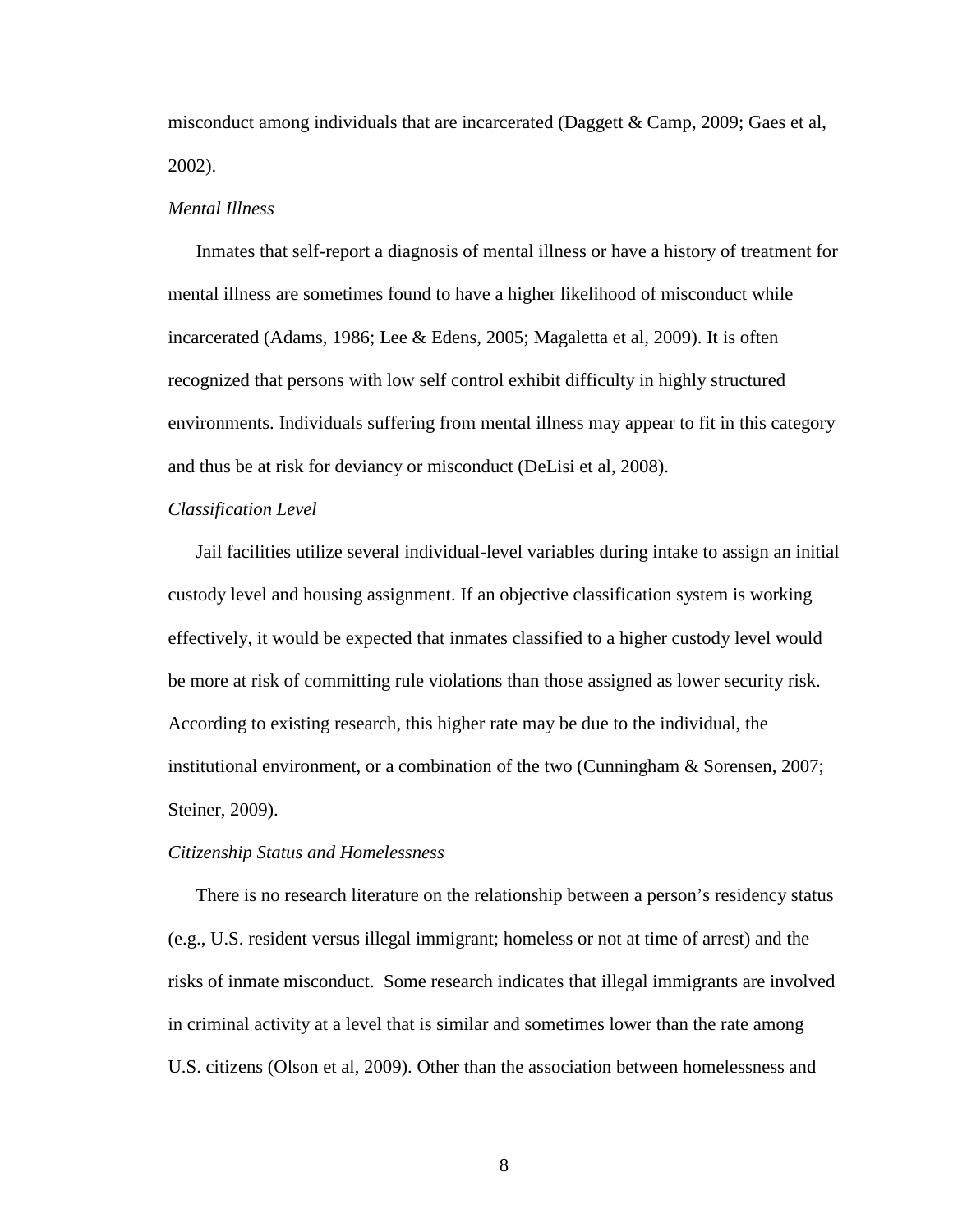higher risks of arrests for minor criminal offenses (e.g., trespass, disorderly conduct), there is no scholarly research found related to homelessness and rates of jail institutional misconduct. However, both illegal immigrants and the homeless have lower attachments to conventional social institutions and therefore may be more prone to inmate misconduct because of a lack of social bonds that enhance conformity.

 As a group, the existing research literature has found that many of these individualand institutional-level factors are associated with inmate misconduct. Although this research is drawn primarily from studies of prison inmates, these correlates of inmate misconduct may provide jail managers ways to separate inmates into different subpopulations and units to control inmate behavior and minimize adjustment problems. The inclusion of these variables in risk assessment or "classification" instruments is being used in numerous jurisdictions to reduce the risk of inmate misconduct that can negatively impact staff, other inmates, and the overall operation of jail facilities.

#### Inmate Classification

 One of the main goals for correctional administrators is to predict and prevent inmate misconduct to achieve and maintain safe and orderly institutions (Cunningham & Sorensen, 2007; Daggett & Camp, 2009; Steiner & Woodredge, 2008). According to the American Correctional Association (1975), inmate classification is an important duty of correctional personnel for proper placement of individuals within a custodial setting. In an effort to promote safe and effective management of jail facilities, administrators have implemented various offender classification systems.

 Two primary classification systems have been utilized in jail facilities throughout the United States: subjective and objective systems. Historically, classification and custody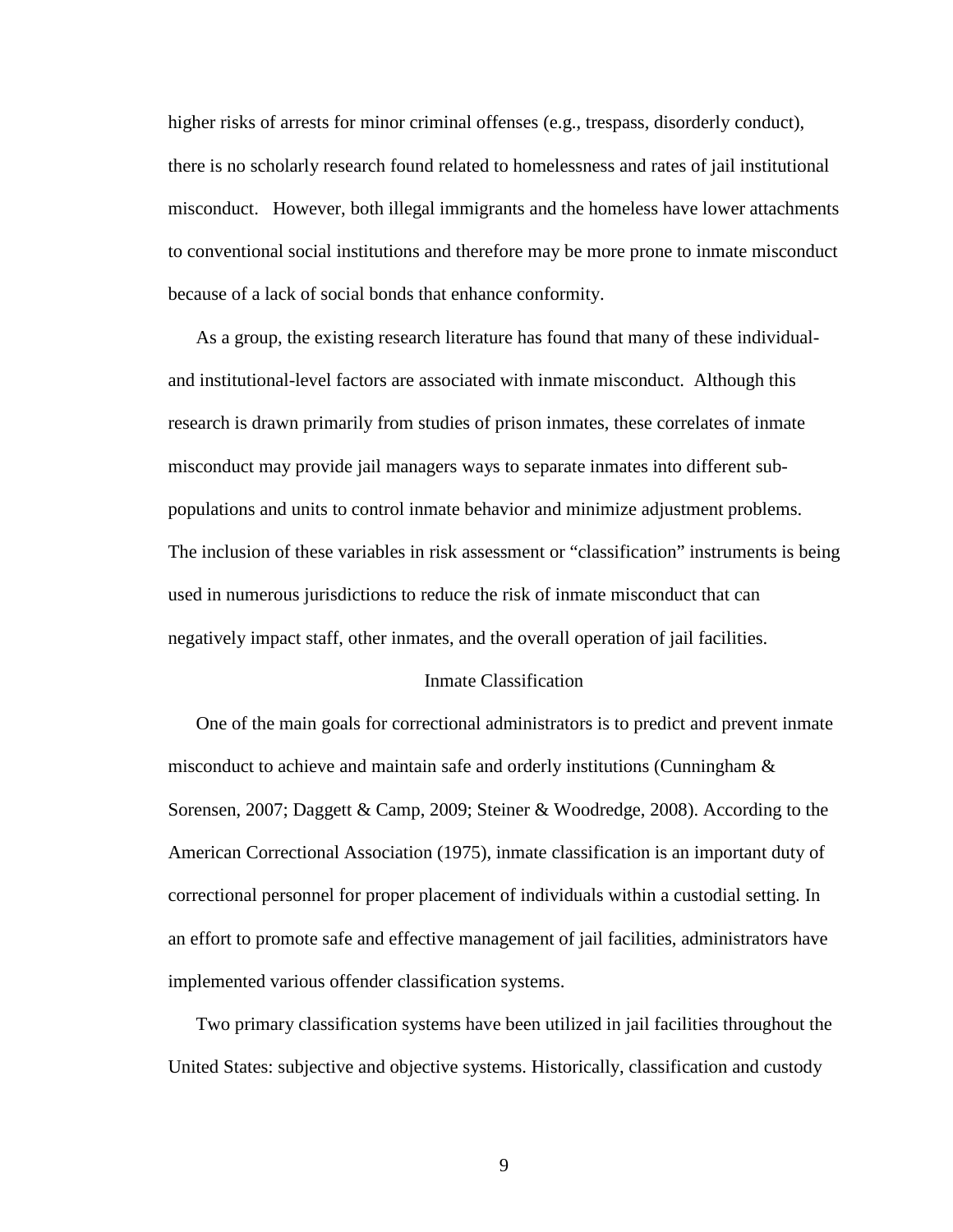level assignments have been made by a correctional official who would use little more than their personal judgment to determine the appropriate security level. This approach is recognized as a "subjective" classification system. It is considered "subjective" because custody level, status, housing assignment, and programming were all determined at the sole discretion of an individual evaluator without necessarily consulting any empirical evidence. Subjective classification systems were the method of choice for many years.

 As a result of the changes in correctional philosophy (i.e., from retribution, to the medical model, to reform and rehabilitation), a more consistent and evidence-based system of classification has become more desirable and accepted within the last three decades. In fact, recent changes in correctional practices, especially the contemporary utilization of direct inmate supervision, have caused jail managers to focus upon proactive methods and some empirical evidence to predict and prevent negative inmate behavior (Gottfredson & Moriarty, 2006; Wener, 2006). Beginning in the early to mid 1980s, a "new generation" objective classification system began to be formed and utilized (Holland & Holt, 1980; National Institute of Corrections, 1982).

 Objective classification systems have been gradually implemented in the United States and have also begun to be accepted and utilized internationally (Lee  $&$  Edens, 2005). Objective classification systems rely upon objective measures to determine the appropriate custody level for an inmate. While a subjective override may still be utilized in some rare instances, the overall operation of the objective jail classification system relies upon the evaluation and combination of several independent variables in an effort to make an empirically based risk assessment (Clements, 1996; Cunningham & Sorensen, 2006; Fernandez & Neiman, 1998). Often, an additive scale is used to combine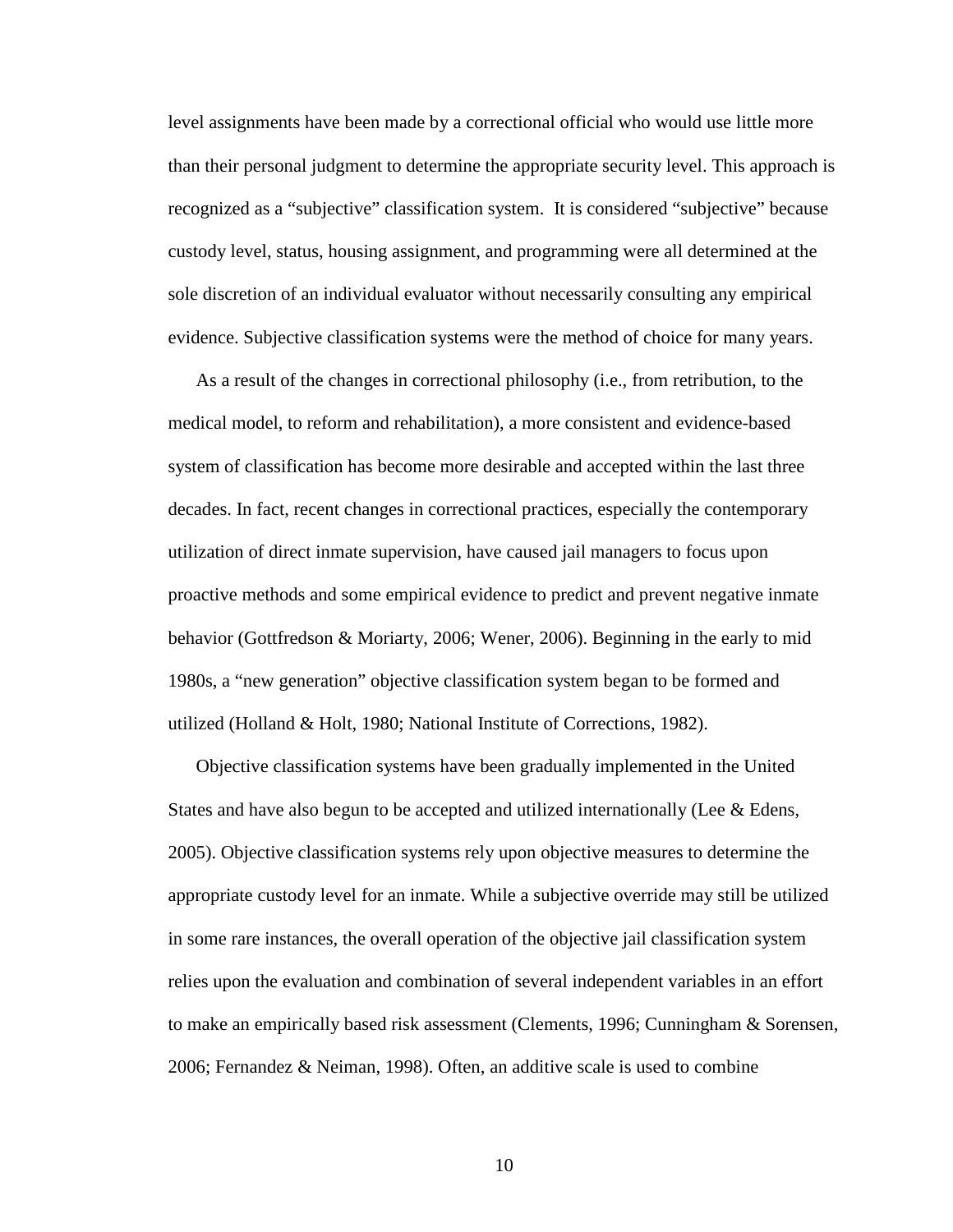individual-level variables such as age, criminal charge, criminal history, prior institutional history, gang affiliation, and mental health status to determine the appropriate custody level. While much research has been done on prison inmates in general, jail detainees have been evaluated far less often. Unfortunately, as stated previously, those studies that have been completed often report mixed and inconsistent findings (Cunningham & Sorensen, 2007).

 When an evidence-based approach is utilized, the goal is to improve institutional safety and security by appropriately housing individuals according to their custodial needs. When an objective classification system operates effectively, management of an inmate population should be improved through mitigation and minimization of inmate misconduct, proper housing assignment, and access to institutional programming that is relevant and appropriate for the inmates needs.

#### Criminological Theory

There are several criminological theories that will be utilized as a conceptual framework to examine the individual- and institutional-level correlates of inmate misconduct. Two of the main theories developed and evaluated as explanations of institutional violence are the theories of importation and deprivation. While most research has focused on the prison environment, many of the characteristics of jail inmates mirror those of prison inmates, thus making these two theories relevant and testable in this study.

 Importation theory (Irwin & Cressey, 1962) suggests that a correctional facility is not a closed system. Instead, individuals bring certain values, attitudes, and experiences with them when they enter the institution. These characteristics cannot easily be manipulated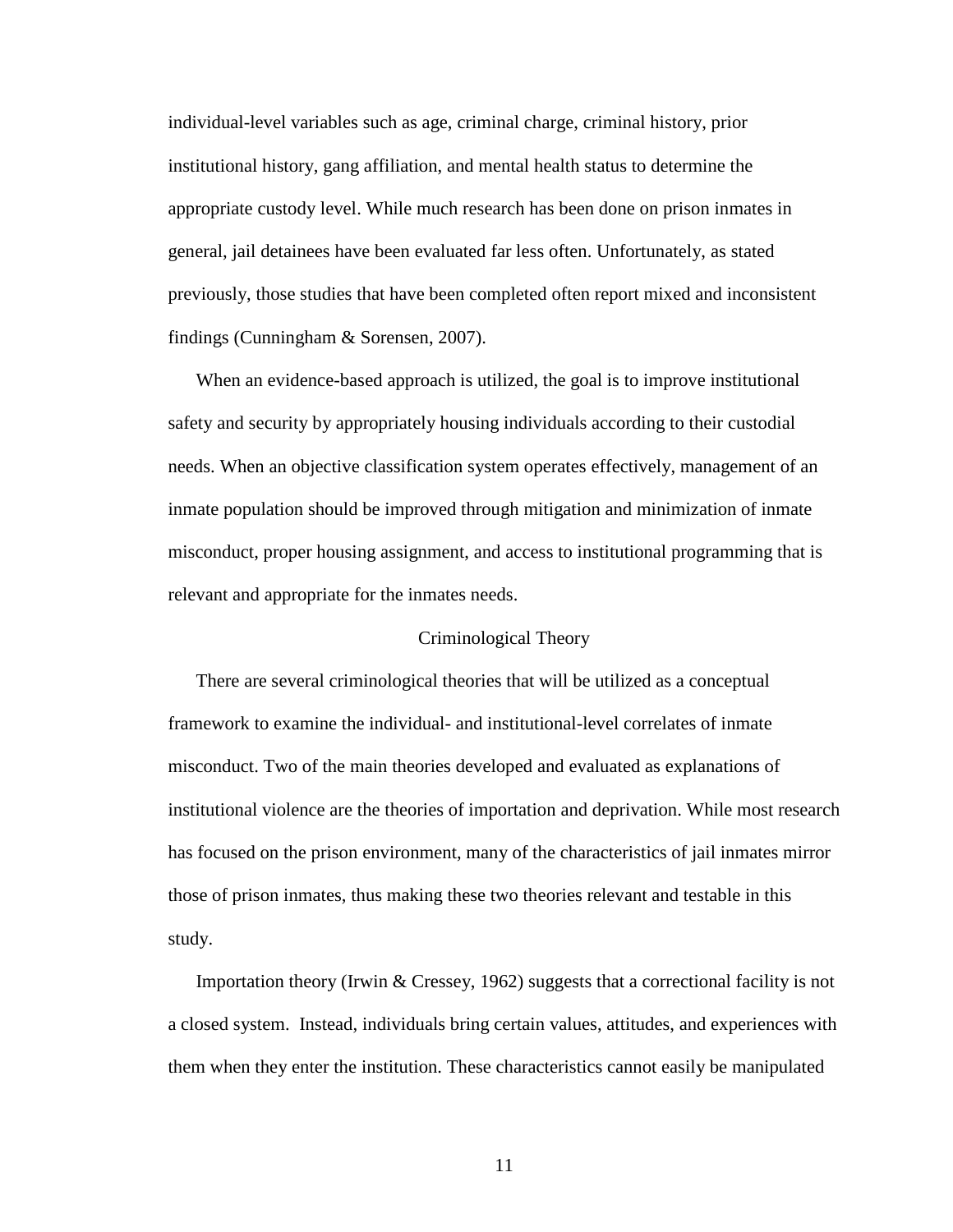within a correctional setting and these particular factors have been found to be correlated with violence in many previous research studies. According to importation theory, an inmate's age, race, social class, educational attainment, employment, income, and criminal history are expected to influence the likelihood and severity of inmate misconduct because these characteristics are associated with deviant behavior outside the prison setting (Cheeseman, 2003; Lahm, 2008; Steiner & Wooldredge, 2008).

 Deprivation theory (Clemmer, 1940; Sykes, 1958) suggests that the "pains of imprisonment" along with a closed institutional system lead to inmate violence. From this perspective, the causes of inmate misconduct are factors associated with the prison environment itself, rather than the individual-level characteristics of the inmate. In particular, the level of inmate segregation, security level, and facility architecture are variables that have been suggested to affect inmate misconduct, irrespective of individual characteristics (Lahm, 2008; Tartaro & Levy, 2007).

 The most common explanations for criminal and deviant behavior in a variety of different contexts are social bond theory (Hirschi, 1969), differential association theory (Sutherland, 1924), labeling theory (Becker, 1963; Lemert, 1951), and social learning theory (Bandura, 1969). These theories have been used to explain both the likelihood of criminal behavior and its social and spatial distribution.

 Social bond theory attributes anti-social behavior to the weakening of bonds (e.g., attachments, commitment, involvement, beliefs) to society. Differential association theory argues that criminal behavior is produced by cultural conflict (i.e., an excess of pro-crime relative to anti-crime values among individuals and groups) that exists in heterogeneous societies. In contrast, labeling theory suggests that individuals who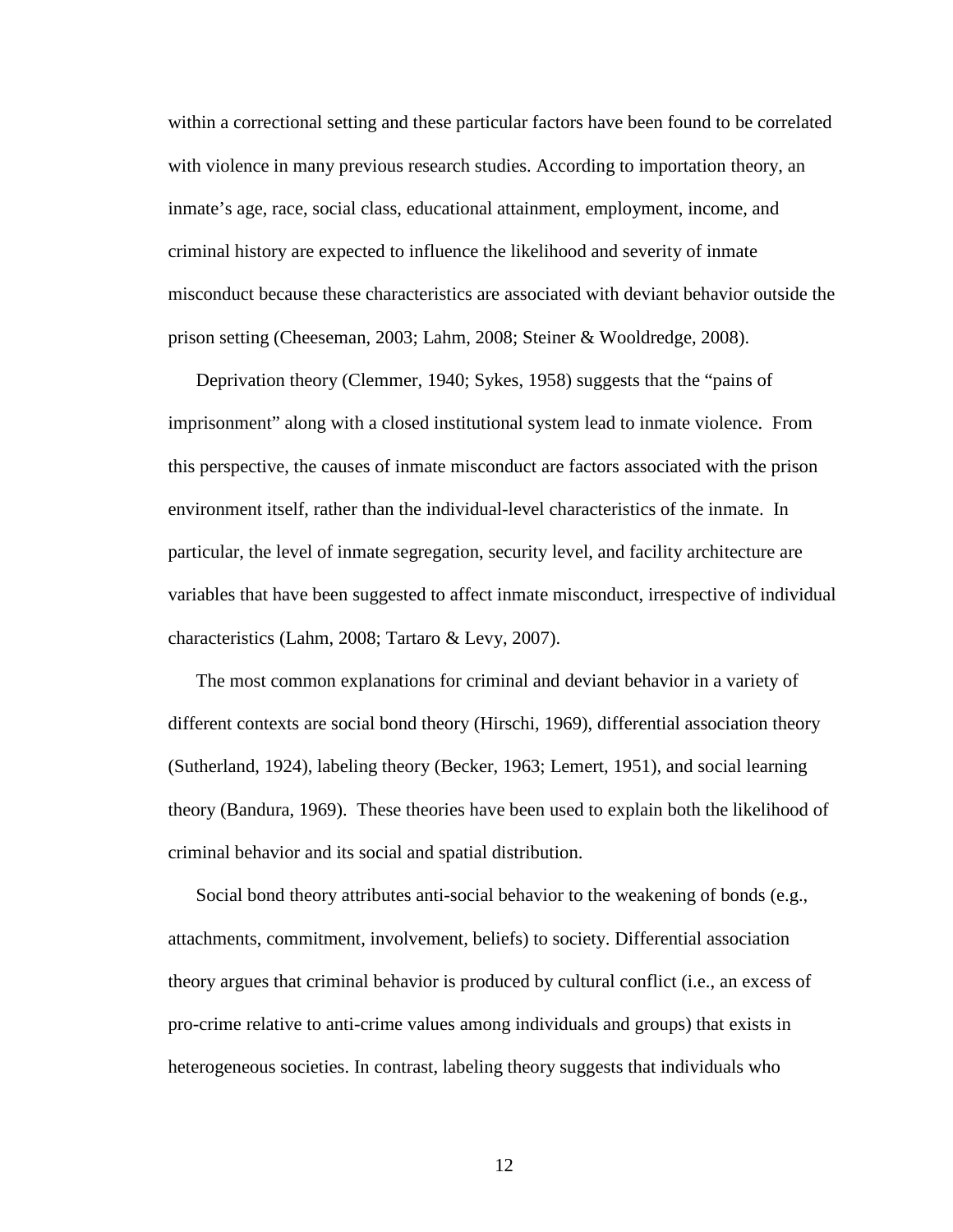commit deviant acts are perceived by others as deviant and their subsequent criminal behavior is the result of a type of self-fulfilling prophecy. From this perspective, those labeled as "deviant" or "criminal" are more closely scrutinized by authorities, may internalize this label, and ultimately behave in ways that are consistent with that label. Social learning theory posits that human behavior can be reinforced in ways other than simply direct reward or punishment. Individuals may learn vicariously through the observation of others, combine that with their own life experience, and decide what action to take thereafter.

#### Current Study

 Using these theories of criminal and deviant behavior as a conceptual framework, the current study will examine the impact of various individual and institutional factors on the likelihood and seriousness of inmate misconduct within a jail setting. Based on these theories, the following research questions are to be examined in this study:

1. Do inmates who are younger (under 25 years old), minority (Black or Hispanic), homeless, and non-U.S. citizens have higher risks of inmate misconduct and are they more prone to serious misconduct than their counterparts? These expectations are based on importation, differential association, and social bond theories (e.g., younger, minority, homeless, non-residents have weaker bonds to traditional institutions, experience greater cultural conflict, and bring these deviance-producing factors into the institutional setting).

2. Do inmates who have a prior history of criminal behavior, institutional behavioral problems, mental heath issues, classified as gang affiliated, and charged with more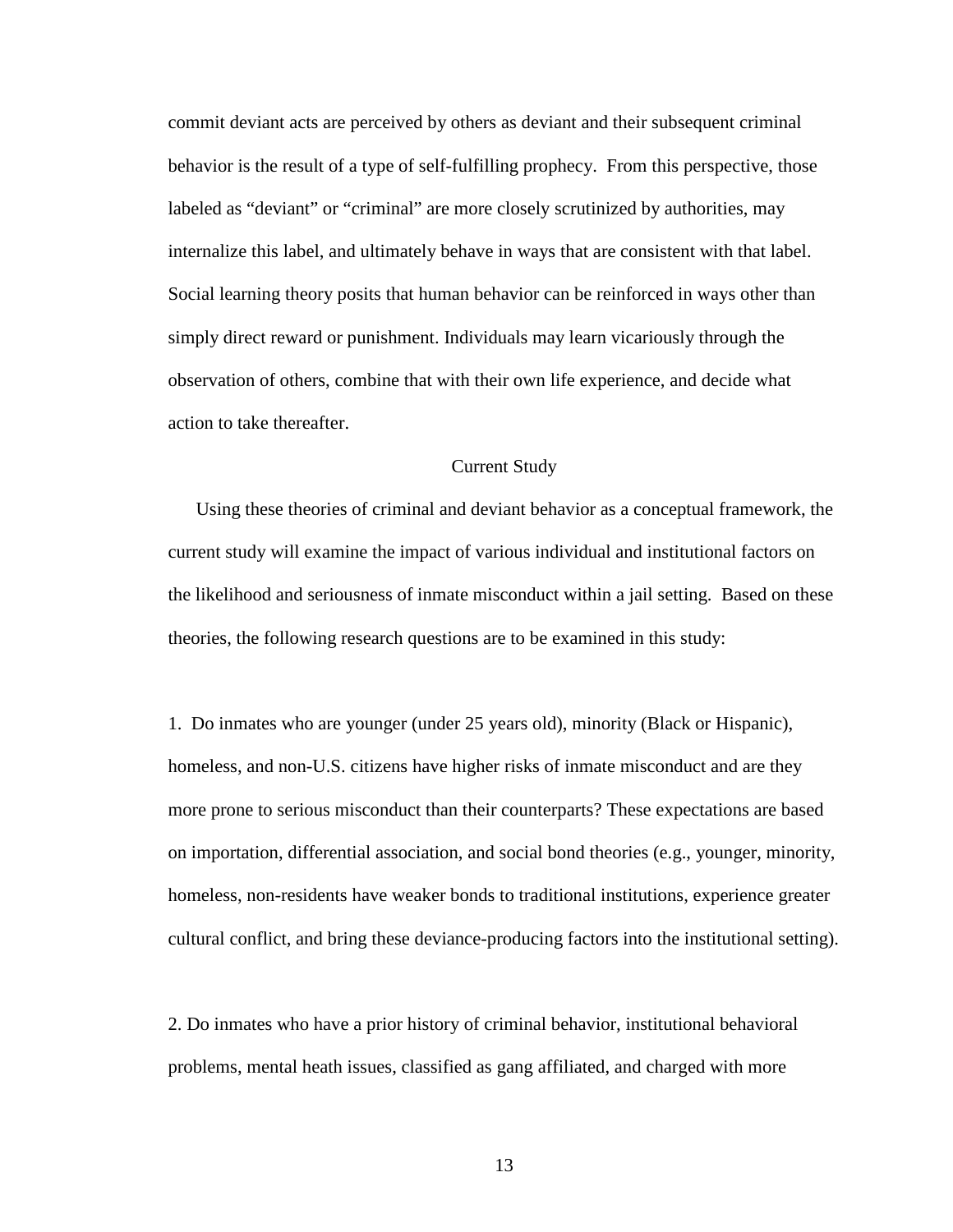serious offenses have higher risks of inmate misconduct and are they more prone to serious misconduct than their counterparts? These expectations are based primarily on labeling theory and its assumption that persons with a prior "deviant" status will be treated differently by formal authorities and subsequently behave in ways consistent with that label.

3. Do inmates who are assigned to higher custody levels and have spent more time in custody have higher risks of inmate misconduct and are they more prone to serious misconduct than their counterparts? These expectations are based on deprivation theory and its assumption that the institutional setting itself and the "pains of imprisonment" are deviance-producing forces.

4. What are the particular combinations of individual- and institutional-level factors that are most highly associated with the likelihood of inmate misconduct and its seriousness? Offenders that have particular combinations of characteristics should be associated with high risks of institutional misconduct (e.g., young, gang membership, previous institutional history of violations, etc.) according to the various theories of anti-social behavior such as importation, social bond, and labeling.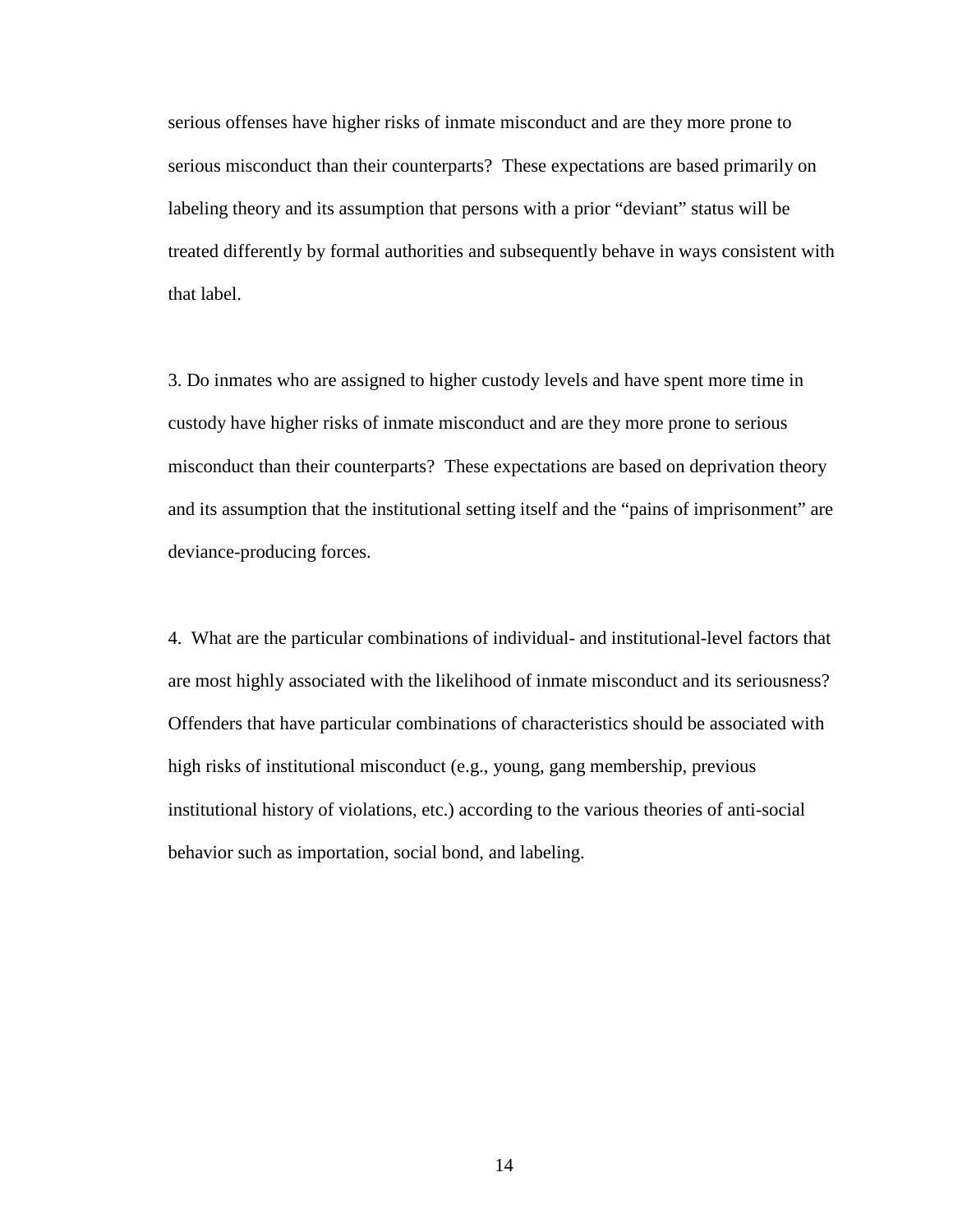#### CHAPTER 3

#### METHODOLOGY

 This study involved a secondary data analysis of information on 525 inmates that were housed within the Clark County Detention Center in Las Vegas, Nevada. This jail facility is the largest of its kind in the state and serves as the main county jail institution for the greater Las Vegas valley. The particular sampling design and the measures of the major variables in this study are described below.

#### Data Collection and Sampling Design

 Data for this study were derived from a disproportionate stratified random sample of 525 adult male inmates who were detained in the Clark County Detention Center (CCDC) in Las Vegas, Nevada between October 1, 2008 and September 30, 2009. The Clark County Detention Center is the largest jail in the State of Nevada, with an average daily population well in excess of three thousand. General case and monitoring data were retrieved electronically from this agency's "ITAG" computer program. These anonymous records were then converted into Microsoft Excel and SPSS files to conduct a secondary data analysis.

 For purposes of comparing results across types of inmate misconduct, the data was separated into five distinct strata and random samples of 105 inmates were selected within each group. A total of 105 inmates per group were selected to guarantee a sufficient number of cases within each group (i.e., N's of about 100) after taking into account missing data. Each of the following strata groups were included: (1) no infractions while in custody, (2) general disorder infractions, (3) property infractions,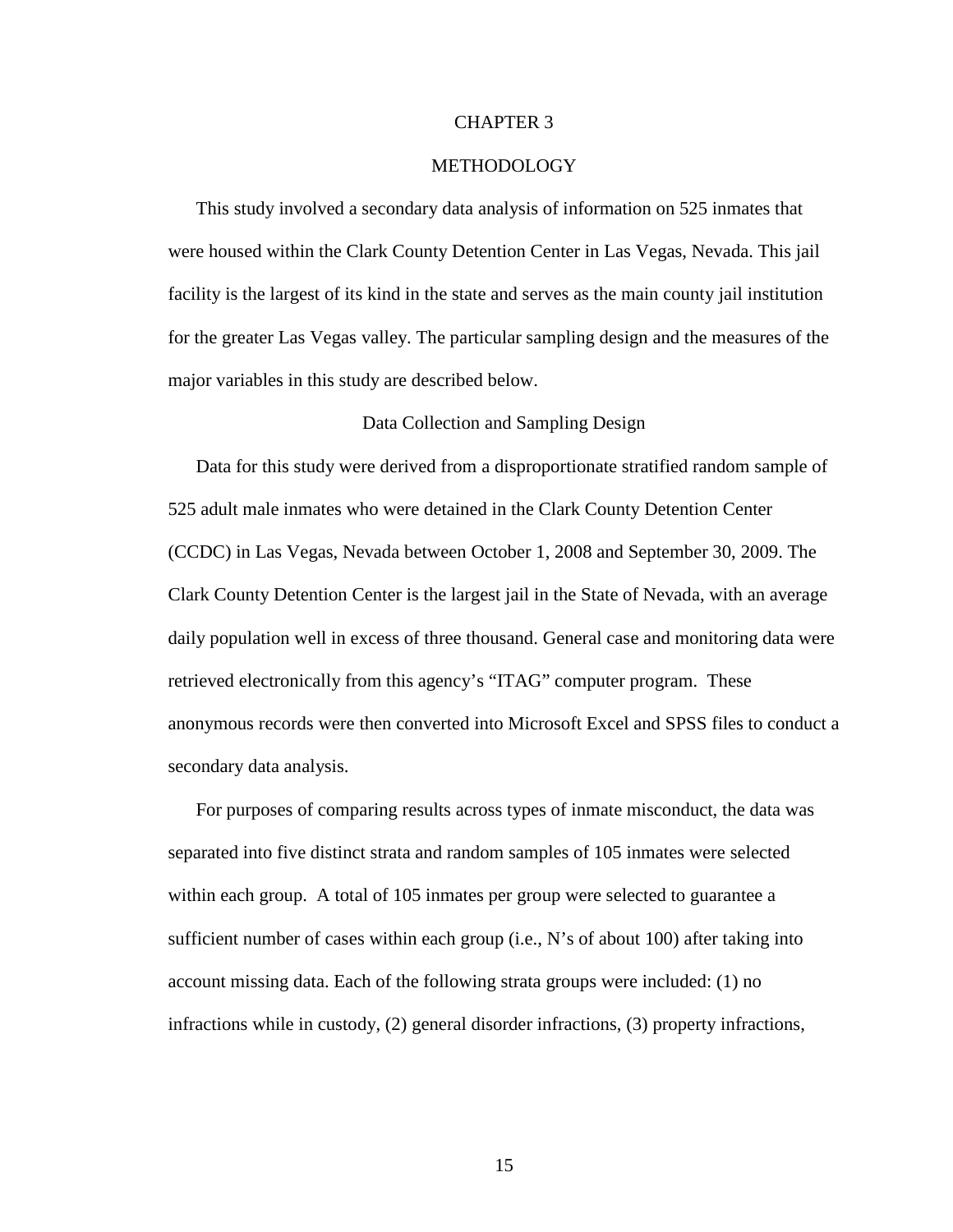(4) violent infractions, and (5) threats to the facility. The specific CCDC infraction codes that were used within each strata grouping are described in the next section.

#### Measures of Variables

 Several dependent and independent variables were included in the current study. A total of two dependent variables and eleven independent variables were included in this study. The specific variables were chosen based on their individual or environmental relevance based on prior scholarly literature. The measurement of these variables is described below.

#### Dependent Variables

The dependent variables in this study involve measures of the likelihood and seriousness of inmate infractions. The likelihood of an infraction was measured by whether or not the inmate had any record of an institutional infraction during the current period of detention ( $0=$  no;  $1=$  yes). The seriousness of the infraction was measured on a 5-point ordinal scale (1= no infractions, 2= general disorder, 3= property infractions,  $4=$ violent infractions, and 5= threats to the facility). The specific CCDC codes used within these infraction categories include the following:

#### General Disorder:

- 202 Refusing to obey a direct order from staff
- 233 Disrupting the module
- 234 Continuous unsatisfactory conduct by an inmate (five or more previously documented infractions during the current incarceration)
- 239 Refusing to accept assigned room or roommate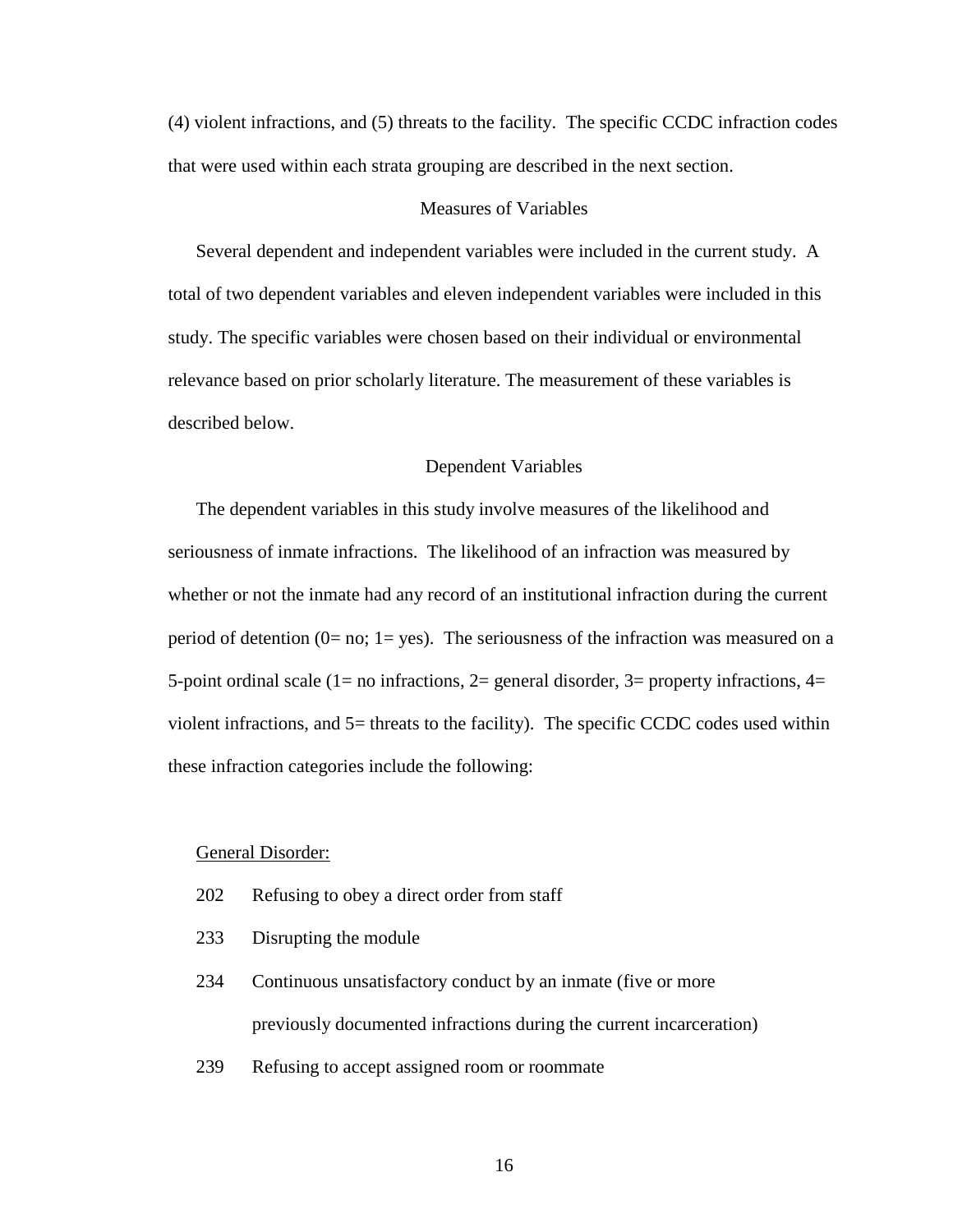#### Property Infractions:

- 209 Tampering, altering, damaging, destroying jail property, or property of another, or missing jail property
- 210 Theft of jail property or the property of another person
- 211 Possession of anything not authorized for retention or receipt by inmate or possession of items not issued to him/her through regular institutional channels
- 212 Possession or receipt of any contraband including any attempt to receive or aid and abet another to receive any contraband by having it brought into or by any attempt to have it brought into the jail

#### Violent Infractions:

- 203 Threatening another person with physical harm
- 302 Assaulting another person
- 307 Fighting or wrestling with another person

#### Threats to the Facility:

- 311 Introduction into the facility, or possession of, a gun, firearm, weapon, knife, sharpened instrument, or unauthorized tool
- 313 Engaging in or encouraging others to riot
- 315 Battery
- 316 Violation of criminal law
- 318 Assault/Battery on staff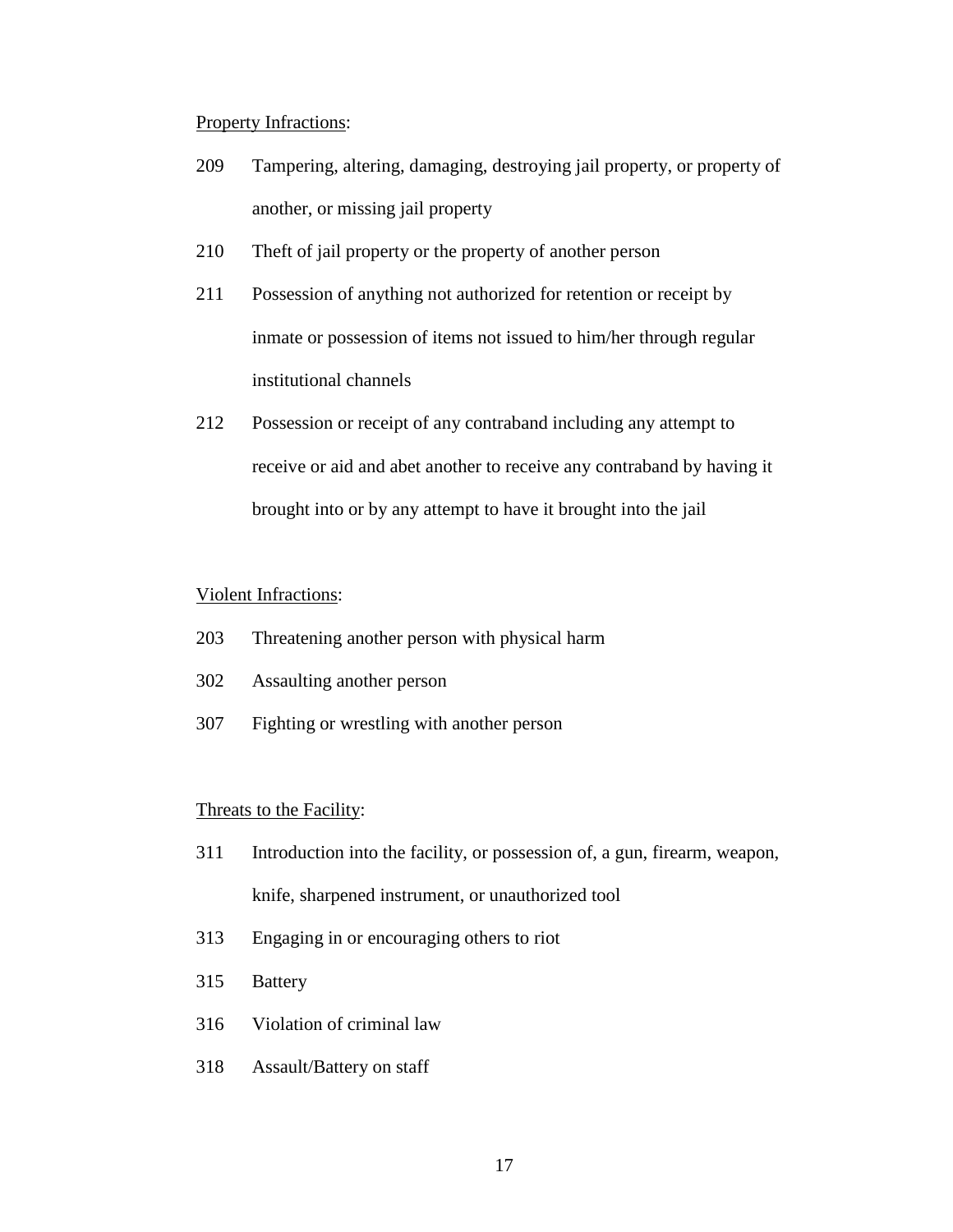The misconduct groupings were subsequently condensed into two groups for further study. The first two misconduct groupings (general disorder and property infractions) were combined, as were the final two (violent and threats to the facility). This allowed a comparison of non-violent and violent infraction categories ( $0=$  none, non-violent;  $1=$ violent) as well as a comparison of those without any misconduct and those with  $(0=$  no misconduct; 1= misconduct). After removing any subjects with multiple representations in the sample, the final overall sample size decreased to 447.

#### Independent Variables

The independent variables in this study include measures of the individual's demographic characteristics (i.e., age, race), status characteristics (i.e., criminal history, prior institutional history, homelessness status, citizenship, mental health status, gang affiliation), offense attributes (i.e., most serious charge), and institution-related factors (i.e., time in custody, level of custody). Due to their distribution within the actual sample, the original coding of many of these variables was changed to dichotomous codes ( $0=$  absence of the attribute and  $1=$  presence of the attribute) to have a sufficient number of cases within each category.

The inmate's age was originally grouped into four categories  $(1=14-17; 2=18-24; 3=$ 25-39; 4= 40 or older). It was subsequently recoded into a dichotomous variable  $(0=18-$ 24; 1= 25 and older) to make a clearer contrast between these two groups.

Race was also coded in four categories  $(1=$  white;  $2=$  black,  $3=$  hispanic,  $4=$  other). However, due to the skewed distribution of this variable within the sample, it was subsequently recoded ( $0=$  white; 1 = non-white). This was done in order to make a simpler and more discernable contrast between the groups.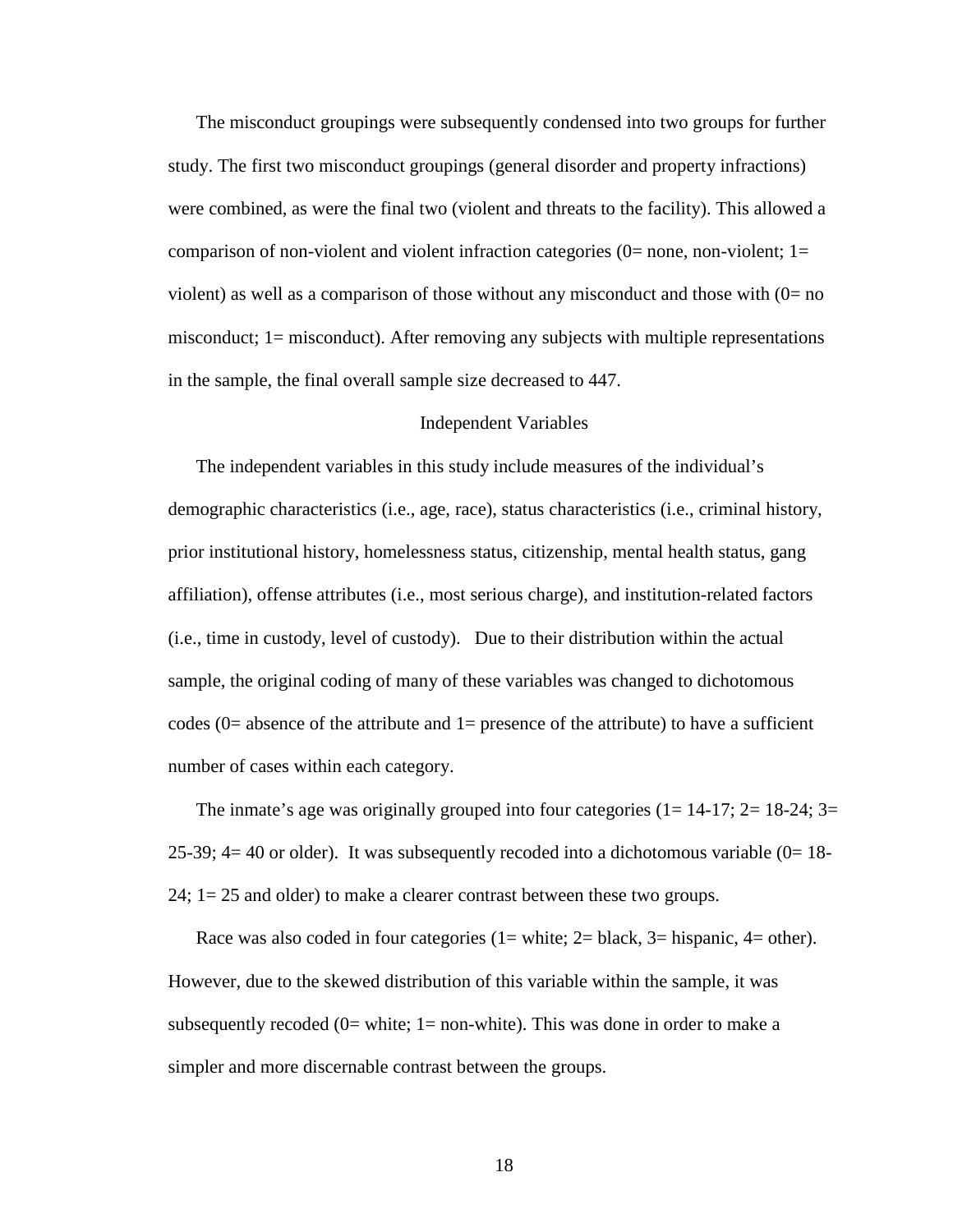The inmate's prior criminal history is based on the most serious previous charge and was coded into 3 categories ( $0=$  no prior record,  $1=$  misdemeanor record,  $2=$  prior felony record). This variable was later recoded to reflect those without a criminal history and those with  $(0=$  none; 1 = criminal history).

 Institutional history included any misconduct while previously housed in the detention center and was coded in three ordinal categories  $(0=$  none,  $1=$  non-violent previous infractions,  $2=$  violent prior infractions). This variable was subsequently recoded into a dichotomous variable  $(0=$  none; 1= prior infractions).

 Dummy coding was used for the inmate's homelessness status at the time of criminal booking (0= no, unknown; 1= homeless), citizenship (0= U.S. resident, unknown; 1= non-resident), self-reported mental health status (0= no history, unknown; 1= mental health history or current psychological issue), and gang affiliation  $(0=$  no, unknown;  $1=$ yes).

 The seriousness of the original criminal charge is based on the coding of the most serious offense. This variable was originally coded into 3 categories  $(1=$ misdemeanor/gross misdemeanor; 2= non-violent felony; 3= violent felony) but was subsequently recoded into a dichotomous variable  $(0=$  non-violent;  $1=$  violent).

 The time in custody is measured in terms of the number of days the inmate was in custody prior to commission of the infraction within the facility. This variable was originally coded into 4 ordinal categories  $(1=1-30 \text{ days}; 2=31-60 \text{ days}; 3=61-90 \text{ days};$  $4=91$  days or more), but it was subsequently recoded into a dichotomous variable  $(0=1-$ 30 days; 1= 30 days or more).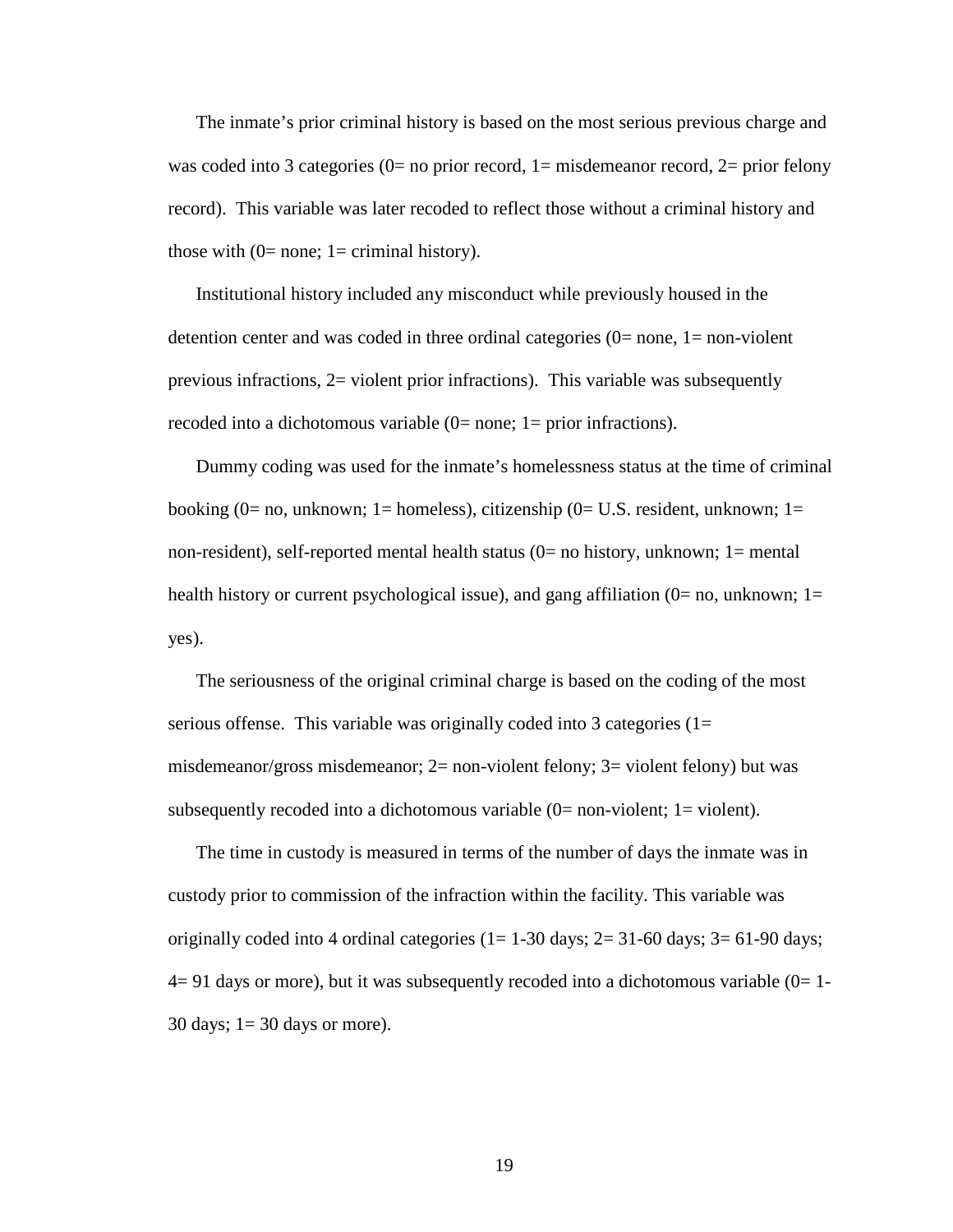The inmate's custody level is based on their initial classification level as assigned by detention center staff, immediately following the booking interview. This variable was measured on a 4-category ordinal scale that ranged from lowest to highest custody  $(1=$ male south tower;  $2=$  male north tower;  $3=$  close custody and  $4=$  maximum custody). Due to the fact that all inmates are housed in cells, with the exception of those classified as male south tower, this variable was recoded into a dichotomous variable for direct supervision versus celled housing assignment  $(0=$  direct supervision;  $1=$  celled housing).

#### Analytic Plan

 Four types of statistical analyses are conducted in this study to examine the impact of individual and institutional factors on the likelihood and seriousness of inmate infractions. First, the univariate frequency distributions of the dependent variables and independent variables are examined to explore their distribution within the sample and any possible problems with the coding of these variables. Second, the nature of the bivariate relationships between the independent variables and dependent variables are examined through the use of crosstabulations and chi-square tests of statistical significance. Third, logistic regression analyses are performed to assess the nature and magnitude of the net impact of each of the independent variables on the likelihood and seriousness of inmate infractions. Fourth, the method of conjunctive analysis is used to examine the particular combinations of individual and institutional factors that are most predictive of the nature and magnitude of inmate infractions.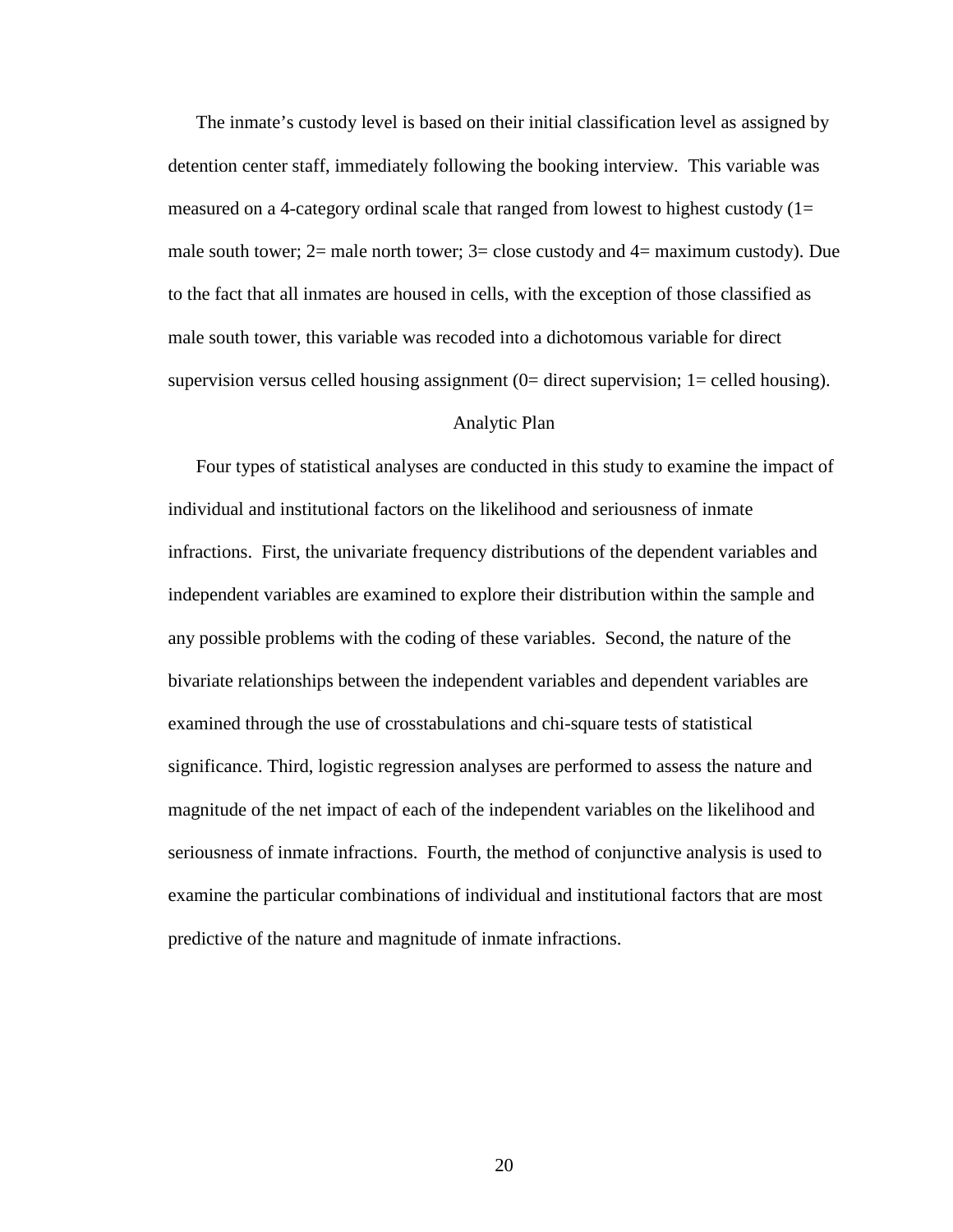#### CHAPTER 4

#### ANALYSIS AND RESULTS

#### Results of the Univariate Analysis

 As shown in Table 1, misconduct occurred among approximately two-thirds (77%) of the sample of 447 adult male county jail inmates. Violent misconduct was found less frequently, in about two of every five (39%). The following paragraphs will describe the univariate frequency distributions for each of the independent variables in this study.

 The majority of inmates in this sample were United States citizens (87%), over 25 years of age (69%), and of minority descent (66%). Most were arrested on a non-violent criminal charge (77%) and the vast majority had been arrested at least once in the past (92%). Most of the inmates in this sample were found to have had a prior official institutional misconduct (56%) while incarcerated at the Clark County Detention Center. A substantial minority of the inmates were recognized as having a gang affiliation (28%) and about one in five (22%) had a mental health issue. Only a small minority of the sample were homeless (7%).

 The Clark County Detention Center main facility housed approximately half of the sample in open dorm, direct supervision type housing (44%) and half in more traditional cell housing (56%). These housing assignments represent those identified as low classification risk-level (dorm housing) and higher risk classification level (cell housing). There was a similar distribution found regarding time in custody. In particular, a slight majority (56%) were in custody for thirty days or less, while nearly half (44%) were in custody for more than thirty one days when they committed an officially reported misconduct.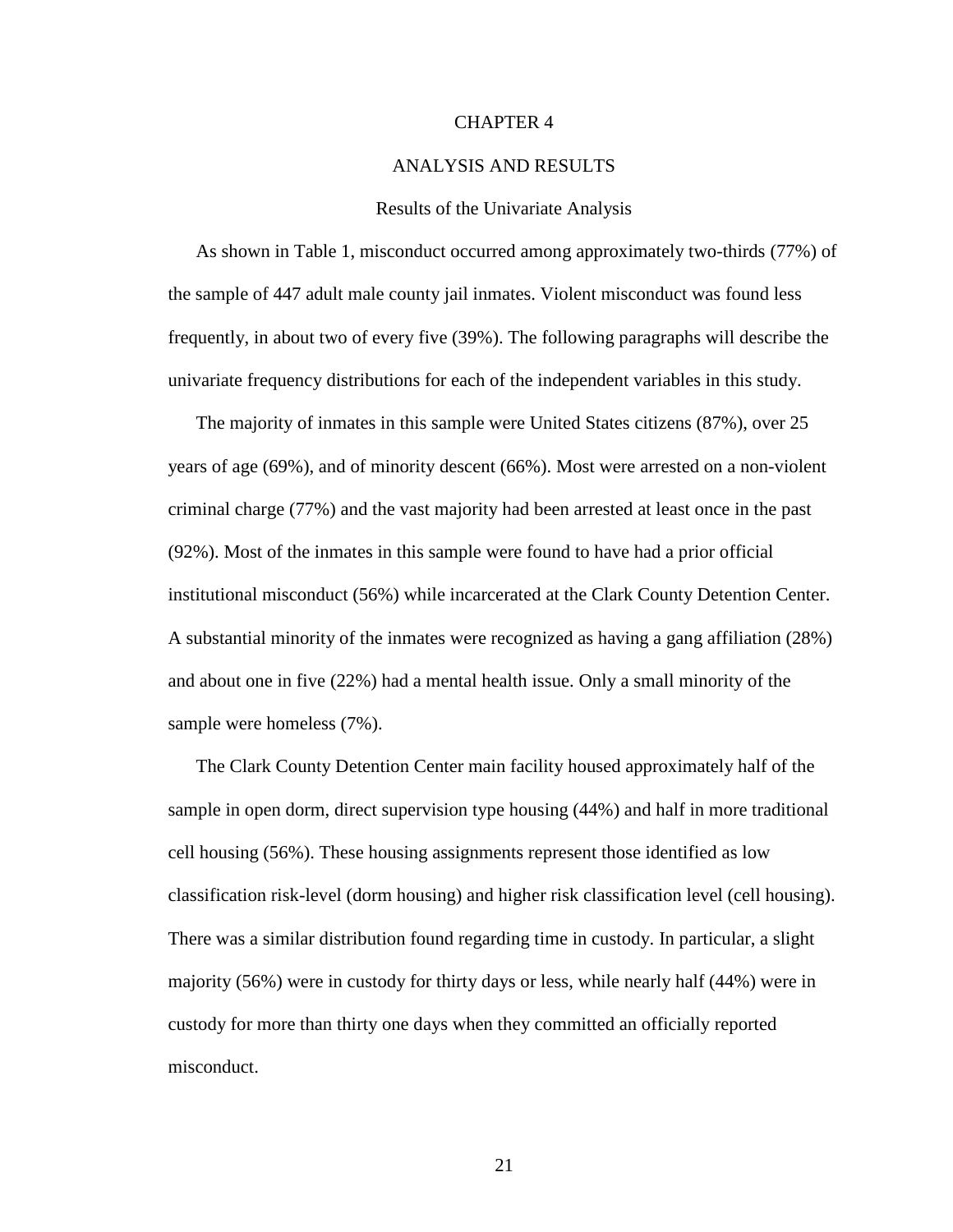| Variable (Name)                            | Coding                                        | $\%$ (N)                 | % Any<br>Misconduct | % Violent<br>Misconduct |
|--------------------------------------------|-----------------------------------------------|--------------------------|---------------------|-------------------------|
| Violations:                                |                                               |                          |                     |                         |
| 1. Any Misconduct                          | $0$ =none<br>$1 = yes$                        | 23.5(105)<br>76.5 (342)  |                     |                         |
| 2. Violent Misconduct                      | $0$ =none/non-<br>violent<br>$1 = yes$        | 61.1(273)<br>38.9 (174)  |                     |                         |
| <b>Offender</b><br><i>characteristics:</i> |                                               |                          |                     |                         |
| $1. \text{Age}$                            | $0=26$ yrs or older                           | 68.5 (306)               | 75.2                | 38.6                    |
|                                            | $1=18$ to 25 yrs                              | 31.5(141)                | 79.4                | 39.7                    |
| 2. Race                                    | $0 =$ White                                   | 33.6(150)                | 77.3                | 37.3                    |
|                                            | 1=Non-White                                   | 66.4 (297)               | 76.1                | 39.7                    |
| 3. Violent Charge                          | $0$ =non-violent                              | 76.5 (342)               | 71.6                | 33.0                    |
|                                            | $1 =$ violent                                 | 23.5(105)                | 92.4**              | 58.1**                  |
| 4. Criminal History                        | $0$ =none                                     | $7.8$ (35)               | 37.1                | 20.0                    |
|                                            | $1 = prior$ arrest                            | 92.2 (412)               | 79.9**              | $40.5*$                 |
| 5. Institutional History                   | $0$ =none<br>$1 = priori$<br>misconduct       | 44.1 (197)<br>55.9 (250) | 60.9<br>88.8**      | 31.0<br>$45.2**$        |
| 6. Gang Affiliation                        | $0$ =none                                     | 71.8 (321)               | 73.2                | 34.9                    |
|                                            | $1 = yes$                                     | 28.2 (126)               | 84.9*               | 49.2*                   |
| 7. Mental Health Issue                     | $0$ =none                                     | 77.9 (348)               | 71.6                | 35.1                    |
|                                            | $1 = yes$                                     | 22.1 (99)                | 93.9**              | 52.5**                  |
| 8. Non-citizen                             | $0 = no$                                      | 87.2 (390)               | 77.7                | 37.9                    |
|                                            | $1 = yes$                                     | 12.8(57)                 | 68.4                | 45.6                    |
| 9. Homeless                                | $0 = no$                                      | 93.5 (418)               | 75.8                | 38.5                    |
|                                            | $l = yes$                                     | 6.5 $(29)$               | 86.2                | 44.8                    |
| Institutional attributes:                  |                                               |                          |                     |                         |
| 1. Housing Assignment                      | 0=dorm housing                                | 43.6 (195)               | 61.0                | 27.7                    |
|                                            | $1 =$ cell housing                            | 56.4 (252)               | 88.5**              | $47.6***$               |
| 2. Time in Custody                         | $0 =$ up to 30 days<br>$1=31$ days or<br>more | 56.2(251)<br>43.8 (196)  | 62.5<br>94.4**      | 30.3<br>$50.0**$        |

*Variables, coding, univariate and bivariate distributions (n=447 inmates)*

\*\* Significant difference at P<0.01.

\* Significant difference at P<0.05.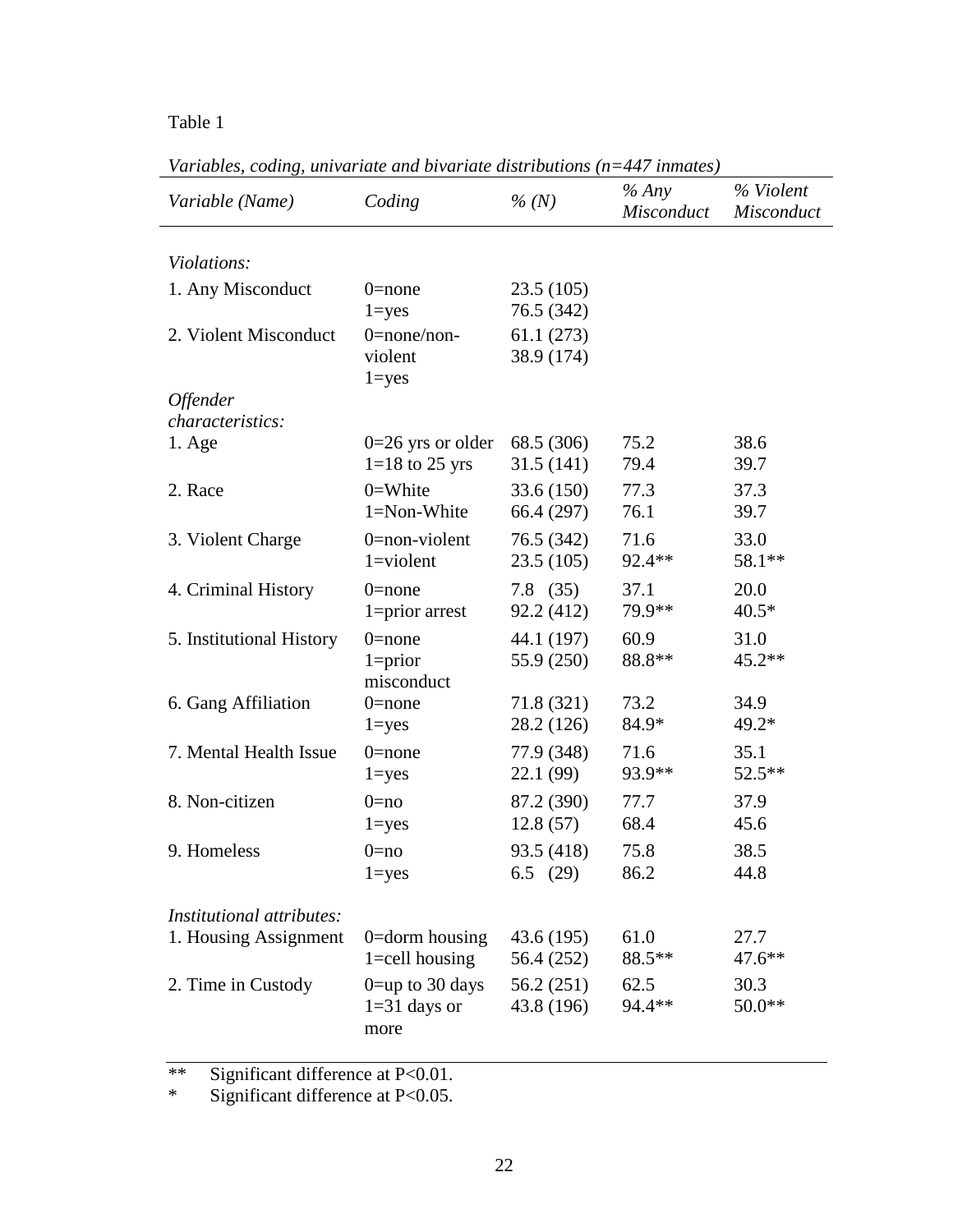#### Results of the Bivariate Analysis

Several individual-level characteristics were found to be significantly correlated with the likelihood of both general and violent misconduct. These statistically significant relationships are represented by asterisks in the last two columns in Table 1. The nature of the bivariate relationships between the independent variables and the two types of inmate misconduct is described below.

 As shown in Table 1, significant bivariate relationships are found between the likelihood of any type of inmate infraction and the type of criminal charge, the inmate's criminal and institutional histories, gang affiliation, mental illness, housing assignment, and amount of time in custody. The actual risks of being involved in any type of institutional infraction are significantly greater among those inmates that have a violent criminal charge, prior arrest record, prior institutional misconduct, gang affiliation, mental health issue, assigned cell housing, and are in custody for more than 30 days, when compared to their respective counterparts in the other contrast categories. Table 1 also reveals that inmates who are younger, citizens, white, and homeless are slightly more likely to have a general institutional infraction, but these bivariate relationships are not found to be statistically significant (e.g., the Chi-Square tests of independence between each of these variables and the likelihood of any type of infraction could not be rejected at the traditional .05 level of statistical significance).

 As shown in the last column of Table 1, significant bivariate relationships are found between the inmate's likelihood of having an infraction for a violent incident and the type of criminal charge, the inmate's criminal and institutional histories, their gang status, mental illness, housing assignment, and time in custody. The risks of being involved in a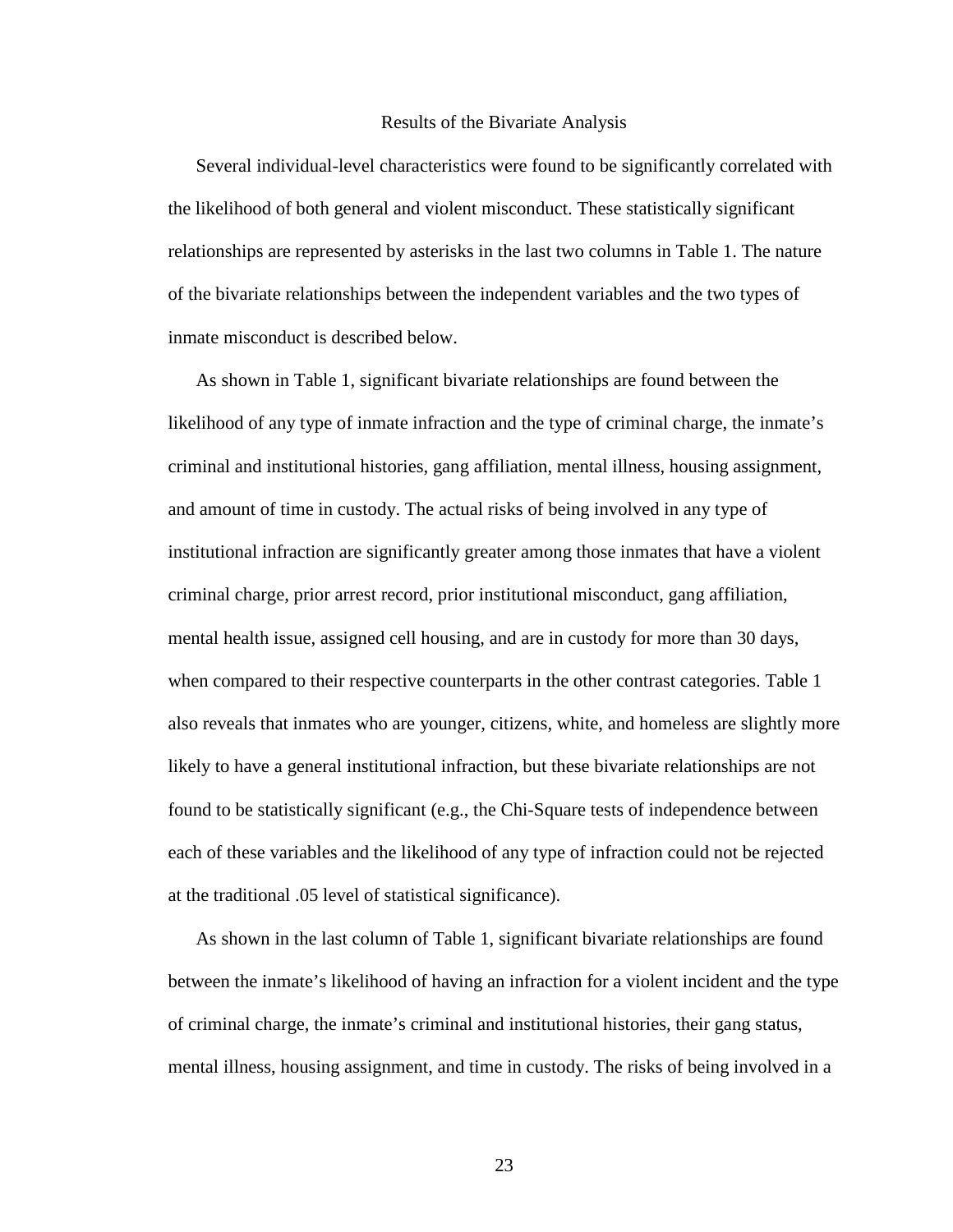violent infraction are significantly greater among those inmates that have a violent criminal charge, prior arrest record, prior institutional misconduct, gang affiliation, mental health issue, are assigned to cell housing, and are in custody for longer than thirty days, when compared to their respective counterparts in the other contrast categories. Table 1 also reveals that inmates who are younger, non-citizens, non-white, and homeless are slightly more likely to have a violent infraction, but these bivariate relationships are not statistically significant.

 In summary, the bivariate analyses seem to support the Importation theory of inmate misconduct, which suggests that individuals bring certain characteristics and behaviors from outside society into correctional facilities (Cheeseman, 2003; Lahm, 2008; Steiner & Wooldredge, 2008). While age and race were not significantly correlated with misconduct, the risks of infractions were significantly related to violent criminal charge, prior arrest record, prior institutional misconduct, gang affiliation, and mental illness. Housing assignment, which was used as a proxy for classification security level, as stated earlier (e.g., dorm housing=low classification; cell housing=high classification) was also found to be significantly correlated with all forms of inmate misconduct.

 The two institutional-level variables were each found to be significantly correlated with both general and violent inmate misconduct. Those individuals that are assigned to cell housing and those that are in custody for longer periods are more likely to engage in general and violent forms of misconduct. These results provide some support for Deprivation theory, which suggests that the "pains of imprisonment" are what drives inmate misconduct, rather than characteristics that were brought by the individual from outside of the facility (Clemmer, 1940; Sykes, 1958).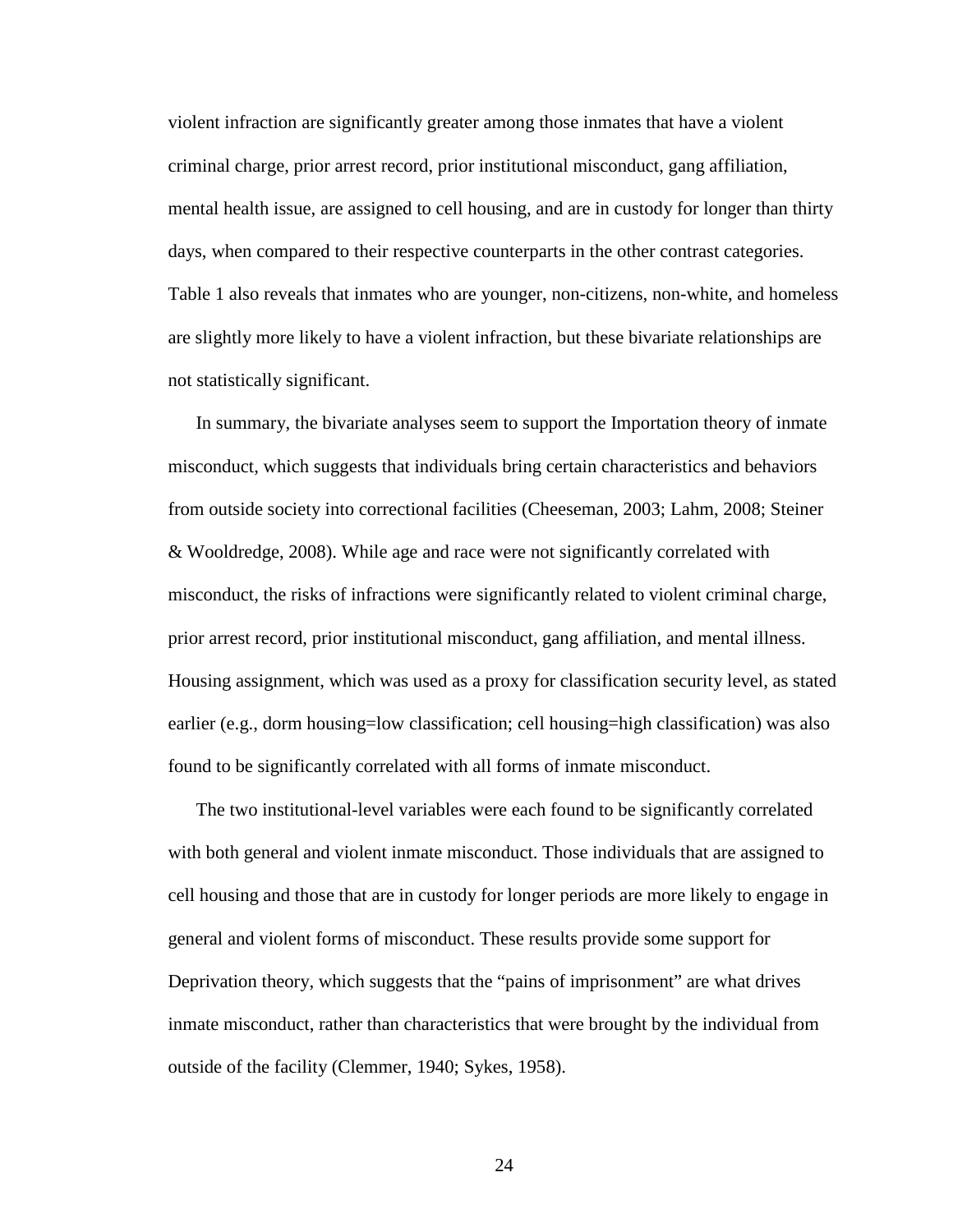#### Results of the Logistic Regression Analysis

 In order to assess the net effect of independent variables on a categorical dependent variable, a logistic regression was conducted. After controlling for the effect of the other variables, several variables were found to have a significant net impact on the likelihood of having an infraction and a violent infraction within the correctional setting. The particular independent variables that had a significant net impact on the risks of infractions differed slightly, depending upon the dependent variable.

 As shown in Table 2, the logistic regression analysis revealed that the risks of having an infraction of any type were significantly higher for inmates who had prior institutional misconduct, mental health issues, cell housing assignments, and spent longer time in custody. These observed significant relationships are found after controlling for all other variables in this regression equation. The odds ratios in this table indicate that the net risks of infractions are over 3 times higher for inmates who had a prior institutional history than those without this history. Similarly, these relative risks are nearly 5 times higher for inmates with mental heath issues (compared to those inmates without these problems), nearly 10 times higher for inmates who have been in custody for over 30 days compared to those with lower periods of confinement, and over two times higher for those housed in cell than those in dorm housing. None of the other measures of offender and offense characteristics had a significant net impact on the risks of any type of infraction. The values of the model Chi-Square and Nagelkerke  $R^2$  indicate that this entire group of independent variables explains a significant amount of the variability in the likelihood of receiving any type of infraction within this correctional institution.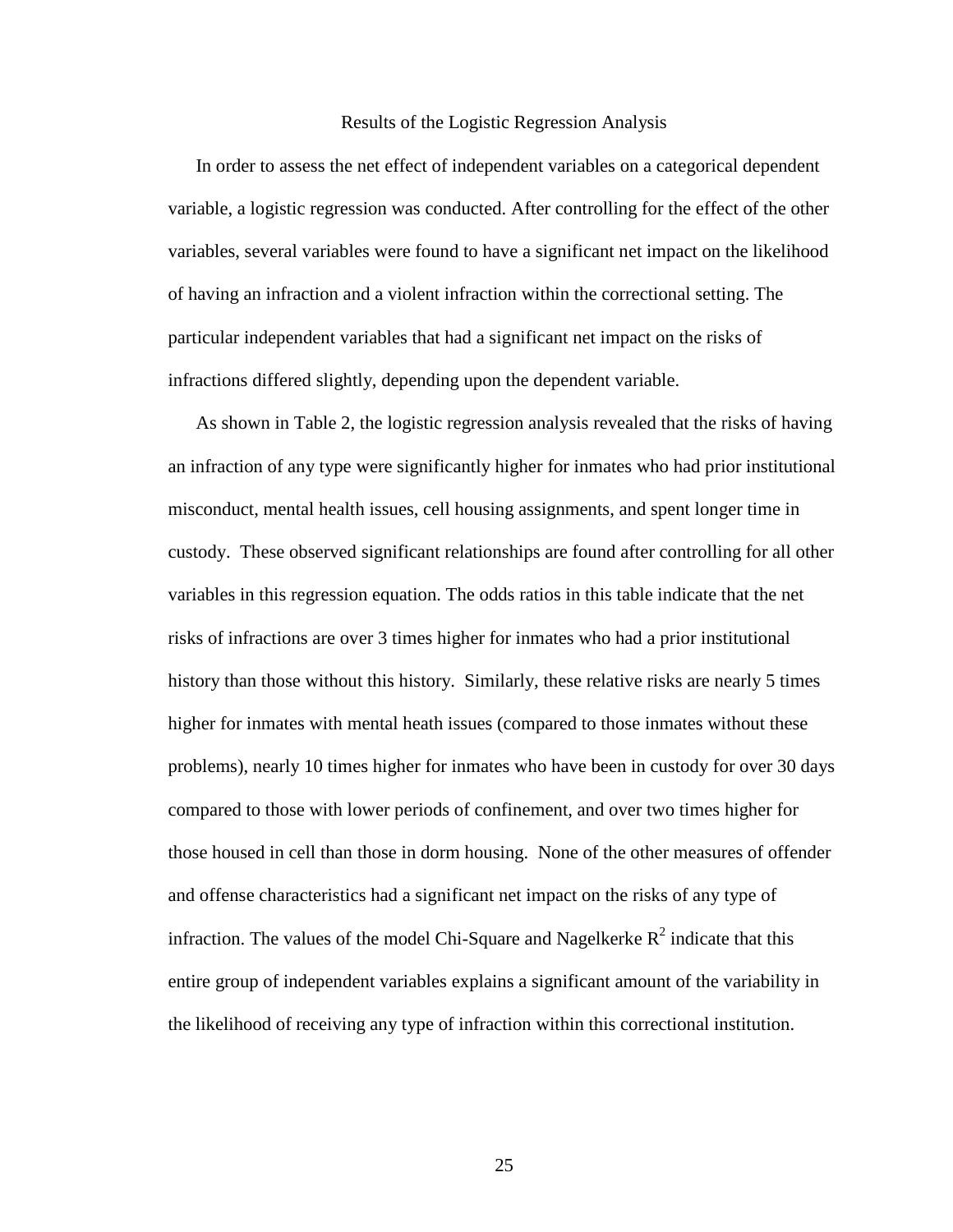| Variable (Name)              | All Misconduct<br>Odds ratios | Violent Misconduct<br>Odds ratios |
|------------------------------|-------------------------------|-----------------------------------|
| Age                          | 1.48                          | 1.03                              |
| Race                         | .69                           | .82                               |
| Violent Charge               | 2.31                          | $2.04*$                           |
| <b>Criminal History</b>      | 2.33                          | 1.57                              |
| <b>Institutional History</b> | $3.05*$                       | 1.34                              |
| <b>Gang Affiliation</b>      | .98                           | 1.50                              |
| <b>Mental Health Issue</b>   | 4.80*                         | $1.77*$                           |
| Non-Citizen                  | .84                           | 1.75                              |
| Homeless                     | 1.89                          | 1.40                              |
| Housing Assignment           | $2.38*$                       | 1.41                              |
| Time in Custody              | $9.52*$                       | 1.89*                             |
| Model Chi-square             | 159.14*                       | 55.30*                            |
| df                           | 11                            | 11                                |
| Nagelkerke $R^2$             | .45                           | .16                               |

*Logistic regression analysis of infraction risks (n=447 inmates)*

\* Significant difference at P<.05

 As shown in the last column in Table 2, the logistic regression analysis revealed that the risks of having a violent infraction were significantly higher for inmates who had a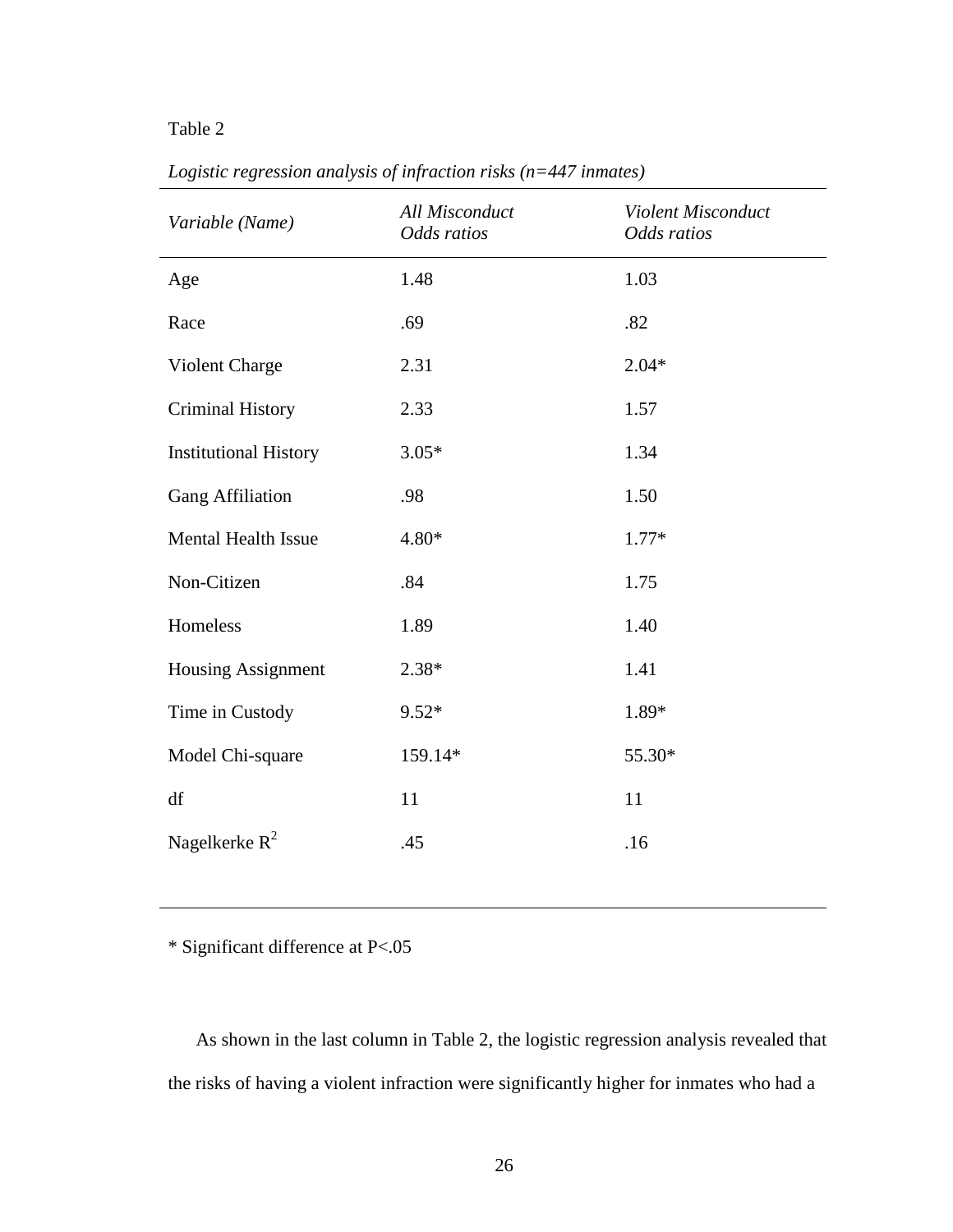violent criminal charge, suffered from mental illness, and those that spent a longer time in custody. These observed significant relationships were found after controlling for all other variables in this regression equation. The odds ratios in this table indicate that the net risks of violent infractions are over twice as high for inmates who had a violent charge than those without. These relative risks are nearly twice as high for inmates with mental illness and those in custody for over 30 days compared to those without mental illness and those with lower periods of confinement. None of the other measures of offender and offense had a significant net impact on the risks for a violent incident. The values of the model Chi-Square and Nagelkerke  $R^2$  indicate that this entire group of independent variables explains a significant amount of the variability in the likelihood of receiving a violent infraction.

#### Results of the Conjunctive Analysis

 In order to explore the impact of several variables simultaneously, a conjunctive analysis was conducted to identify specific combinations of offender, offense, and institutional factors that are associated with higher and lower risks of infractions. This type of analysis allows an evaluation of whether particular variables have a similar impact on the risks of infractions or whether their impact on misconduct is contextspecific, dependent upon the nature of the other independent variables in the analysis.

 For purposes of conducting conjunctive analysis, a total of six independent variables were selected for inclusion in this analysis. These variables included the inmate's age, race, criminal history, institutional history, mental illness status, and gang status. These particular variables were selected based on the statistical significance of their bivariate relationships or their substantive importance for understanding the nature of group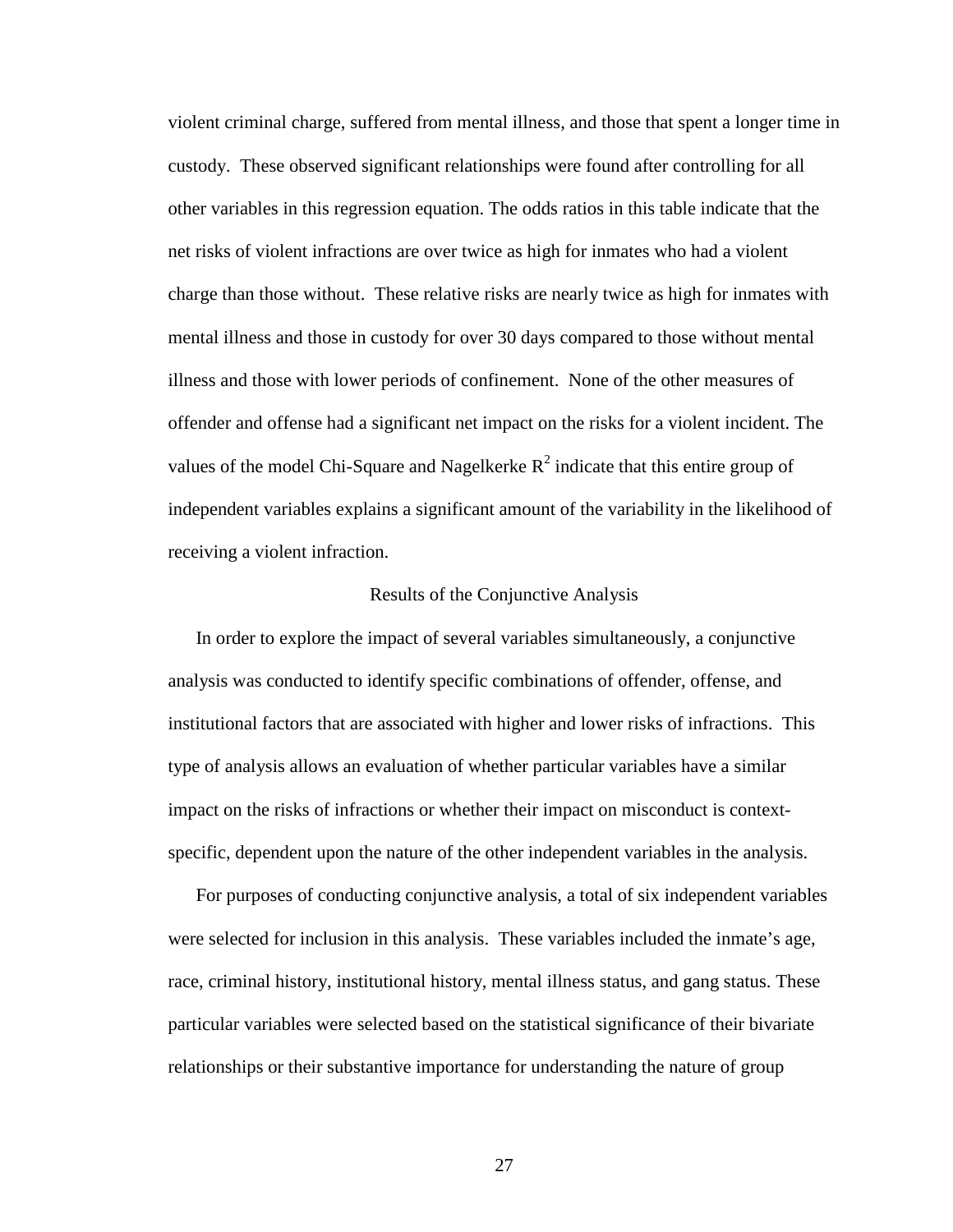differences in the risks of infractions. When considered simultaneously, these six variables represent 64 distinct types of situational contexts or profiles in which infractions may occur.

 A conjunctive analysis begins with the identification of all possible combinations of attributes in the analysis and then looks at the relative prevalence of these particular combinations or profiles. Profiles that represent only a small number of the overall cases (e.g., n's < 5) are often excluded so that attention focuses on the more commonly occurring combinations of these attributes (see Miethe, Hart & Regoeczi, 2008). The relative prevalence of infractions within each of these profiles is then compared to the overall risks of infractions across all profiles. This overall risk is 77% for general infractions and 39% for violent infractions. If the risk of infraction in a profile is greater than 10 percentage points higher than this average, the particular profile is classified as a "high risk." Risk rates that are at least 10 percentage points lower than this average are classified as "low risk." Finally, examination of the specific attributes found within this "high" and "low" risk profiles allows the researcher to make decisions about the relative importance of particular variables in explaining the risks of infractions across different profiles. The results of the conjunctive analysis are found in Tables 3 through 6.

#### High and Low Risk Profiles of General Misconduct

 Tables 3 and 4 provide the data matrix for the conjunctive analysis of the risks of any type of infraction. Of the total 64 possible combinations of these 6 independent variables, 56 profiles were found in this sample. Table 3 shows all of the observed profiles and classifies them as "High", "Medium" or "Low" based on the relative prevalence of the risks of infractions within them.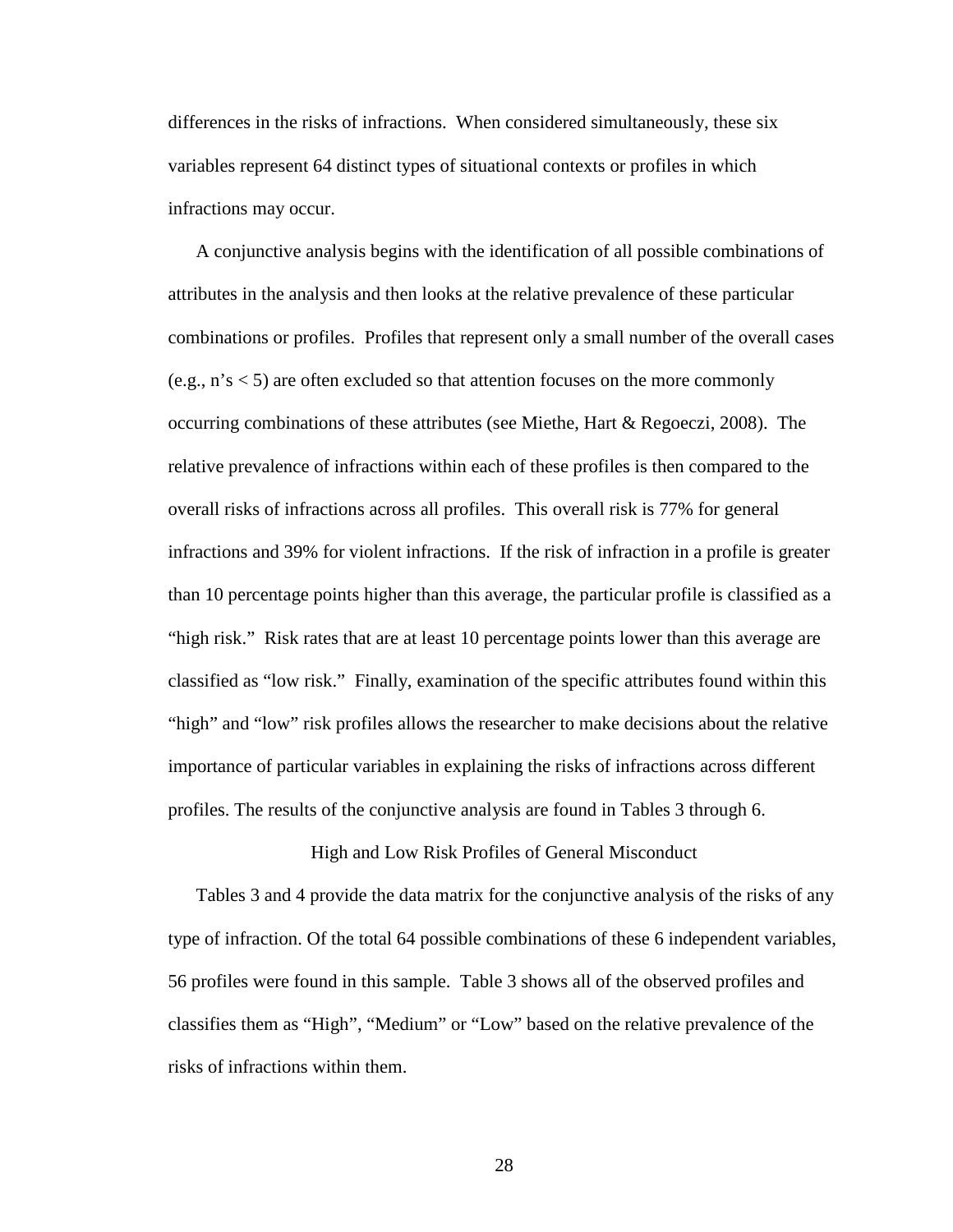| Characteristics for varying risk levels associated with all misconduct $(n=447)$ |  |  |  |
|----------------------------------------------------------------------------------|--|--|--|
|                                                                                  |  |  |  |

| Profile        | Age            | <b>Non</b>     | Violent        | Inst.          | Mental         | Gang           | $\boldsymbol{N}$ | Percent | <b>Risk</b> |
|----------------|----------------|----------------|----------------|----------------|----------------|----------------|------------------|---------|-------------|
|                | $\langle 25$   | White          | Charge         | <b>History</b> | <i>Illness</i> | Affiliation    |                  |         |             |
| $\mathbf{1}$   | N <sub>o</sub> | N <sub>o</sub> | N <sub>o</sub> | N <sub>0</sub> | Yes            | Yes            | $\mathbf{1}$     | 100     | High        |
| $\overline{c}$ | No             | No             | N <sub>0</sub> | Yes            | Yes            | Yes            | $\mathbf{2}$     | 100     | High        |
| 3              | No             | No             | Yes            | N <sub>0</sub> | N <sub>0</sub> | N <sub>0</sub> | $\overline{2}$   | 100     | High        |
| $\overline{4}$ | No             | No             | Yes            | N <sub>0</sub> | N <sub>0</sub> | Yes            | $\mathbf{1}$     | 100     | High        |
| $\mathfrak s$  | No             | No             | Yes            | Yes            | N <sub>0</sub> | Yes            | $\overline{4}$   | 100     | High        |
| 6              | N <sub>0</sub> | No             | Yes            | Yes            | Yes            | No             | 5                | 100     | High        |
| 7              | No             | No             | Yes            | Yes            | Yes            | Yes            | $\mathbf{1}$     | 100     | High        |
| $8\,$          | No             | Yes            | N <sub>0</sub> | Yes            | Yes            | N <sub>0</sub> | 10               | 100     | High        |
| 9              | No             | Yes            | N <sub>0</sub> | Yes            | Yes            | Yes            | $8\,$            | 100     | High        |
| 10             | No             | Yes            | Yes            | N <sub>0</sub> | Yes            | N <sub>0</sub> | $\mathbf{2}$     | 100     | High        |
| 11             | No             | Yes            | Yes            | Yes            | N <sub>0</sub> | N <sub>0</sub> | 11               | 100     | High        |
| 12             | N <sub>0</sub> | Yes            | Yes            | Yes            | N <sub>0</sub> | Yes            | 9                | 100     | High        |
| 13             | N <sub>0</sub> | Yes            | Yes            | Yes            | Yes            | No             | 6                | 100     | High        |
| 14             | N <sub>0</sub> | Yes            | Yes            | Yes            | Yes            | Yes            | $\overline{4}$   | 100     | High        |
| 15             | Yes            | No             | N <sub>0</sub> | No             | Yes            | N <sub>0</sub> | $\overline{2}$   | 100     | High        |
| 16             | Yes            | No             | N <sub>0</sub> | Yes            | No             | Yes            | $\overline{c}$   | 100     | High        |
| 17             | Yes            | No             | N <sub>0</sub> | Yes            | Yes            | N <sub>0</sub> | 5                | 100     | High        |
| 18             | Yes            | No             | N <sub>0</sub> | Yes            | Yes            | Yes            | $\overline{2}$   | 100     | High        |
| 19             | Yes            | N <sub>0</sub> | Yes            | No             | N <sub>0</sub> | No             | $\mathbf{1}$     | 100     | High        |
| 20             | Yes            | N <sub>0</sub> | Yes            | N <sub>0</sub> | N <sub>0</sub> | Yes            | $\mathbf{1}$     | 100     | High        |
| 21             | Yes            | N <sub>0</sub> | Yes            | Yes            | N <sub>0</sub> | N <sub>0</sub> | $\overline{2}$   | 100     | High        |
| 22             | Yes            | N <sub>0</sub> | Yes            | Yes            | N <sub>0</sub> | Yes            | $\mathbf{1}$     | 100     | High        |
| 23             | Yes            | N <sub>0</sub> | Yes            | Yes            | Yes            | No             | $\mathbf 1$      | 100     | High        |
| 24             | Yes            | Yes            | N <sub>0</sub> | No             | Yes            | N <sub>0</sub> | $\sqrt{2}$       | 100     | High        |
| 25             | Yes            | Yes            | N <sub>0</sub> | No             | Yes            | Yes            | $\mathbf{1}$     | 100     | High        |
| 26             | Yes            | Yes            | N <sub>0</sub> | Yes            | N <sub>0</sub> | No             | $\mathbf{1}$     | 100     | High        |
| 27             | Yes            | Yes            | Yes            | N <sub>o</sub> | N <sub>0</sub> | Yes            | $\overline{4}$   | 100     | High        |
| 28             | Yes            | Yes            | Yes            | No             | Yes            | No             | $\mathbf{1}$     | 100     | High        |
| 29             | Yes            | Yes            | Yes            | Yes            | No             | No             | 5                | 100     | High        |
| 30             | Yes            | Yes            | Yes            | Yes            | Yes            | No             | $\mathfrak{Z}$   | 100     | High        |
| 31             | Yes            | Yes            | Yes            | Yes            | Yes            | Yes            | $\mathbf{1}$     | 100     | High        |
| 32             | N <sub>o</sub> | N <sub>o</sub> | N <sub>o</sub> | Yes            | Yes            | N <sub>o</sub> | 14               | 93      | High        |
| 33             | N <sub>0</sub> | Yes            | N <sub>o</sub> | Yes            | N <sub>0</sub> | Yes            | 13               | 92      | High        |
| 34             | No             | N <sub>o</sub> | No             | No             | Yes            | No             | 10               | 90      | High        |
| 35             | Yes            | Yes            | No             | Yes            | N <sub>0</sub> | No             | 16               | 88      | High        |
| 36             | Yes            | Yes            | Yes            | N <sub>0</sub> | N <sub>0</sub> | N <sub>o</sub> | 8                | 88      | High        |
| 37             | Yes            | Yes            | Yes            | Yes            | No             | Yes            | 8                | 88      | High        |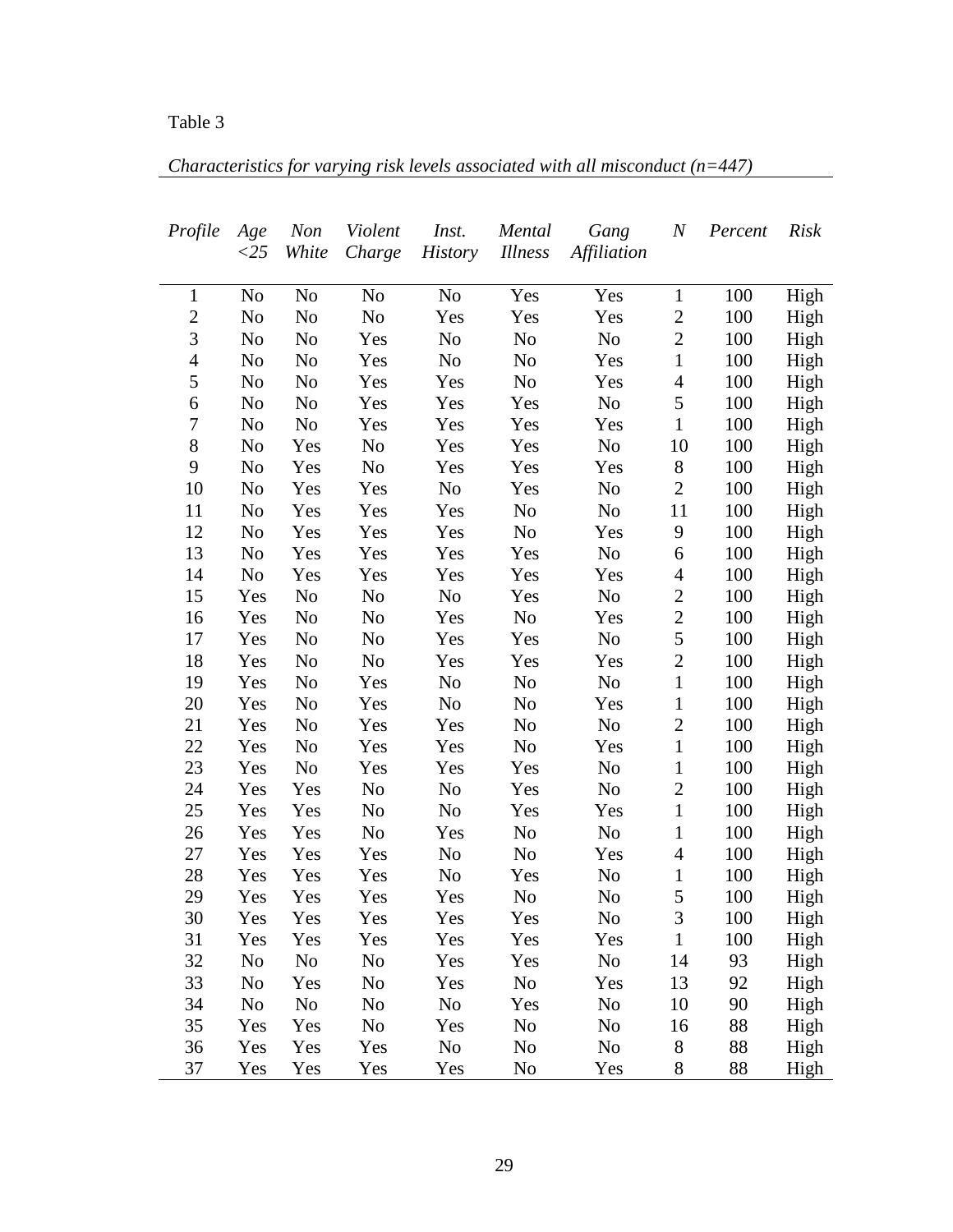| Continued |
|-----------|
|           |

| Profile | Age<br>$\langle 25$ | <b>Non</b><br>White | Violent<br>Charge | Inst.<br><b>History</b> | Mental<br><b>Illness</b> | Gang<br>Affiliation? | $\it N$        | Percent | <b>Risk</b> |
|---------|---------------------|---------------------|-------------------|-------------------------|--------------------------|----------------------|----------------|---------|-------------|
| 38      | Yes                 | Yes                 | N <sub>0</sub>    | Yes                     | N <sub>o</sub>           | Yes                  | 18             | 83      | Med         |
| 39      | Yes                 | Yes                 | N <sub>0</sub>    | Yes                     | Yes                      | Yes                  | 6              | 83      | Med         |
| 40      | N <sub>0</sub>      | N <sub>o</sub>      | N <sub>0</sub>    | Yes                     | N <sub>o</sub>           | N <sub>o</sub>       | 28             | 82      | Med         |
| 41      | No                  | No                  | No                | Yes                     | No                       | Yes                  | 5              | 80      | Med         |
| 42      | N <sub>0</sub>      | N <sub>0</sub>      | Yes               | Yes                     | N <sub>0</sub>           | N <sub>o</sub>       | 5              | 80      | Med         |
| 43      | N <sub>0</sub>      | Yes                 | N <sub>0</sub>    | N <sub>o</sub>          | Yes                      | N <sub>o</sub>       | 5              | 80      | Med         |
| 44      | N <sub>o</sub>      | Yes                 | Yes               | Yes                     | N <sub>o</sub>           | N <sub>o</sub>       | 45             | 80      | Med         |
| 45      | N <sub>0</sub>      | Yes                 | N <sub>0</sub>    | N <sub>o</sub>          | No                       | Yes                  | 5              | 80      | Med         |
| 46      | N <sub>o</sub>      | Yes                 | N <sub>o</sub>    | N <sub>o</sub>          | N <sub>o</sub>           | N <sub>o</sub>       | 12             | 75      | Med         |
| 47      | N <sub>0</sub>      | Yes                 | N <sub>0</sub>    | N <sub>o</sub>          | Yes                      | Yes                  | 3              | 67      | Med         |
| 48      | Yes                 | N <sub>o</sub>      | N <sub>o</sub>    | N <sub>o</sub>          | N <sub>o</sub>           | N <sub>o</sub>       | 9              | 67      | Med         |
| 49      | Yes                 | N <sub>0</sub>      | Yes               | Yes                     | No                       | N <sub>0</sub>       | 9              | 67      | Med         |
| 50      | Yes                 | Yes                 | N <sub>o</sub>    | N <sub>o</sub>          | N <sub>0</sub>           | Yes                  | 9              | 67      | Med         |
| 51      | N <sub>0</sub>      | Yes                 | N <sub>o</sub>    | No                      | No                       | Yes                  | 13             | 62      | Low         |
| 52      | Yes                 | N <sub>o</sub>      | N <sub>0</sub>    | N <sub>0</sub>          | N <sub>0</sub>           | Yes                  | $\overline{2}$ | 50      | Low         |
| 53      | Yes                 | Yes                 | N <sub>0</sub>    | N <sub>o</sub>          | Yes                      | Yes                  | $\overline{2}$ | 50      | Low         |
| 54      | N <sub>o</sub>      | N <sub>o</sub>      | No                | N <sub>0</sub>          | N <sub>0</sub>           | N <sub>o</sub>       | 35             | 49      | Low         |
| 55      | Yes                 | Yes                 | N <sub>0</sub>    | N <sub>o</sub>          | N <sub>0</sub>           | N <sub>o</sub>       | 19             | 47      | Low         |
| 56      | N <sub>0</sub>      | Yes                 | No                | No                      | No                       | No                   | 47             | 40      | Low         |

Note: Overall misconduct mean = .765

 Table 4 is restricted to the dominant profiles in this same group that contain at least five cases per profile. When the profile data from Table 3 was evaluated, after removing the cases that were not found to be in the dominant group, there were 30 risk profiles remaining. The particular sets of offender and offense that are typically found within the "high" and "low" risk profiles are displayed within Table 4 and are summarized in the following paragraphs.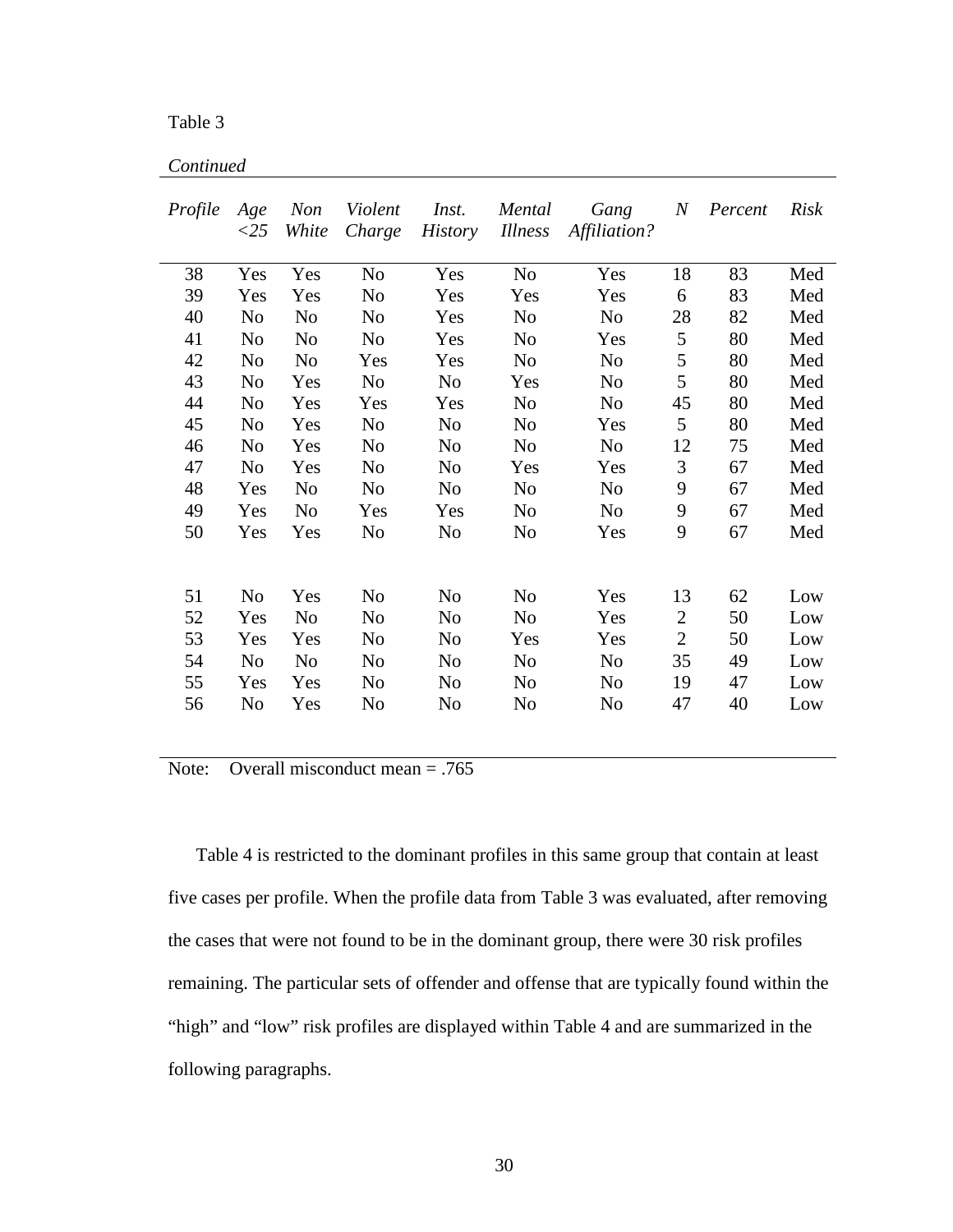| Characteristics for risk levels of all misconduct (dominant profiles $n = > 5$ ) |  |  |  |
|----------------------------------------------------------------------------------|--|--|--|
|                                                                                  |  |  |  |

L.

| Profile          | Age            | Non            | Violent        | Inst.          | Mental         | Gang               | $\boldsymbol{N}$ | Percent | <b>Risk</b> |
|------------------|----------------|----------------|----------------|----------------|----------------|--------------------|------------------|---------|-------------|
|                  | $<$ 25         | White          | Charge         | <b>History</b> | <b>Illness</b> | <b>Affiliation</b> |                  |         |             |
| $\mathbf{1}$     | No             | Yes            | Yes            | Yes            | N <sub>o</sub> | N <sub>o</sub>     | 11               | 100     | High        |
| $\overline{c}$   | N <sub>o</sub> | Yes            | $\rm No$       | Yes            | Yes            | No                 | 10               | 100     | High        |
| $\mathfrak{Z}$   | N <sub>o</sub> | Yes            | Yes            | Yes            | $\rm No$       | Yes                | 9                | 100     | High        |
| $\overline{4}$   | No             | Yes            | No             | Yes            | Yes            | Yes                | $\,8$            | 100     | High        |
| 5                | No             | Yes            | Yes            | Yes            | Yes            | No                 | 6                | 100     | High        |
| 6                | No             | No             | Yes            | Yes            | Yes            | No                 | 5                | 100     | High        |
| $\boldsymbol{7}$ | Yes            | No             | No             | Yes            | Yes            | No                 | 5                | 100     | High        |
| 8                | Yes            | Yes            | Yes            | Yes            | No             | No                 | 5                | 100     | High        |
| 9                | No             | $\rm No$       | No             | Yes            | Yes            | N <sub>o</sub>     | 14               | 93      | High        |
| 10               | No             | Yes            | No             | Yes            | No             | Yes                | 13               | 92      | High        |
| 11               | No             | No             | No             | No             | Yes            | No                 | 10               | 90      | High        |
| 12               | Yes            | Yes            | N <sub>o</sub> | Yes            | N <sub>o</sub> | N <sub>o</sub>     | 16               | 88      | High        |
| 13               | Yes            | Yes            | Yes            | N <sub>o</sub> | No             | N <sub>o</sub>     | $8\,$            | 88      | High        |
| 14               | Yes            | Yes            | Yes            | Yes            | N <sub>o</sub> | Yes                | 8                | 88      | High        |
|                  |                |                |                |                |                |                    |                  |         |             |
| 15               | Yes            | Yes            | No             | Yes            | N <sub>o</sub> | Yes                | 18               | 83      | Med         |
| 16               | Yes            | Yes            | No             | Yes            | Yes            | Yes                | 6                | 83      | Med         |
| 17               | No             | N <sub>o</sub> | No             | Yes            | No             | No                 | 28               | 82      | Med         |
| 18               | N <sub>o</sub> | Yes            | N <sub>o</sub> | Yes            | N <sub>o</sub> | N <sub>o</sub>     | 45               | 80      | Med         |
| 19               | No             | No             | N <sub>o</sub> | Yes            | No             | Yes                | $\mathfrak s$    | 80      | Med         |
| 20               | No             | No             | Yes            | Yes            | No             | No                 | 5                | 80      | Med         |
| 21               | No             | Yes            | No             | No             | Yes            | No                 | 5                | 80      | Med         |
| 22               | N <sub>o</sub> | Yes            | Yes            | N <sub>o</sub> | N <sub>o</sub> | Yes                | 5                | 80      | Med         |
| 23               | N <sub>o</sub> | Yes            | Yes            | N <sub>o</sub> | N <sub>o</sub> | N <sub>o</sub>     | 12               | 75      | Med         |
| 24               | Yes            | No             | No             | N <sub>o</sub> | No             | No                 | 9                | 67      | Med         |
| 25               | Yes            | N <sub>o</sub> | N <sub>o</sub> | Yes            | N <sub>o</sub> | No                 | 9                | 67      | Med         |
| 26               | Yes            | Yes            | N <sub>o</sub> | N <sub>o</sub> | N <sub>o</sub> | Yes                | 9                | 67      | Med         |
|                  |                |                |                |                |                |                    |                  |         |             |
| 27               | N <sub>o</sub> | Yes            | No             | No             | N <sub>o</sub> | Yes                | 13               | 62      | Low         |
| 28               | N <sub>o</sub> | N <sub>o</sub> | N <sub>o</sub> | N <sub>o</sub> | No             | No                 | 35               | 49      | Low         |
| 29               | Yes            | Yes            | N <sub>o</sub> | No             | No             | No                 | 19               | 47      | Low         |
| 30               | No             | Yes            | N <sub>o</sub> | N <sub>o</sub> | No             | No                 | 47               | 40      | Low         |
|                  |                |                |                |                |                |                    |                  |         |             |

Note: Overall misconduct mean = 765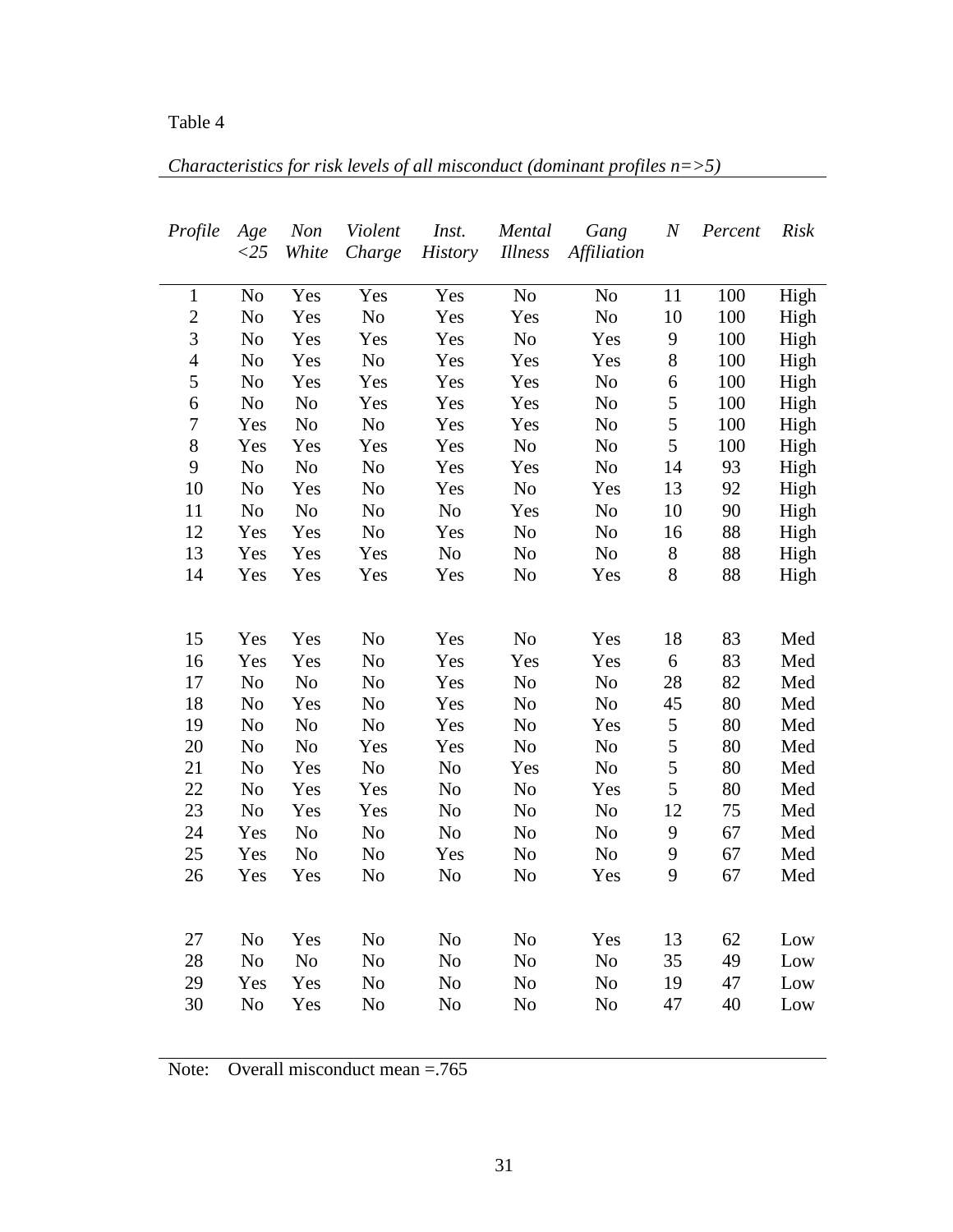As shown in Table 4, there are 14 combinations of offender and offense attributes that are associated with higher than average risks of infractions. Each of these particular profiles has a risk of infraction that is greater than 87% (i.e., at least 10 percentage points greater than the average infraction rate of 77% found in the total sample). In addition, there are 12 combinations that represent a medium risk and fall within 10 percentage points of the overall mean rate. The remaining 4 profiles involve combinations of attributes that have a rate of infractions that is at 67% or lower (i.e., 10 percentage points below the mean of 77%).

 When evaluating the high risk group, a total of 8 profiles were associated with misconduct every single time they appeared in the data. This is striking as the "100%" group represents 59 inmates out of the total sample of 447. The entire group of 14 profiles in Table 4 that are designated as "high risk" for infractions represents approximately 29% of the entire sample. A close examination of the results in Table 4 reveals several patterns.

 First, there are three variables that occur frequently within "high risk" profiles for the likelihood of any type of infraction, but they are never found in the "low risk" profiles. These variables are violent charge, institutional history, and mental illness. Among these variables, institutional history has the strongest impact on the risks of infraction across all profiles. In particular, an institutional history is found in all of the top 10 most prevalent profiles with the highest risks of infractions, but it is not present in any of the 4 profiles with the lowest risks of infractions.

 Second, inmates that have all three of these attributes (i.e., violent charges, an institutional history and mental health problems) are always found within the "high risk"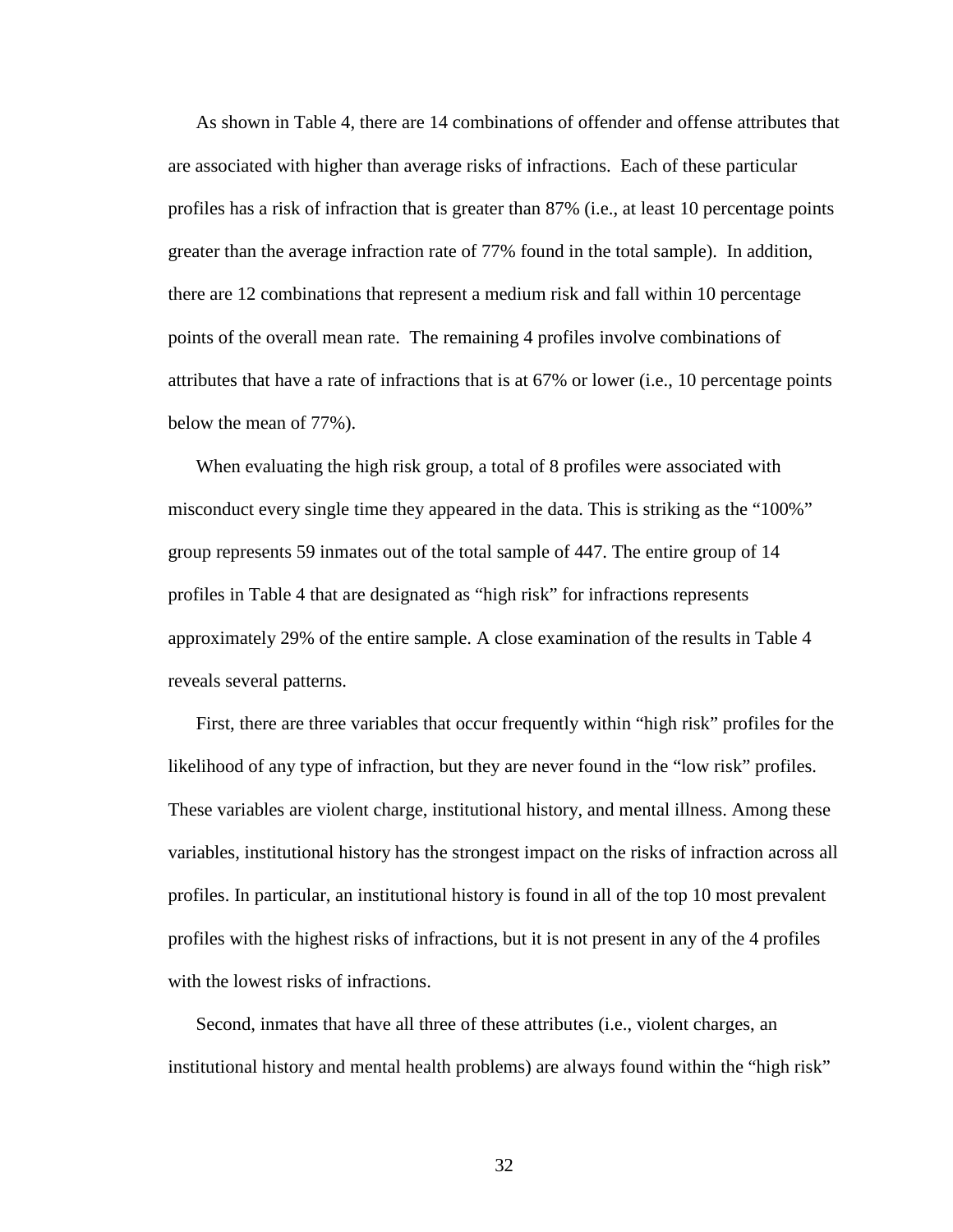profiles and these 3 characteristics are never observed within the "low risk" profiles. Inmates who have only 2 of these 3 characteristics are also almost assured of being in the "high risk" profiles. These findings suggest that the adverse impact of having a violent charge, institutional history, and mental health problem on receiving institutional infractions is largely constant across the contexts that are defined by combinations of the other offender and offense attributes.

 Third, the impact of the inmate's age, race, and gang status on the risks of infractions is highly context-specific, depending among the particular combination of other characteristics of the offense and offender. For example, non-white inmates have high risks of infractions in many contexts (see profiles 1-5 in Table 4), but they are sometimes found to have low relative risks (e.g., profile 27 involving over 25, non-white gang members charged with a non-violent offense and with no institutional history or mental health problems). A similar conclusion of context-specific effects is found for the inmate's age (e.g., compare the prevalence of infractions for young males in "high risk" profile #13 and "low risks" profile #29) and gang status (compare the "high risk" gang members in profiles #3 and #4 with the "low risk" gang members in profile #27).

High and Low Risk Profiles of Violent Misconduct

 Tables 5 and 6 provide the data matrix for the conjunctive analysis of the risks of violent infractions. Of the total 64 possible combinations of these 6 independent variables, 56 profiles were also found to be represented in this sample. Table 5 shows all of the observed profiles and classifies them as "High", "Medium" or "Low" based on the relative prevalence of the risks of violent infractions within them. The following tables and paragraphs describe the conjunctive analysis for risk of violent infractions.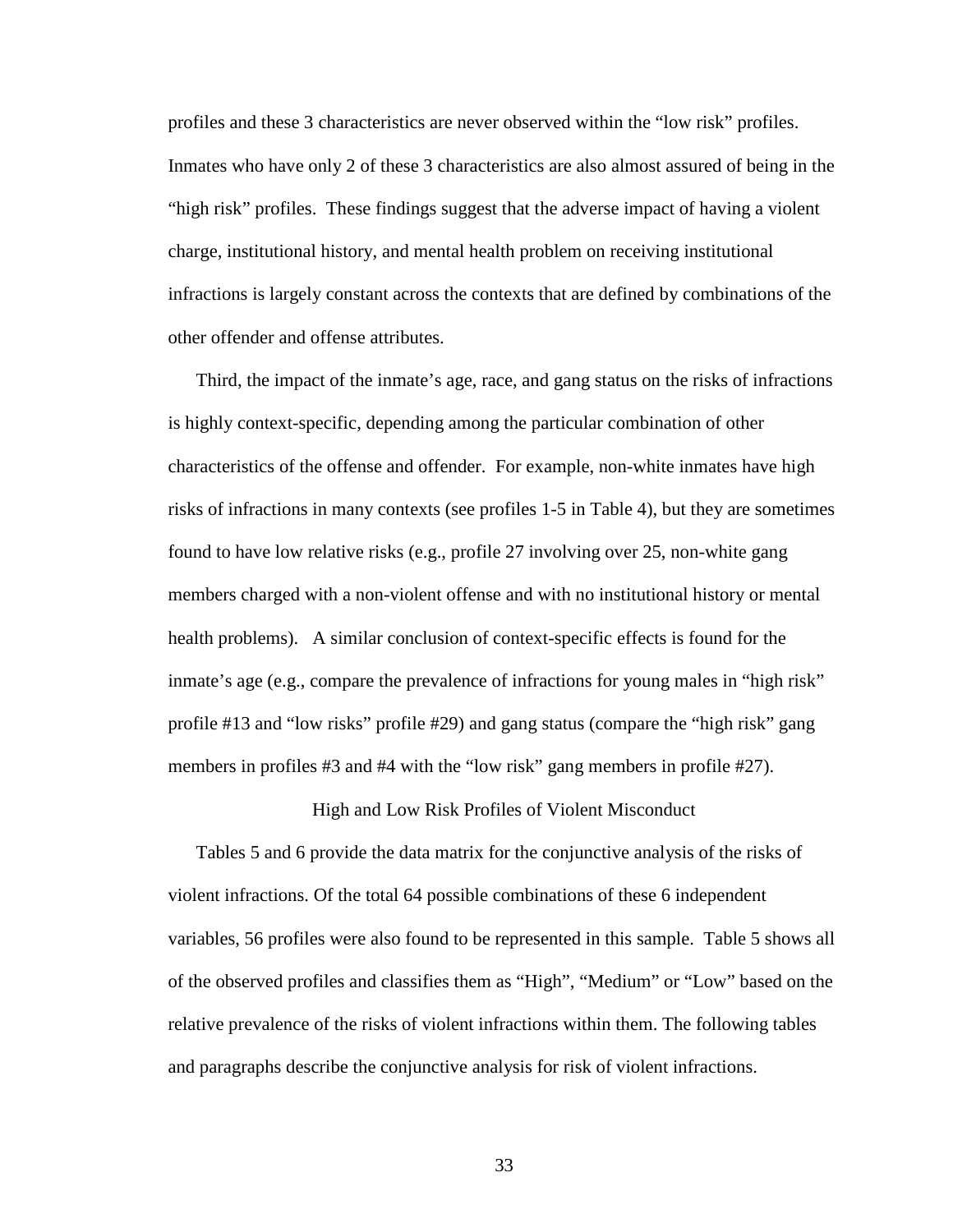*Characteristics for varying risk levels associated with violent misconduct (n=447)*

| Profile        | Age            | <b>Non</b>     | Violent        | Inst.          | Mental         | Gang           | $\it N$          | Percent | <b>Risk</b> |
|----------------|----------------|----------------|----------------|----------------|----------------|----------------|------------------|---------|-------------|
|                | ${<}25$        | White          | Charge         | <b>History</b> | <b>Illness</b> | Affiliation    |                  |         |             |
|                |                |                |                |                |                |                |                  |         |             |
| $\mathbf{1}$   | No             | No             | No             | No             | Yes            | Yes            | $\mathbf{1}$     | 100     | High        |
| $\overline{2}$ | N <sub>0</sub> | No             | Yes            | No             | N <sub>0</sub> | N <sub>o</sub> | $\mathbf{2}$     | 100     | High        |
| 3              | N <sub>o</sub> | No             | Yes            | N <sub>o</sub> | N <sub>0</sub> | Yes            | $\mathbf{1}$     | 100     | High        |
| $\overline{4}$ | No             | No             | Yes            | Yes            | Yes            | Yes            | $\mathbf{1}$     | 100     | High        |
| 5              | Yes            | No             | Yes            | No             | N <sub>0</sub> | Yes            | $\mathbf{1}$     | 100     | High        |
| 6              | Yes            | No             | Yes            | Yes            | No             | Yes            | $\mathbf{1}$     | 100     | High        |
| 7              | Yes            | N <sub>0</sub> | Yes            | Yes            | Yes            | N <sub>0</sub> | $\mathbf{1}$     | 100     | High        |
| 8              | Yes            | Yes            | No             | No             | Yes            | N <sub>o</sub> | $\boldsymbol{2}$ | 100     | High        |
| 9              | Yes            | Yes            | No             | No             | Yes            | Yes            | $\mathbf{1}$     | 100     | High        |
| 10             | Yes            | Yes            | Yes            | No             | Yes            | No             | $\mathbf{1}$     | 100     | High        |
| 11             | Yes            | Yes            | Yes            | Yes            | Yes            | N <sub>o</sub> | $\mathfrak{Z}$   | 100     | High        |
| 12             | Yes            | Yes            | Yes            | Yes            | Yes            | Yes            | $\mathbf{1}$     | 100     | High        |
| 13             | N <sub>o</sub> | No             | Yes            | Yes            | Yes            | No             | 5                | 80      | High        |
| 14             | Yes            | Yes            | Yes            | Yes            | No             | No             | 5                | 80      | High        |
| 15             | N <sub>0</sub> | Yes            | Yes            | Yes            | N <sub>0</sub> | Yes            | 9                | 78      | High        |
| 16             | No             | Yes            | No             | No             | Yes            | Yes            | 3                | 67      | High        |
| 17             | No             | Yes            | Yes            | Yes            | No             | N <sub>o</sub> | 11               | 64      | High        |
| 18             | No             | Yes            | No             | Yes            | Yes            | Yes            | 8                | 63      | High        |
| 19             | Yes            | Yes            | Yes            | Yes            | No             | Yes            | $8\,$            | 63      | High        |
| 20             | No             | N <sub>0</sub> | No             | Yes            | N <sub>0</sub> | Yes            | 5                | 60      | High        |
| 21             | No             | Yes            | No             | Yes            | Yes            | No             | 10               | 60      | High        |
| 22             | No             | No             | No             | Yes            | Yes            | N <sub>0</sub> | 14               | 50      | High        |
| 23             | N <sub>o</sub> | No             | No             | Yes            | Yes            | Yes            | $\overline{c}$   | 50      | High        |
| 24             | No             | N <sub>0</sub> | Yes            | Yes            | N <sub>0</sub> | Yes            | $\overline{4}$   | 50      | High        |
| 25             | N <sub>0</sub> | Yes            | Yes            | No             | N <sub>0</sub> | N <sub>0</sub> | 12               | 50      | High        |
| 26             | No             | Yes            | Yes            | N <sub>0</sub> | Yes            | No             | $\overline{c}$   | 50      | High        |
| 27             | No             | Yes            | Yes            | Yes            | Yes            | Yes            | $\overline{4}$   | 50      | High        |
| 28             | Yes            | No             | No             | No             | N <sub>0</sub> | Yes            | $\overline{c}$   | 50      | High        |
| 29             | Yes            | N <sub>0</sub> | No             | Yes            | Yes            | Yes            | $\overline{2}$   | 50      | High        |
| 30             | Yes            | Yes            | N <sub>0</sub> | Yes            | Yes            | Yes            | 6                | 50      | High        |
| 31             | Yes            | Yes            | Yes            | No             | N <sub>o</sub> | Yes            | $\overline{4}$   | 50      | High        |
|                |                |                |                |                |                |                |                  |         |             |
| 32             | Yes            | Yes            | N <sub>0</sub> | Yes            | N <sub>0</sub> | Yes            | 18               | 44      | Med         |
| 33             | N <sub>0</sub> | N <sub>0</sub> | Yes            | Yes            | N <sub>0</sub> | N <sub>0</sub> | 5                | 40      | Med         |
| 34             | N <sub>0</sub> | Yes            | Yes            | N <sub>o</sub> | N <sub>0</sub> | Yes            | 5                | 40      | Med         |
| 35             | Yes            | N <sub>0</sub> | No             | Yes            | Yes            | No             | 5                | 40      | Med         |
| 36             | No             | Yes            | No             | N <sub>0</sub> | N <sub>0</sub> | Yes            | 13               | 38      | Med         |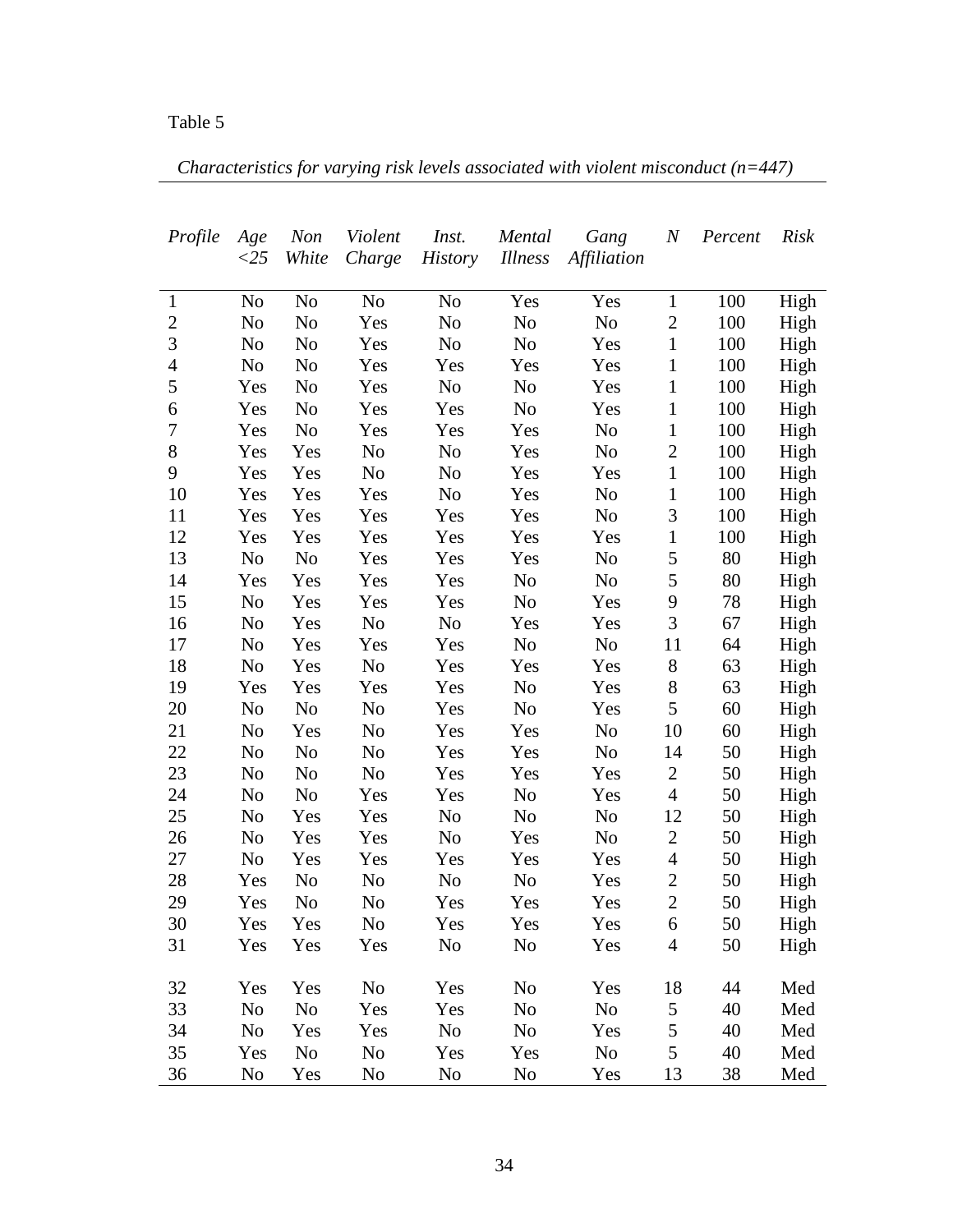Table 5

*Continued*

| Profile | Age<br>$\langle 25 \rangle$ | <b>Non</b><br>White | Violent<br>Charge | Inst.          | Mental<br><i>Illness</i> | Gang           | $N_{-}$        | Percent          | Risk |
|---------|-----------------------------|---------------------|-------------------|----------------|--------------------------|----------------|----------------|------------------|------|
|         |                             |                     |                   | <i>History</i> |                          | Affiliation    |                |                  |      |
| 37      | Yes                         | Yes                 | Yes               | N <sub>o</sub> | N <sub>o</sub>           | N <sub>0</sub> | 8              | 38               | Med  |
| 38      | N <sub>0</sub>              | Yes                 | N <sub>o</sub>    | Yes            | N <sub>o</sub>           | N <sub>o</sub> | 45             | 36               | Med  |
| 39      | N <sub>0</sub>              | Yes                 | Yes               | Yes            | Yes                      | N <sub>o</sub> | 6              | 33               | Med  |
| 40      | Yes                         | No                  | No                | N <sub>o</sub> | N <sub>o</sub>           | N <sub>o</sub> | 9              | 33               | Med  |
| 41      | Yes                         | N <sub>0</sub>      | No                | Yes            | N <sub>o</sub>           | N <sub>o</sub> | 9              | 33               | Med  |
| 42      | No                          | N <sub>0</sub>      | No                | Yes            | N <sub>0</sub>           | N <sub>0</sub> | 28             | 32               | Med  |
| 43      | No                          | Yes                 | No                | Yes            | N <sub>0</sub>           | Yes            | 13             | 31               | Med  |
| 44      | No                          | No                  | No                | N <sub>o</sub> | Yes                      | No             | 10             | 30               | Med  |
|         |                             |                     |                   |                |                          |                |                |                  |      |
| 45      | Yes                         | Yes                 | No                | N <sub>o</sub> | N <sub>0</sub>           | N <sub>o</sub> | 19             | 26               | Low  |
| 46      | Yes                         | Yes                 | N <sub>o</sub>    | N <sub>o</sub> | N <sub>o</sub>           | Yes            | 9              | 22               | Low  |
| 47      | N <sub>o</sub>              | N <sub>o</sub>      | No                | N <sub>o</sub> | N <sub>o</sub>           | N <sub>o</sub> | 35             | 20               | Low  |
| 48      | N <sub>o</sub>              | Yes                 | No                | No             | Yes                      | N <sub>o</sub> | 5              | 20               | Low  |
| 49      | No                          | Yes                 | N <sub>0</sub>    | No             | N <sub>0</sub>           | N <sub>o</sub> | 47             | 19               | Low  |
| 50      | Yes                         | Yes                 | N <sub>0</sub>    | Yes            | N <sub>o</sub>           | N <sub>0</sub> | 16             | 19               | Low  |
| 51      | Yes                         | N <sub>0</sub>      | No                | N <sub>0</sub> | Yes                      | N <sub>o</sub> | $\overline{2}$ | $\boldsymbol{0}$ | Low  |
| 52      | Yes                         | No                  | No                | Yes            | N <sub>o</sub>           | Yes            | $\mathbf{2}$   | $\theta$         | Low  |
| 53      | Yes                         | No                  | Yes               | No             | No                       | No             | $\mathbf{1}$   | $\theta$         | Low  |
| 54      | Yes                         | N <sub>0</sub>      | Yes               | Yes            | N <sub>o</sub>           | No             | $\overline{2}$ | $\boldsymbol{0}$ | Low  |
| 55      | Yes                         | Yes                 | No                | Yes            | Yes                      | N <sub>0</sub> | $\mathbf{1}$   | $\boldsymbol{0}$ | Low  |
| 56      | Yes                         | Yes                 | Yes               | N <sub>o</sub> | Yes                      | Yes            | $\overline{2}$ | $\boldsymbol{0}$ | Low  |

Note: Violent misconduct mean = .389

 Table 6 is restricted to the dominant profiles in this same group that contain at least five cases per profile. A description of the nature of these 30 dominant profiles, with the particular sets of offender and offense profiles that are typically found within the "high" and "low" risk categories are displayed. The following paragraphs describe the analysis of all dominant profiles associated with violent inmate misconduct among the sample analyzed in this study.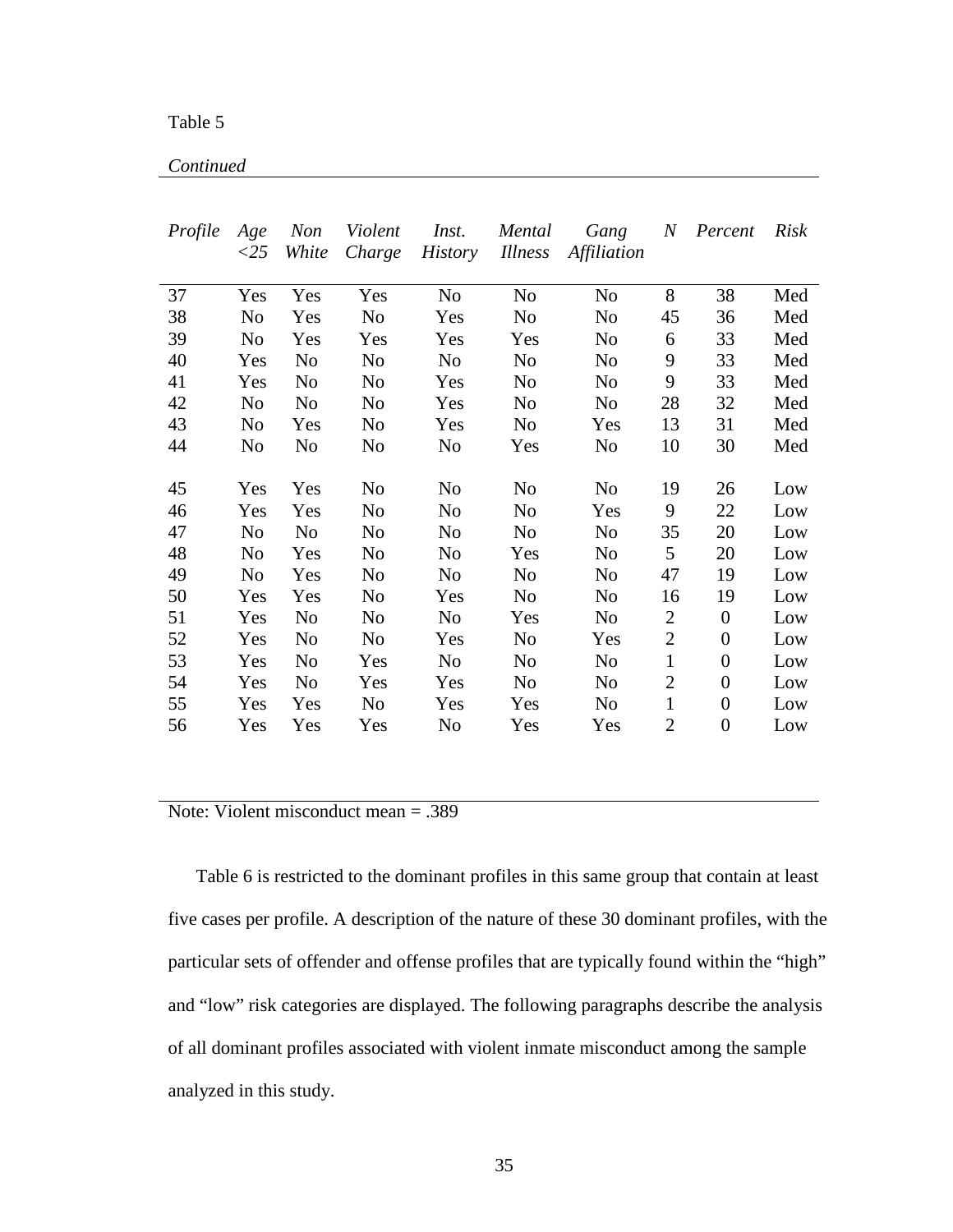*Characteristics for risk levels of violent misconduct (dominant profiles n=>5)*

| Profile                          | Age            | Non                   | Violent        | Inst.          | Mental         | Gang                             | $\boldsymbol{N}$ | Percent  | <b>Risk</b> |
|----------------------------------|----------------|-----------------------|----------------|----------------|----------------|----------------------------------|------------------|----------|-------------|
|                                  | $<$ 25         | White                 | Charge         | <b>History</b> | Illness        | Affiliation                      |                  |          |             |
|                                  |                |                       |                |                |                |                                  |                  |          |             |
| $\mathbf{1}$                     | N <sub>o</sub> | No                    | Yes            | Yes            | Yes            | N <sub>o</sub>                   | 5                | 80       | High        |
| $\overline{2}$<br>$\overline{3}$ | Yes            | Yes                   | Yes            | Yes            | No             | No                               | 5                | 80       | High        |
|                                  | No             | Yes                   | Yes            | Yes            | N <sub>o</sub> | Yes                              | 9                | 78       | High        |
| $\overline{4}$<br>5              | No             | Yes                   | Yes            | Yes            | N <sub>0</sub> | N <sub>o</sub>                   | 11               | 64       | High        |
| 6                                | No             | Yes                   | No             | Yes            | Yes            | Yes                              | $8\,$            | 63       | High        |
| $\boldsymbol{7}$                 | Yes            | Yes                   | Yes            | Yes            | N <sub>0</sub> | Yes                              | 8                | 63       | High        |
| 8                                | No             | Yes                   | No             | Yes            | Yes            | N <sub>o</sub>                   | 10               | 60       | High        |
| 9                                | No             | N <sub>0</sub>        | N <sub>o</sub> | Yes            | N <sub>o</sub> | Yes                              | 5<br>14          | 60<br>50 | High        |
| 10                               | No<br>No       | N <sub>0</sub><br>Yes | No<br>Yes      | Yes<br>No      | Yes<br>No      | N <sub>o</sub><br>N <sub>o</sub> | 12               | 50       | High        |
| 11                               |                | Yes                   | No             | Yes            | Yes            |                                  | 6                | 50       | High        |
|                                  | Yes            |                       |                |                |                | Yes                              |                  |          | High        |
|                                  |                |                       |                |                |                |                                  |                  |          |             |
| 12                               | Yes            | Yes                   | No             | Yes            | N <sub>o</sub> | Yes                              | 18               | 44       | Med         |
| 13                               | No             | No                    | Yes            | Yes            | N <sub>o</sub> | N <sub>o</sub>                   | $\mathfrak s$    | 40       | Med         |
| 14                               | No             | Yes                   | Yes            | No             | No             | Yes                              | 5                | 40       | Med         |
| 15                               | Yes            | No                    | No             | Yes            | Yes            | No                               | 5                | 40       | Med         |
| 16                               | No             | Yes                   | No             | No             | No             | Yes                              | 13               | 38       | Med         |
| 17                               | Yes            | Yes                   | Yes            | N <sub>0</sub> | No             | No                               | $8\,$            | 38       | Med         |
| 18                               | No             | Yes                   | No             | Yes            | No             | No                               | 45               | 36       | Med         |
| 19                               | Yes            | No                    | No             | No             | No             | No                               | 9                | 33       | Med         |
| 20                               | Yes            | No                    | No             | No             | No             | No                               | 9                | 33       | Med         |
| 21                               | No             | Yes                   | Yes            | Yes            | Yes            | No                               | $\boldsymbol{6}$ | 33       | Med         |
| 22                               | N <sub>o</sub> | No                    | No             | Yes            | No             | No                               | 28               | 32       | Med         |
| 23                               | N <sub>o</sub> | Yes                   | No             | Yes            | No             | Yes                              | 13               | 31       | Med         |
| 24                               | N <sub>o</sub> | No                    | No             | No             | Yes            | No                               | 10               | 30       | Med         |
|                                  |                |                       |                |                |                |                                  |                  |          |             |
|                                  |                |                       |                |                |                |                                  |                  |          |             |
| 25                               | Yes            | Yes                   | N <sub>o</sub> | N <sub>o</sub> | No             | No                               | 19               | 26       | Low         |
| 26                               | Yes            | Yes                   | No             | N <sub>o</sub> | No             | Yes                              | 9                | 22       | Low         |
| 27                               | No             | N <sub>0</sub>        | No             | N <sub>o</sub> | N <sub>0</sub> | N <sub>o</sub>                   | 35               | 20       | Low         |
| 28                               | No             | Yes                   | No             | N <sub>o</sub> | Yes            | N <sub>o</sub>                   | 5                | 20       | Low         |
| 29                               | No             | Yes                   | No             | N <sub>o</sub> | No             | N <sub>o</sub>                   | 47               | 19       | Low         |
| 30                               | Yes            | Yes                   | N <sub>o</sub> | Yes            | N <sub>o</sub> | N <sub>o</sub>                   | 16               | 19       | Low         |
|                                  |                |                       |                |                |                |                                  |                  |          |             |

Note: Violent misconduct mean = .389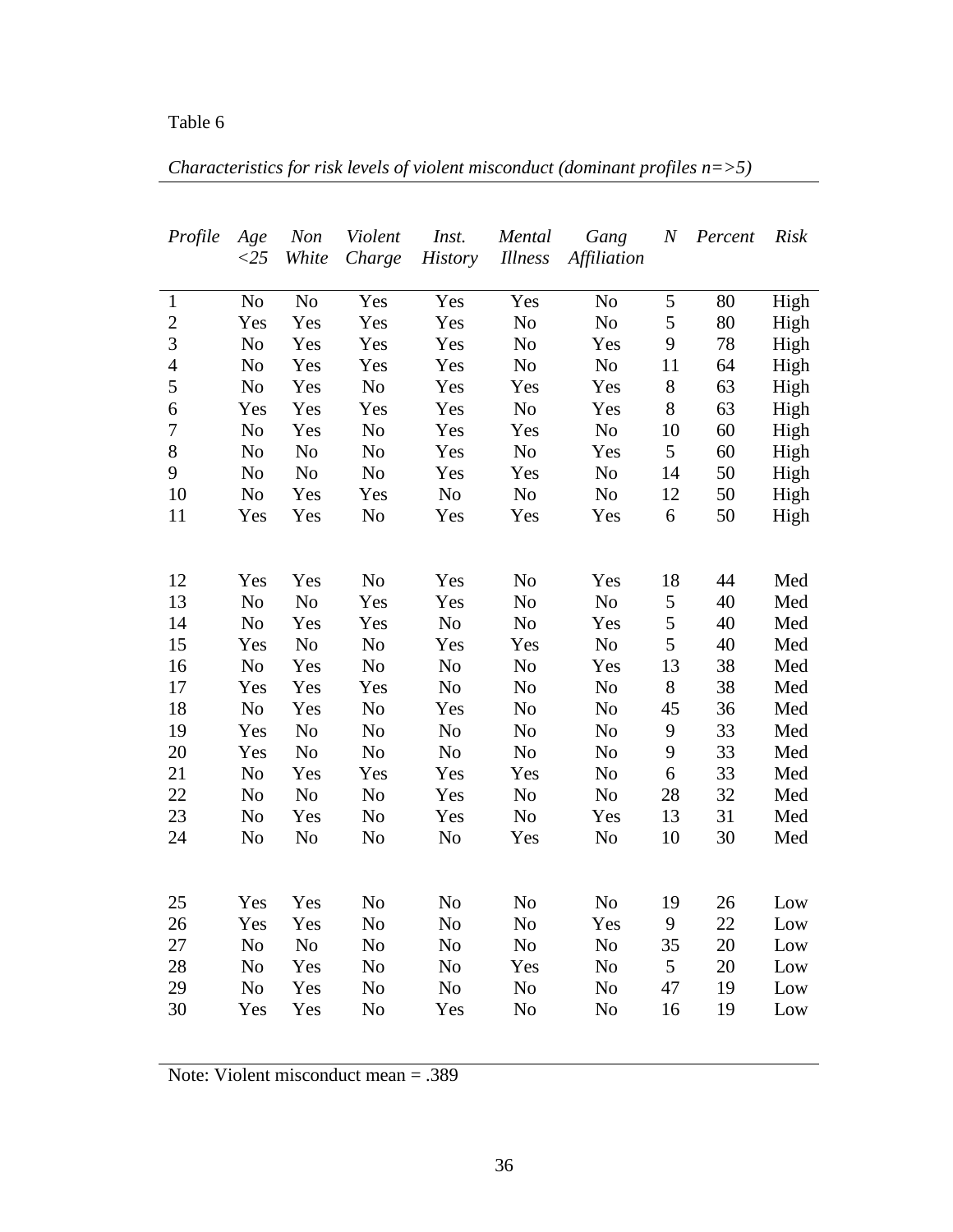As shown in Table 6, there are 11 combinations of offender and offense attributes associated with higher than average risks of infractions for violent activities. Each of these particular profiles has a risk of violent infractions that is greater than 49% (e.g., at least 10 percentage points greater than the average infraction rate of 39% found in the total sample). In addition, there are 13 combinations that represent a medium risk and fall within 10 percentage points of the overall mean rate. The remaining 6 profiles involve combinations of attributes that have a rate of violent infractions that is at 29% or lower (e.g., 10 percentage points below the mean of 39%).

 When evaluating the high risk group, in contrast to the evaluation of all misconduct, none of these profiles were linked to violent misconduct every time in this sample. The highest risk profiles were only found to have committed a violent infraction 80% of the time when those groupings occurred in the sample (see profile 1 and 2 in Table 6). The entire group of 11 profiles that are designated as "high risk" for violent infractions represents approximately 21% of the total sample. A close examination of the results in Table 6 reveals several patterns.

 First, there are four variables that occur frequently within "high risk" profiles for the likelihood of violent infractions, but they are never or rarely found in the "low risk" profiles. These variables are violent charge, institutional history, mental illness, and gang affiliation. Among these variables, institutional history has the strongest impact on the risks of violent infraction across all profiles. In particular, an institutional history is found in 10 of 11 profiles with the highest risks of infractions, but it is only present in 1 of the 6 profiles with the lowest risks of infractions.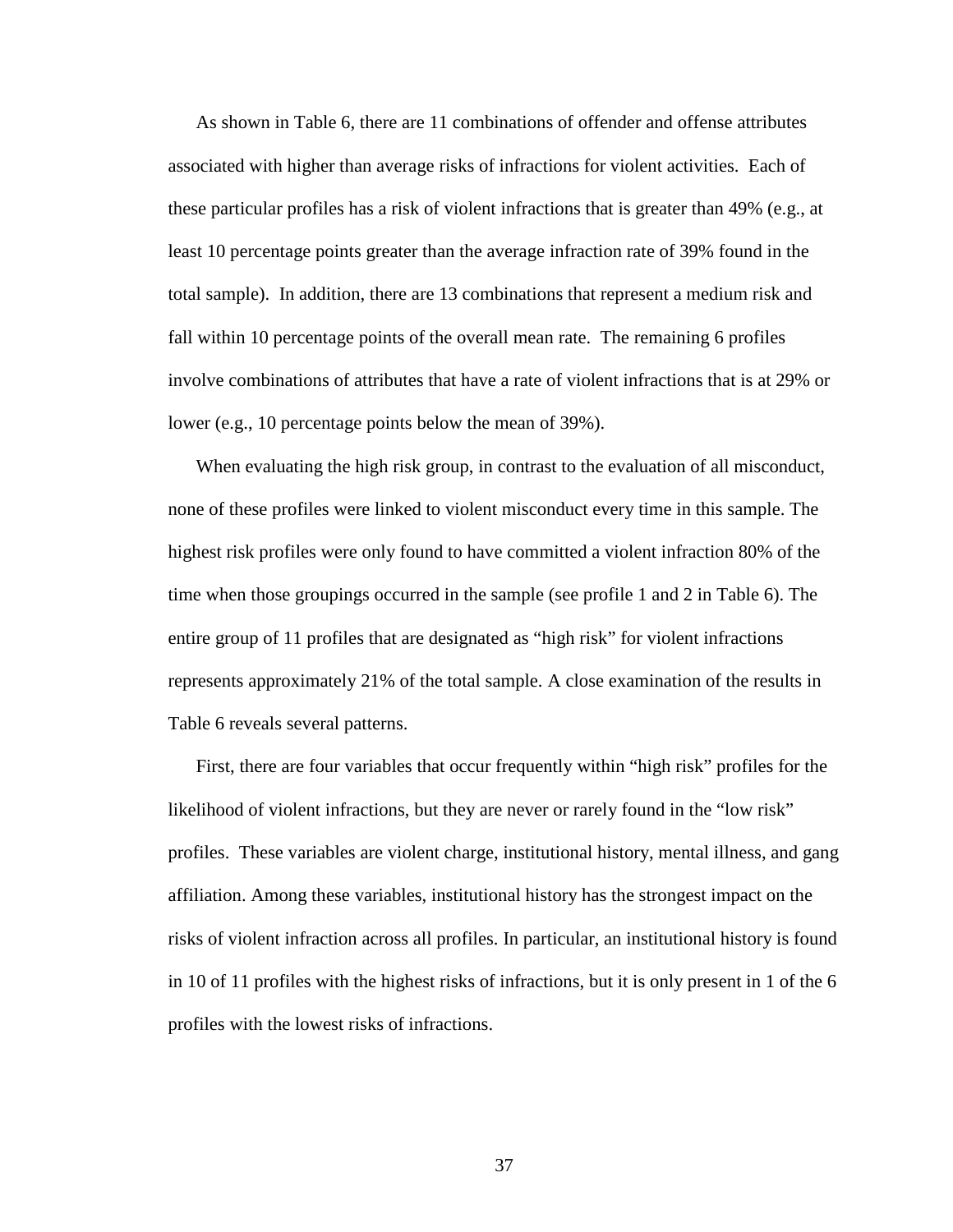Second, inmates that have at least three of these four attributes (i.e., violent charges, an institutional history, mental health problems, and gang affiliation) are almost always found within the "high risk" profiles and these joint characteristics are never observed in the profiles within the "low risk" category. These findings suggest that the adverse impact of having a violent charge, institutional history, mental health problems, and gang affiliation on the likelihood of receiving violent institutional infractions is largely constant across the contexts that are defined by combinations of the other offender and offense attributes.

 Third, similar to the results for infractions in general, the impact of inmate's age and race on the risks of violent infraction is highly context-specific, depending upon the particular combination of other characteristics of the offense and offender. For example, non-white inmates have high risks of infractions in many contexts (see profiles 2-7 in Table 6), but they are sometimes found to have low relative risks (e.g., profile 29 involving an inmate over 25, non-white, charged with a non-violent offense and with no institutional history or mental health problems). A similar conclusion of context-specific effects is found for the inmate's age (e.g., compare the prevalence in infractions for young males in "high risk" profile #6 and "low risks" profile #30).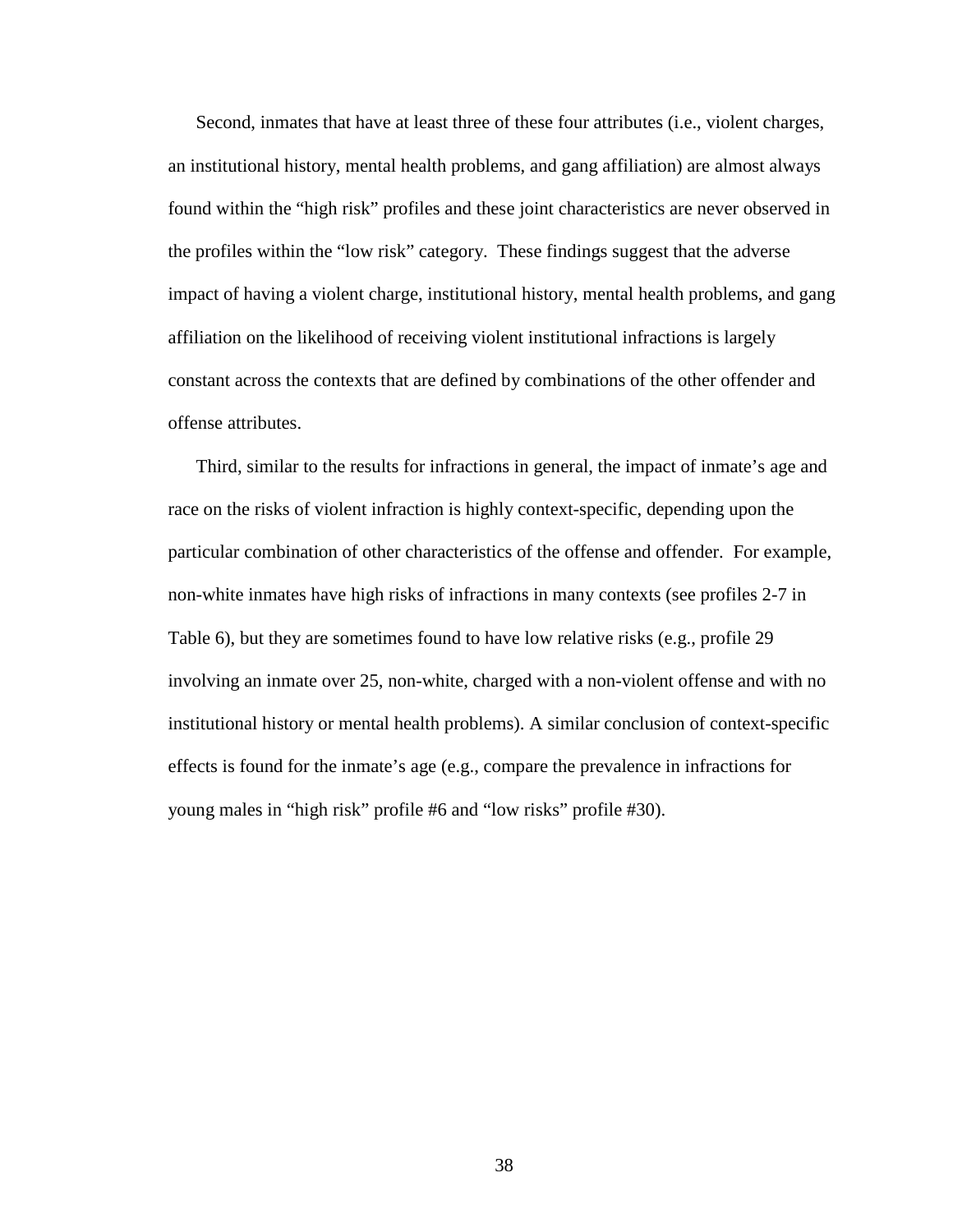#### CHAPTER 5

#### DISCUSSION AND CONCLUSIONS

 The primary purpose of this research is to examine the individual- and institutionallevel variables associated with inmate misconduct. Prior research has mainly focused upon the prison environment and its inhabitants, while this research focuses upon a jail facility and the individuals housed therein. By examining what variables are correlated with misconduct, institutional managers may be able to more accurately identify those individuals and situations that lead to violence and disorder, thus improving safety, security, and overall management of jail operations.

#### Summary of Findings

 Examination of the individual- and institutional- level characteristics indicate that there are several significant predictors of misconduct among the inmates within this sample. When these characteristics are considered as a group, they explain approximately 45% of the variation in the likelihood of any type of institutional misconduct and 16% of the variation in the likelihood of violent infractions.

 Based on the majority of existing scholarly research, it was expected that age, race, violent charge, prior institutional misconduct, mental illness, gang affiliation, long term imprisonment, and assignment to higher security levels would be predictive of inmate misconduct. Less research had been conducted on the adverse impact of homelessness and non-citizenship, but social bond theory would suggest that these variables should be associated with institutional misconduct. The following paragraphs summarize the relationship between the independent variables and the dependent variables in the current study.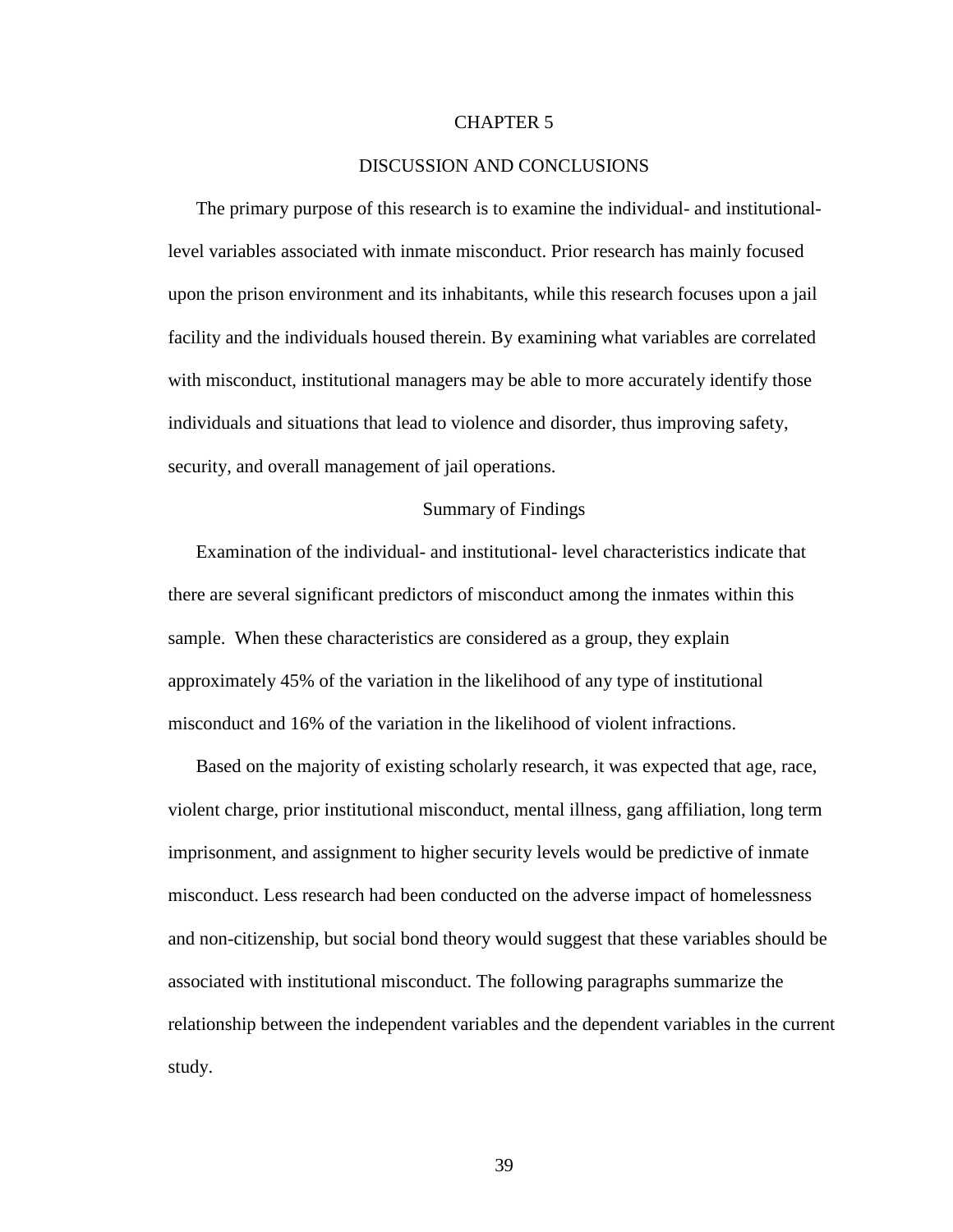In the context of existing theory (e.g., labeling and social bond theories), it was expected that the volatility of youth would result in the finding of higher rates of both general institutional misconduct and violent infractions among younger, rather than older inmates. While the bivariate analysis indicated that the rate of misconduct is slightly higher among those younger than 25 years of age, this difference was not statistically significant. A similar null finding for age was found in the logistic regression analysis when controlling for other variables. However, when evaluated within the conjunctive analysis, the impact of age was found to be highly context specific. For some combinations of other risk factors, younger inmates had greater risks of violent infractions than older inmates (e.g., compare profile 2 and 4 in Table 6), but in other combinations, older inmates were found to have had the lower risks (e.g., compare profile 18 and 30 in Table 6).

#### *Race*

 According to scholarly research and several criminological theories (e.g., social bond, labeling theory), the race of an individual has often been associated with misconduct but the overall magnitude of this relationships across studies has been mixed. When the bivariate relationship between race and overall misconduct was examined, white inmates were found have slightly higher risks of infractions than non-white inmates. For violent infractions, the nature of this relationship was in the opposite direction; with non-whites having slightly higher risks. However, an inmate's race did not have a statistical significant relationship in either the bivariate or multivariate analyses. In the conjunctive

*Age*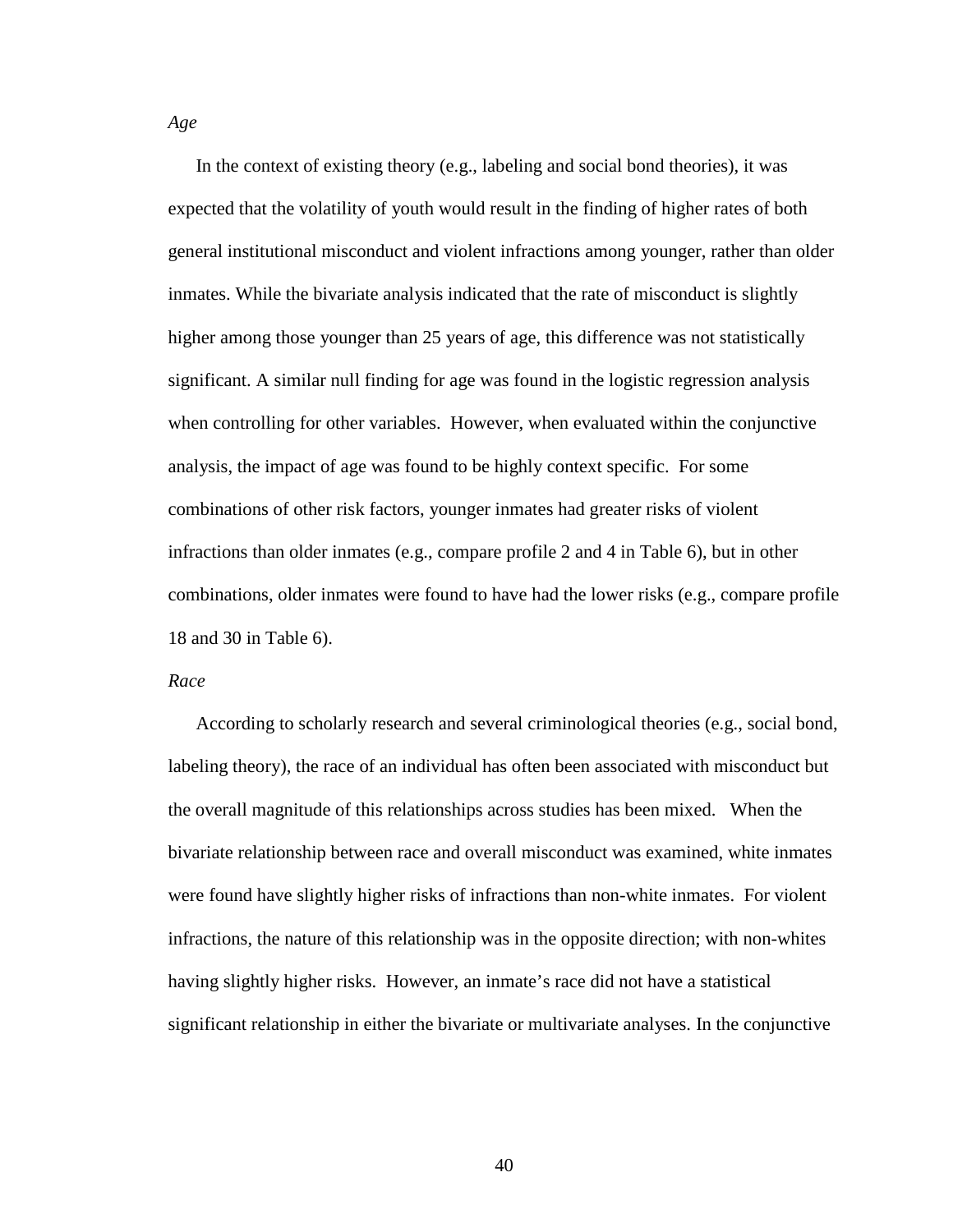analysis, there was also no clear racial differences across particular profiles in the relative likelihood of either type of infractions.

#### *Criminal Charge*

 Violent criminal charge has often been correlated with inmate deviance and misconduct in previous research (Kane, 1986; Steiner & Wooldredge, 2008). Consistent with this research and several theories (e.g., labeling, importation theory), the current study found a significant bivariate relationship between having a charge for violent behavior and the risks of having an incident of general misconduct and the risks of violent infractions. The logistic regression results revealed that individuals with a violent criminal charge were over twice as likely to engage in misconduct, when compared to those without a violent criminal charge. The conjunctive analysis indicates the impact of a violent charge on the risks of misconduct is fairly stable across different profiles. Among persons with a violent charge and other risk factors (e.g., having an institutional history and history of mental illness), the risks of infractions were always higher than the average risks. When none of these attributes were present, inmates were almost always in the low-risk categories for general infractions and violent misconduct.

#### *Criminal History*

 According to existing research and theory (e.g., labeling, social bond, importation theories), criminal history has often been correlated with increased risk for misconduct among incarcerated individuals. Based on the bivariate analysis, a significant relationship was found between having a prior criminal record and both overall misconduct and violent misconduct. However, these relationships did not remain significant during the logistic regression analysis.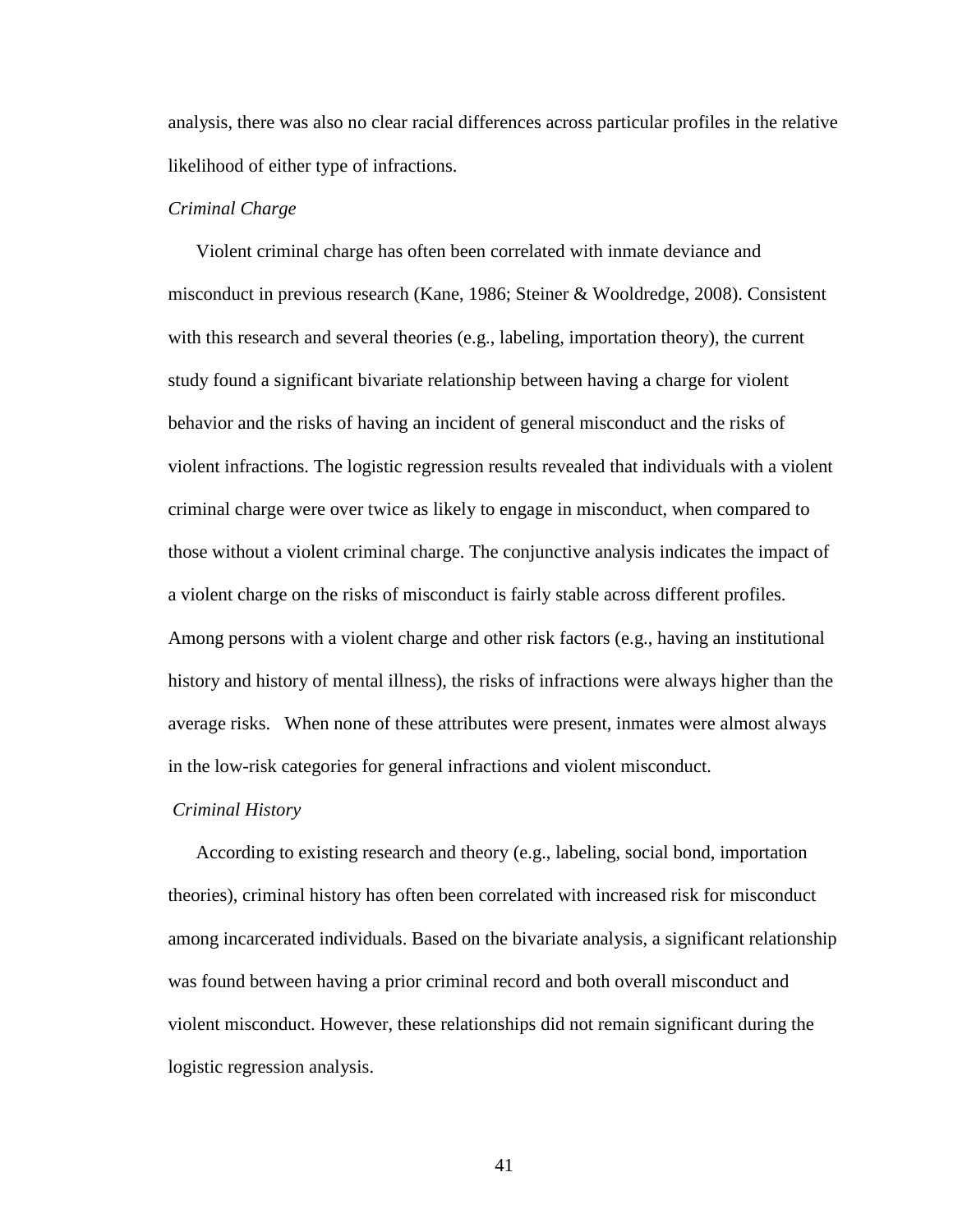#### *Institutional History*

 Prior institutional misconduct has often been found to have a significant relationship with future inmate misconduct. Several theories (e.g., labeling, importation theories) also suggest that a prior institutional misconduct would be related to future misconduct. Across all of types of analysis conducted in this study (e.g., bivariate, multivariate logistic regression, conjunctive analysis), prior institutional misconduct had a strong and significant impact on both the risks of general misconduct and violent infractions. In particular, the logistic regression analysis indicated that inmates with prior institutional history were over three times more likely to commit an act of misconduct than other inmates. In the conjunctive analysis, prior institutional history is found in nearly every high-risk profile for both overall misconduct and violent infractions but it is almost never found in the low-risk profiles.

#### *Gang Affiliation*

 According to existing theories (e.g., differential association, social bond, social learning, and labeling), gang affiliation was expected to be associated with misconduct. Consistent with these theories, the current study also found a significant bivariate relationship between gang membership and all forms of misconduct. However, the impact of gang affiliation on these risks of misconduct became statistically insignificant once controls for other variables were introduced in the logistic regression analysis. In contrast, the results of the conjunctive analysis suggest that the impact of gang affiliation on the risks of institutional infractions is context-specific. Among inmates with particular combinations of attributes, differences between gang and non-gang inmates may be quite large (e.g., compare Profiles 8 and 22 in Table 6), whereas among inmates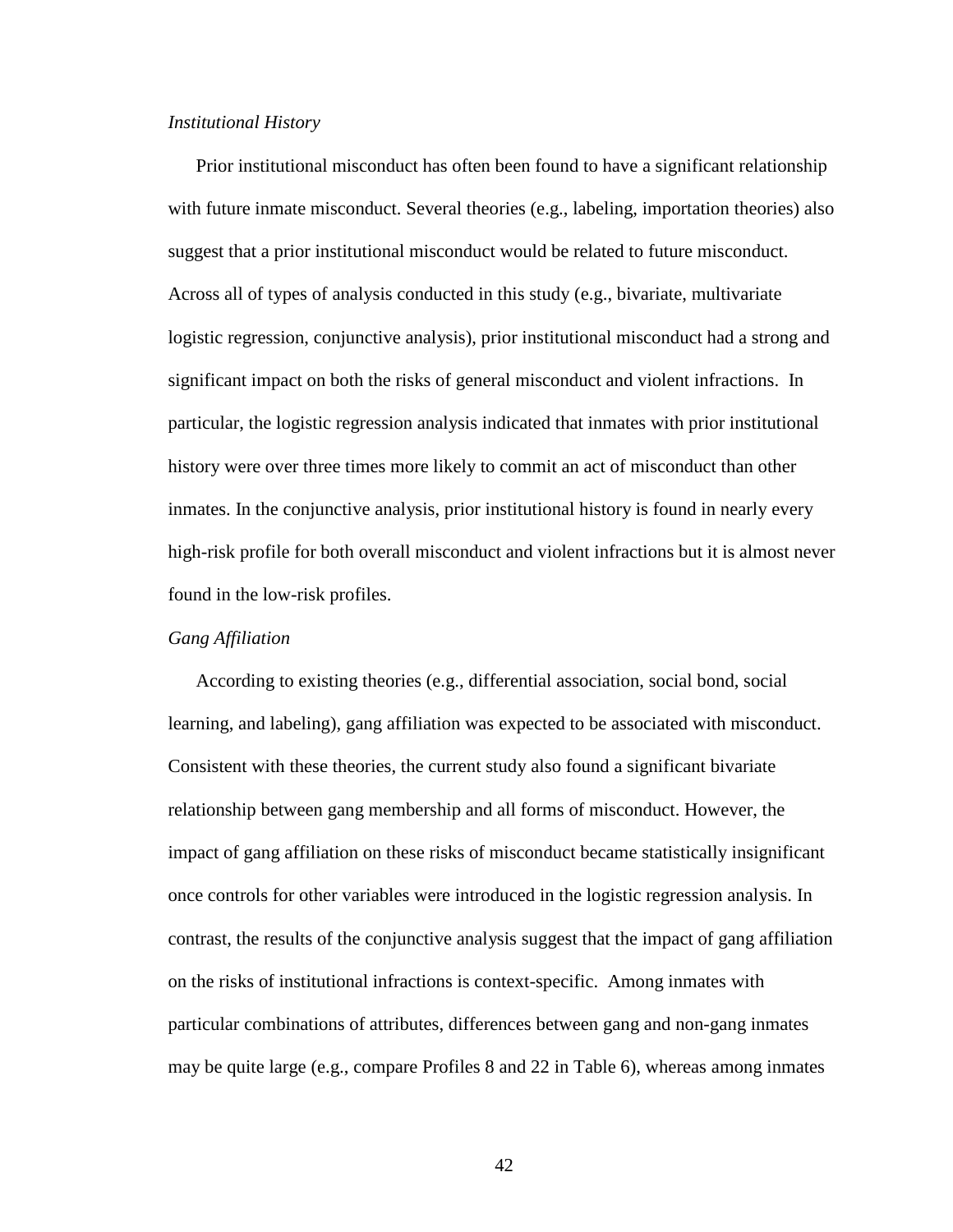with other combinations of attributes, there may be only minor differences between these groups in their risks of institutional infractions (e.g., compare Profile 5 and 7 in Table 6). *Mental Illness* 

 Existing research suggests those suffering from mental illness may be more susceptible to deviant and anti-social behavior. Several theories (e.g., labeling, social bond theory, importation theory) would also suggest that the mentally ill would have higher risks of institutional misconduct. Across the various analyses in this study, the inmate's mental health status was found to be one of the stronger predictors of institutional misconduct. According to the logistic regression, mentally ill inmates are nearly five times more likely to commit an act of misconduct than the average inmate. When examined jointly with other variables associated with high risk (e.g., violent criminal charge, prior institutional history, and gang affiliation), the conjunctive analysis revealed that persons who were considered mentally ill were almost always in the "high risk" groups and they were almost never in the "low risk" group when these joint attributes were absent.

#### *Citizenship Status and Homelessness*

 According to several theories (e.g., labeling, social bond theory), citizenship status and homelessness should be associated with the risks of inmate misconduct. While both non-citizens and homeless individuals were slightly more likely to be engaged in violent misconduct, the relationships between these variables and risks of institutional misconduct were not statistically significant in either the bivariate analysis or the logistic regression analyses. The results of the conjunctive analysis revealed that the impact of these variables was highly idiosyncratic across profiles.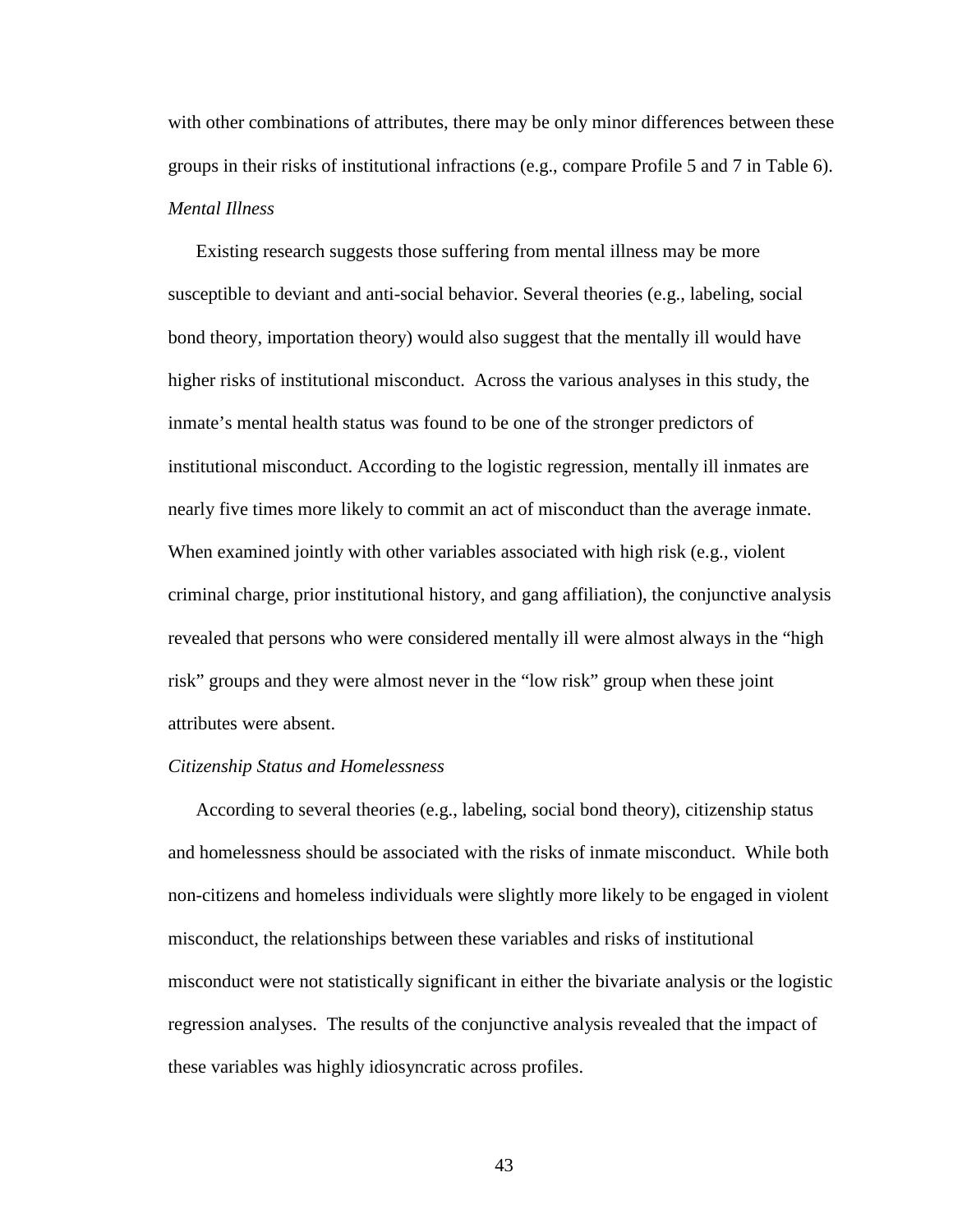#### *Housing Assignment and Time in Custody*

The two institutional-level variables that were examined were housing assignment (proxy for custody level as low classification  $=$  dorm housing and high classification  $=$ cell housing) and time in custody. Both of these variables were found to be significantly correlated with institutional misconduct in both the bivariate and multivariate analyses. According to results of the logistic regression analysis, those inmates that were assigned to housing in a cell were over twice as likely to engage in misconduct. Consistent with deprivation theory, the logistic regression analysis also indicated that inmates with longer terms of confinement had risks of institutional misconduct that were nearly ten times higher than those with short jail sentences.

#### Limitations

 This study involves data that was collected and analyzed from one large urban jail facility, located in the southwest United States. This region has experienced substantial population growth over the last thirty years. It is well known that jails vary greatly in size and occupancy, housing from one individual to tens of thousands in the biggest cities in the nation. The Clark County Detention Center is the main correctional facility for the Las Vegas valley and it regularly houses more than three thousand inmates. Approximately one half of the facility is managed with a "direct supervision" philosophy, with housing units made up of open bay dorm-style housing, while the other half is a more traditional jail with cell housing. The facility is continuously overcrowded and is forced to regularly send overflow inmates to other local jail facilities. This study focused solely on adult male inmates that were housed within CCDC during a one year period.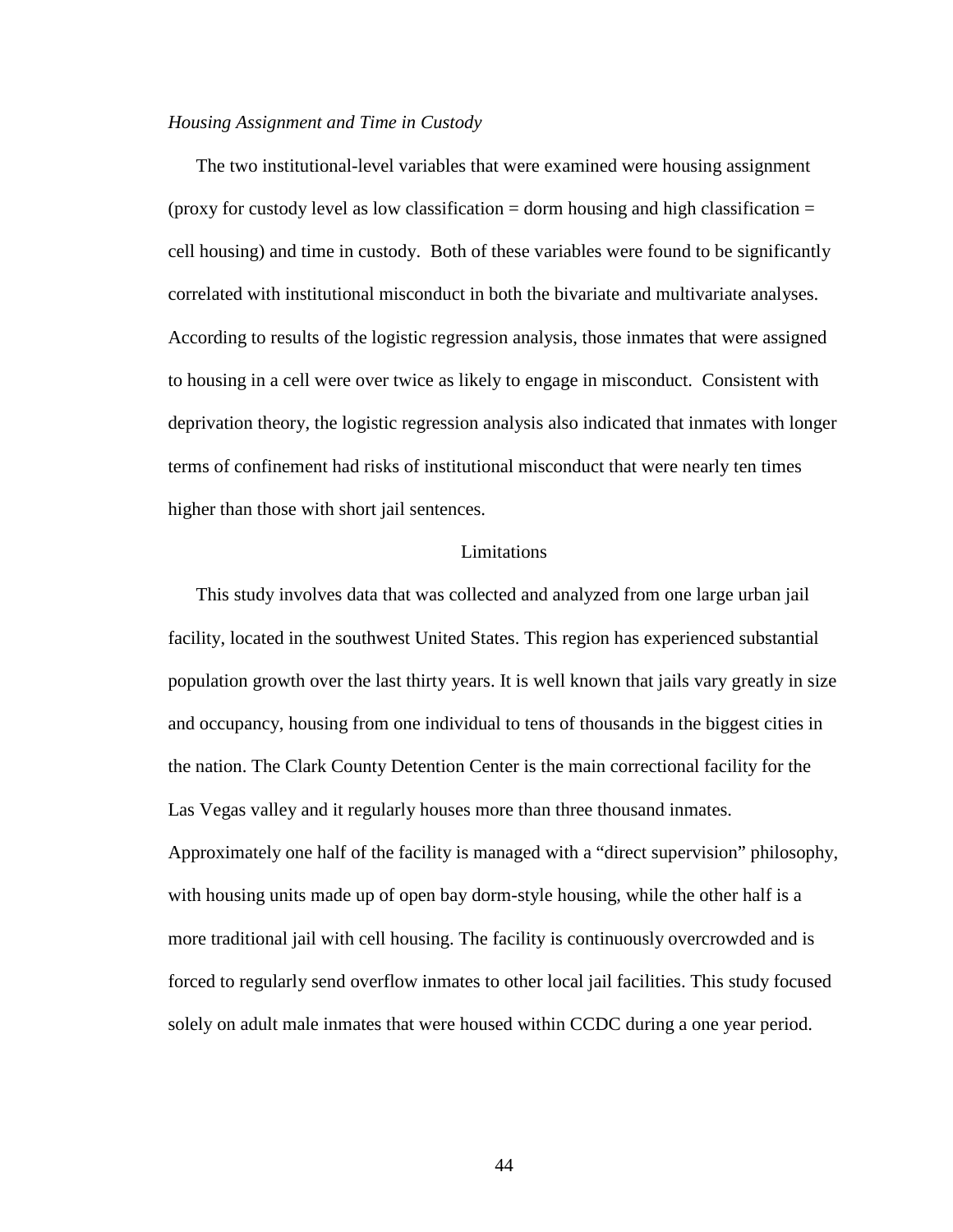All of these factors make CCDC a unique environment and may limit the generalizability of this sample to other correctional populations.

 Another important limitation of this study involves the measures of the major variables underlying this research. In particular, all of the measures of the independent and dependent variables were derived from secondary data sources. All data was collected from the institutional computer system and there was no way to verify if all information had been correctly entered. As such, there was no way to assess the reliability of the initial coding and classification of these variables. The limited number of variables available in this analysis also restricts the ability to make strong conclusions about the relative importance of the different theories underlying this study. Nonetheless, the current study provides a preliminary assessment of both the relative importance of particular factors in influencing the risks of institutional misconduct and the consistency of these results with existing criminological theories.

#### Implications for Jail Management

 The jail environment differs substantially from prison institutions. Prisons are generally much more static as they house individuals for long periods of time that are typically sentenced to a period of imprisonment. Jail facilities process, detain, and release inmates every day. Jail facilities are far more likely to experience individuals entering the facility while intoxicated or experiencing some kind of medical or psychological crisis. The dynamic jail environment poses several management challenges that can affect the safety and security of staff and inmates.

 One of the major advances in jail facility management in recent decades has been the transition from subjective evaluation of arrestees to objective classification evaluation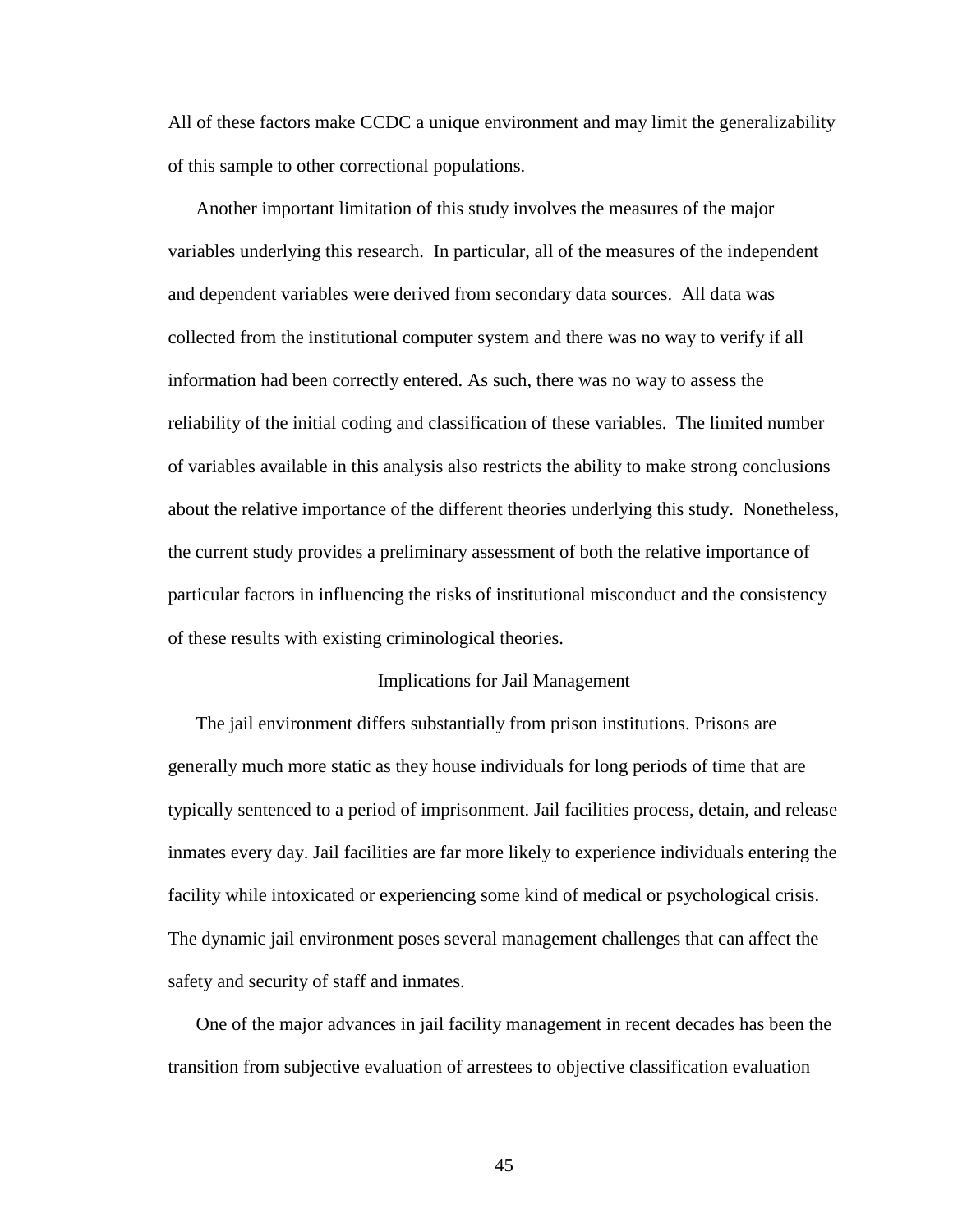tools. Objective classification systems house inmates based on a set of factors that assess risk and endeavor to effectively separate individuals based upon their security, housing, and programming needs.

 This research examined several factors that are commonly utilized to assign custody levels for individuals booked into jail facilities. This study included several individual and institutional characteristics that supported the importation theory of the correlates of inmate misconduct. This theory essentially posits that individuals bring into an institution a set of values, experiences, and attitudes that they had prior to being arrested and incarcerated. Those individual characteristics may be at odds with facility rules and regulations, resulting in deviant behavior and misconduct of both general and violent nature.

 As a result of the empirical evidence found in this study, it is recommended that jail managers evaluate all individuals housed in their facilities to determine the status of their criminal charge, criminal history, institutional history, gang affiliation, and mental health status. These characteristics, especially when in combination with one another, place inmates at a significantly greater risk of engaging in all forms of misconduct while incarcerated.

 In contrast to the significantly correlated factors listed above, this research found some individual-level variables that were not significantly associated with inmate misconduct. Age, race, citizenship status, and homelessness did not have an impact upon the likelihood of engaging in misconduct. However, these variables should also be examined in future research because, as suggested by the conjunctive analysis, their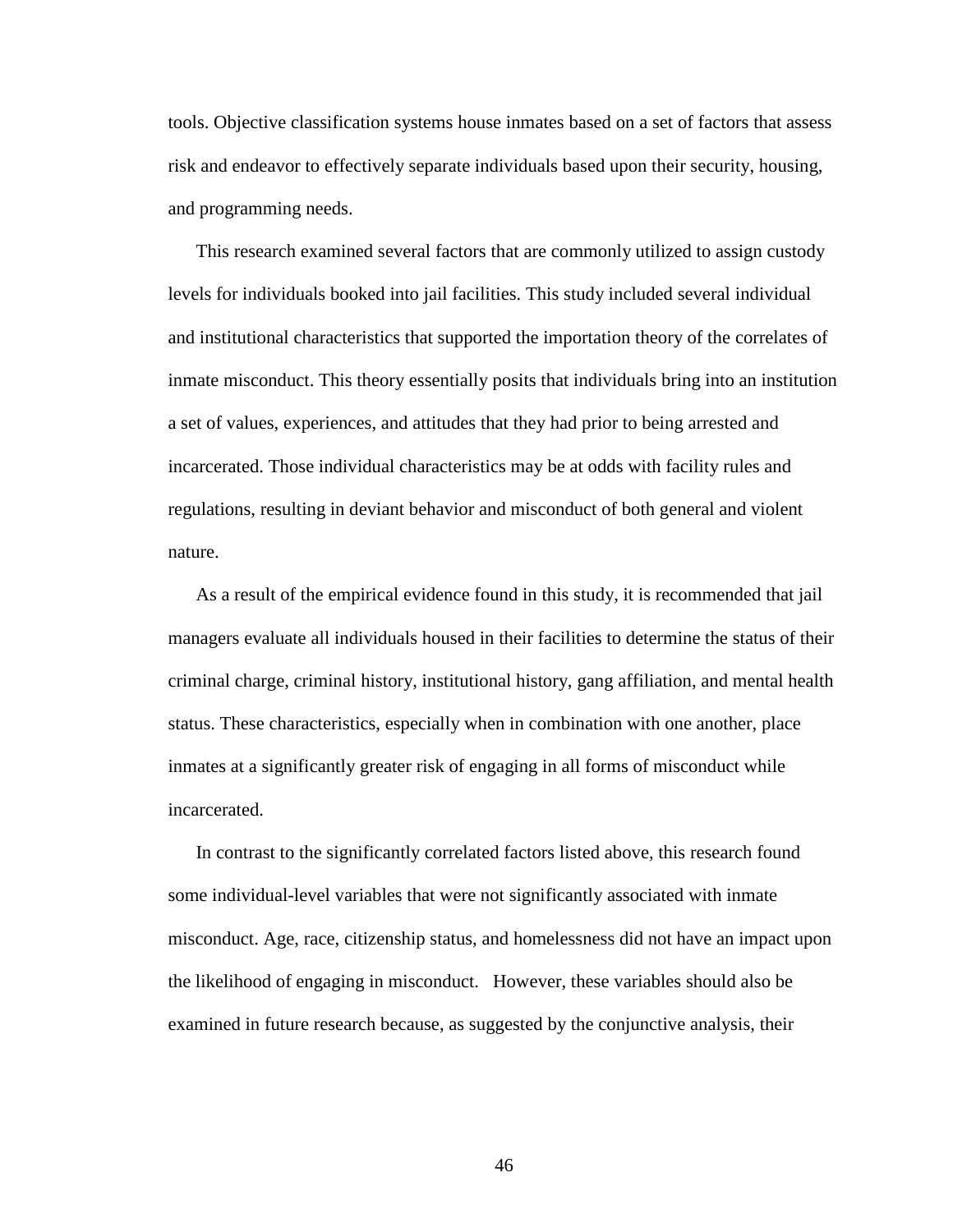impact on the risks of institutional misconduct may be highly contextual and dependent upon the other variables included in the analysis.

#### Recommendations for Future Research

 This research focused on misconduct among inmates housed in a jail environment. This is an area that has been largely overlooked by academicians, as the vast majority of scholarly research has focused upon prison populations. According to the National Institute of Corrections (1998), jails represent the most widespread single component of the overall American criminal justice system. The research contained within this study will hopefully be a step toward a greater focus upon this largely undiscovered population.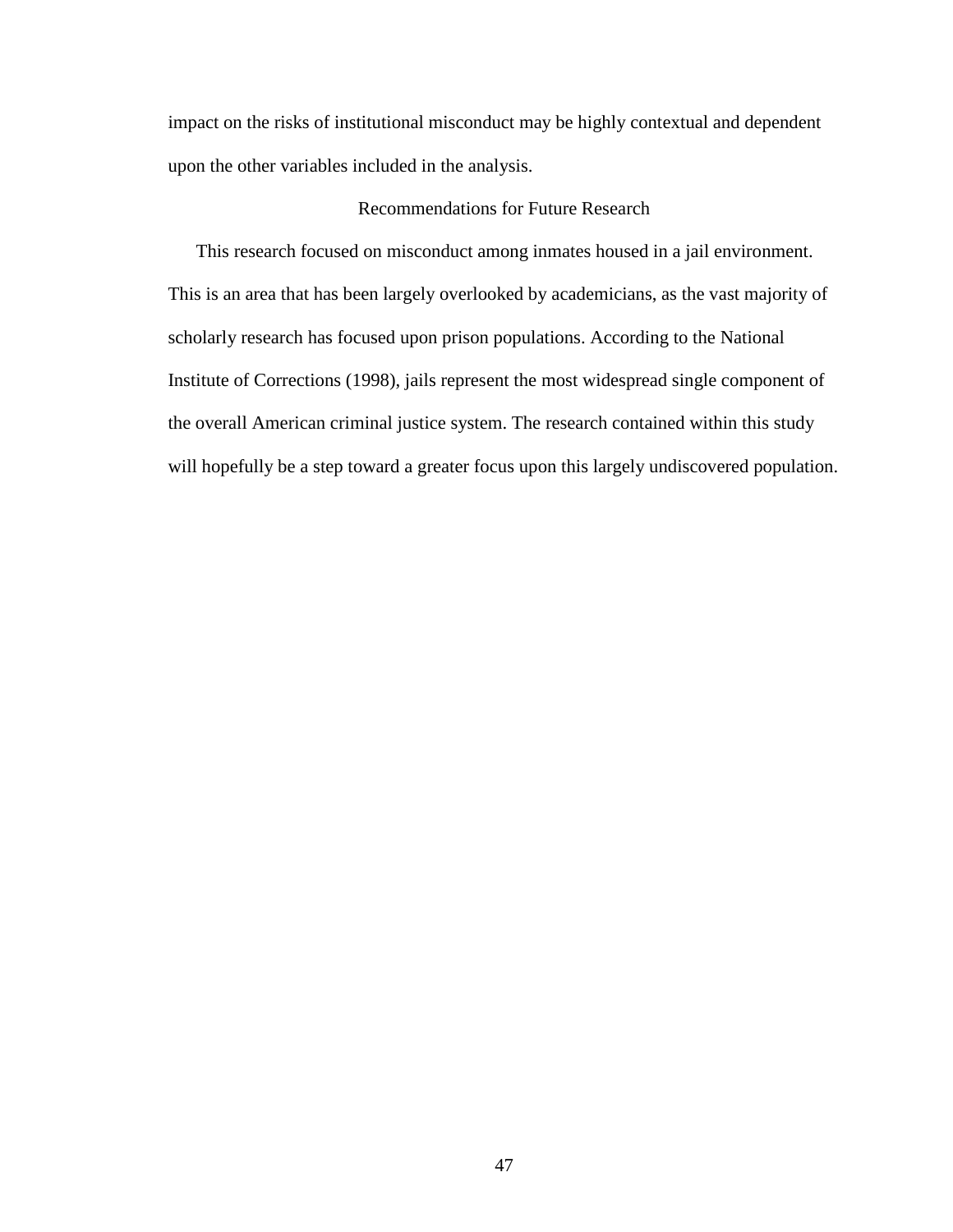

## **Social/Behavioral IRB – Exempt Review Approved as Exempt**

| DATE:        | January 19, 2010                                                                                                                                                                                                 |  |  |  |  |  |  |
|--------------|------------------------------------------------------------------------------------------------------------------------------------------------------------------------------------------------------------------|--|--|--|--|--|--|
| TO:          | Dr. Terance Miethe, Criminal Justice                                                                                                                                                                             |  |  |  |  |  |  |
| <b>FROM:</b> | Office for the Protection of Research Subjects                                                                                                                                                                   |  |  |  |  |  |  |
| RE:          | Notification of IRB Action by Dr. Paul Jones, Chair<br>Protocol Title: Adjustment to Correctional Confinement: Investigating<br>the Correlates of Violence and Disorder in a Jail Environment<br>OPRS#0911-3295M |  |  |  |  |  |  |

This memorandum is notification that the project referenced above has been reviewed by the UNLV Social/Behavioral Institutional Review Board (IRB) as indicated in Federal regulatory statutes 45CFR46.

The protocol has been reviewed and deemed exempt from IRB review. It is not in need of further review or approval by the IRB.

*Any* changes to the exempt protocol may cause this project to require a different level of IRB review. Should any changes need to be made, please submit a **Modification Form**.

If you have questions or require any assistance, please contact the Office for the Protection of Research Subjects at OPRSHumanSubjects@unly.edu or call 895-2794.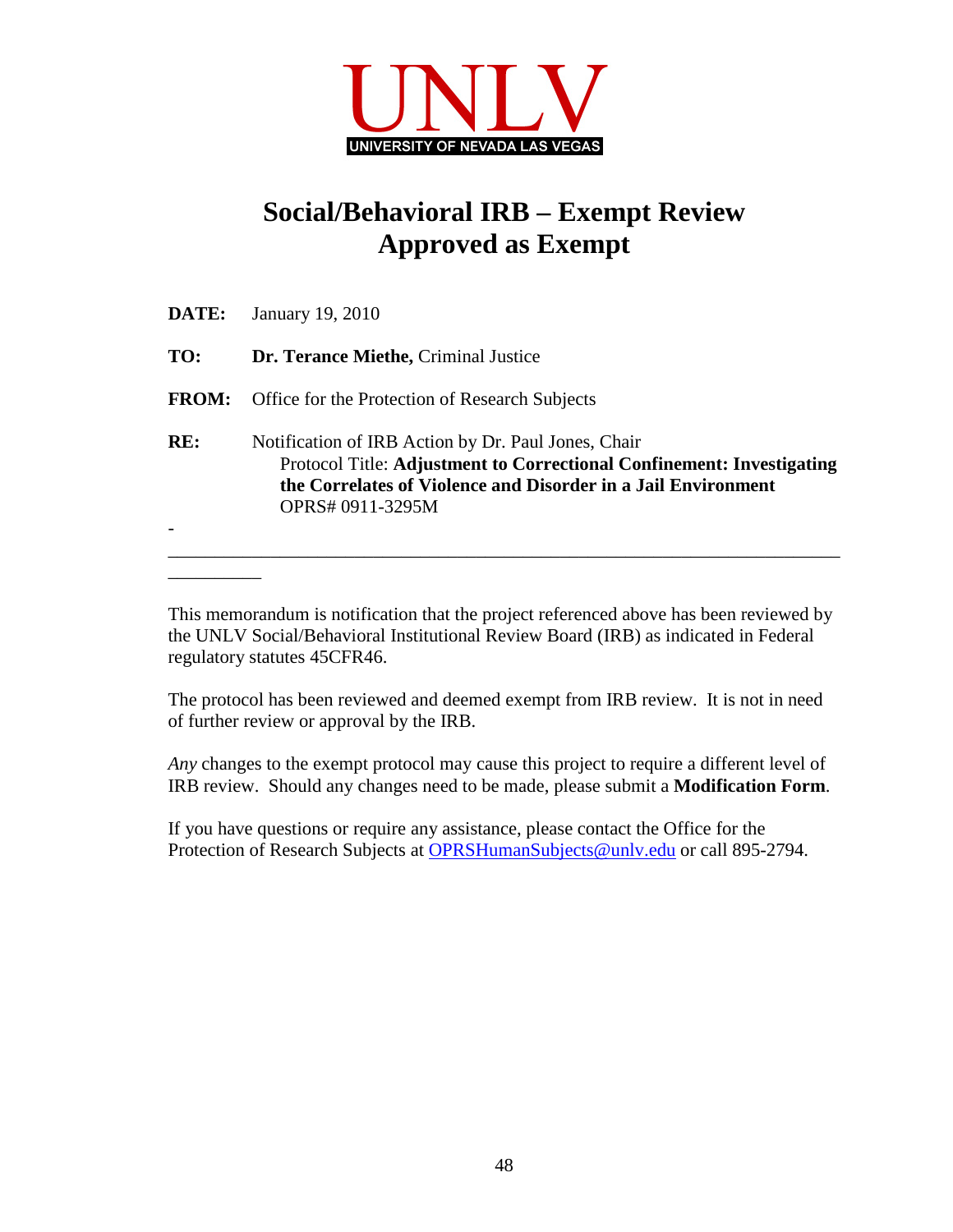#### BIBLIOGRAPHY

- Adams, K. (1986). The disciplinary experiences of mentally disordered inmates. *Criminal Justice and Behavior, 13, 297-316.*
- Alexander, J. (1986). Classification objectives and practices. *Crime & Delinquency, 32(3), 323-338.*
- American Correctional Association. *Correctional classification and treatment.*  Cincinnati: Anderson, 1975.
- Bandura, A. (1969). *Principles of behavior modification.* New York: Holt, Reinhart, and Winston.
- Becker, H. S. (1963). *Outsiders: Studies in the sociology of deviance.* London: Free Press of Glencoe.
- Cheeseman, K. A. (2003). Importing aggression: An examination and application of subculture theories to prison violence. *The Southwest Journal of Criminal Justice, 1(1), 24-38.*
- Clemmer, D. (1940). *The prison community.* New York: Rinehart.
- Clements, C.B. (1996). Offender classification. *Criminal Justice and Behavior, 23(1), 121-143.*
- Cunningham, M. D., & Sorensen, J. R. (2006). Actuarial models for assessing prison violence risk. *Assessment, 13(3), 253-265.*
- Daggett, D. M. & Camp, S. D. (2009). Do official misconduct data tell the same story as the individuals who live in prison? *Criminal Justice Review, 32, 1-22.*
- DeLisi, M., Hochstetler, A., Higgins, G.E., Beaver, K.M., & Graeve, C.M. (2008). Toward a general theory of criminal justice: Low self-control and offender noncompliance. *Criminal Justice Review, 33(2), 141-158.*
- Fernandez, K.E. & Neiman, M. (1998). California's inmate classification system: Predicting inmate misconduct. *The Prison Journal, 78(4), 406-422.*
- Gaes, G.G., Wallace, S., Gilman, E., Saffran, J.K., & Suppa, S. (2002). The influence of prison gang affiliation on violence and other prison misconduct. *The Prison Journal, 82(3), 359-385.*
- Gendreau, P., Goggin, C., & Law, M. (1997). Predicting prison misconducts. *Criminal Justice and Behavior, 24, 414-431.*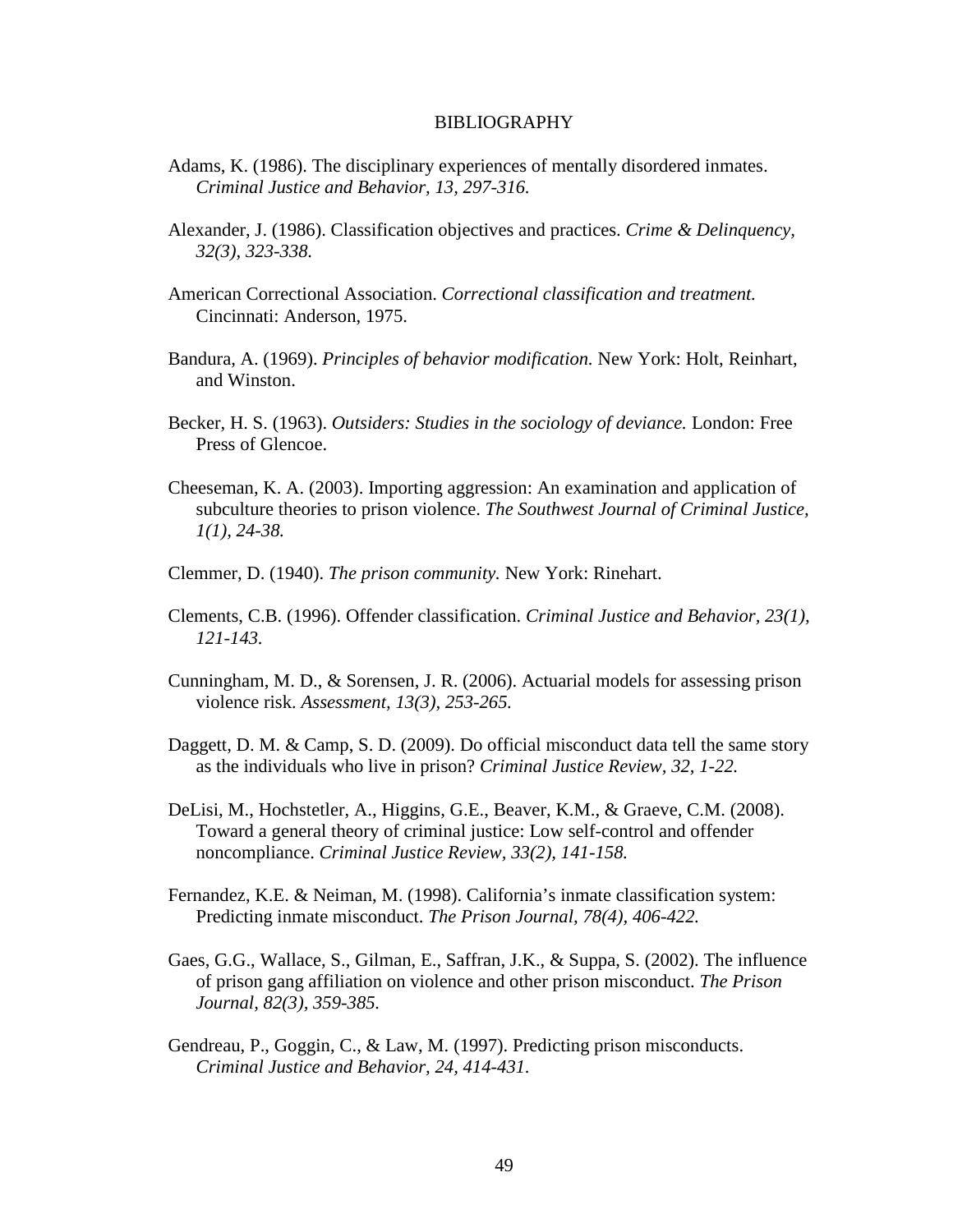- Gottfredson, S. D. & Moriarty, L. J. (2006). Statistical risk assessment: Old problems and new applications. *Crime and Delinquency, 52(1), 178-200.*
- Hartland, A. T. (Ed.). (1996). *Choosing correctional options that work.* Thousand Oaks, CA: SAGE Publications, Inc.
- Hirschi, T. (1969). *Causes of delinquency.* Berkeley: University of California Press.
- Holland, T. R. & Holt, N. (1980). Correctional classification and the prediction of institutional adjustment. *Criminal Justice and Behavior, 7(1), 51-60.*
- Irwin, J. & Cressey, D. (1962). Thieves, convicts, and the inmate subculture. *Social Problems, 10, 142-155.*
- Jiang, S. & Fisher-Giorlando, M. (2002). Inmate misconduct: A test of the deprivation, importation, and situational models. *The Prison Journal, 82(3), 335- 358.*
- Kane, T. R. (1986). The validity of prison classification: An introduction to practical considerations and research issues. *Crime & Delinquency, 32(3), 367-390.*
- Keller, M. & Wang, H.S. (2005). Inmate assaults in Texas county jails. *The Prison Journal, 85(4), 515-534.*
- Lahm, K.F. (2008). Inmate-on-inmate assault: A multilevel examination of prison violence. *Criminal Justice and Behavior, 35(1), 120-137.*
- Lee, S.J. & Edens, J.F. (2005). Exploring predictors of institutional misbehavior among male korean inmates. *Criminal Justice and Behavior, 32(4), 412-432.*
- Lemert, E. M. (1951). *Social pathology: A systematic approach to the theory of sociopathic behavior.* New York: McGraw-Hill.
- Levinson, R.B. (1982) A clarification of classification. Guest Editorial. *Criminal Justice and Behavior, 9, 133-142.*
- Magaletta, P.R., Diamond, P.M., Faust, E., Daggett, D. M., & Camp, S.D. (2009). Estimating the mental illness component of service need in corrections: Results from the mental health prevalence project. *Criminal Justice and Behavior, 36(3), 229-244.*
- McCorkle, R. C., Miethe, T. D. & Drass, K. A. (1995). The roots of prison violence: A test of the deprivation, management, and "not so total" institutional models. *Crime and Delinquency,41(3), 317-331.*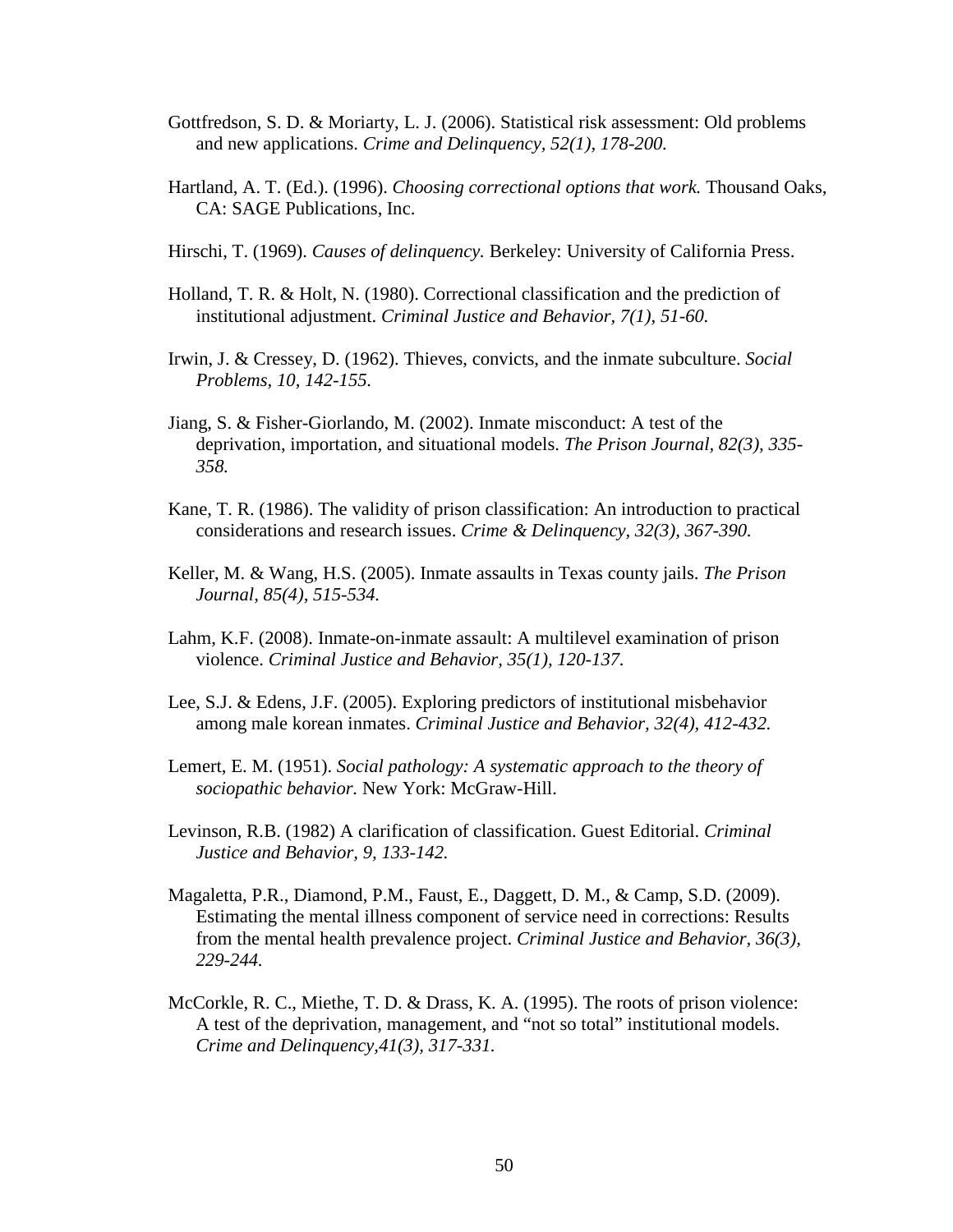- Miethe, T.D., Hart, T.C., and Regoeczi, W.C. (2008). The conjunctive analysis of case configurations: An exploratory method for the discrete multivariate analyses of crime data. *Journal of Quantitative Criminology* 24(2), 227-241.
- Olson, C.P., Laurikkala, M.K., Corzine, L.H., & Corzine, J. (2009). Immigration and violent crime: Citizenship status and social disorganization. *Homicide Studies, 13(3), 227-241.*
- Proctor, J.L. (1994). Evaluating a modified version of the federal prison system's inmate classification model: An assessment of objectivity and predictive validity. *Criminal Justice and Behavior, 21(2), 256-272.*
- Steiner, B. (2009). Assessing static and dynamic influences on inmate violence levels. *Crime and Delinquency, 55(1), 134-161.*
- Steiner, B., & Wooldredge, J. (2009). Implications of different outcome measures for an understanding of inmate misconduct. *Crime and Delinquency, 55(2), 1-29.*
- Steiner, B., & Wooldredge, J. (2008). Inmate versus environmental effects on prison rule violations. *Criminal Justice and Behavior, 35(4), 438-456.*
- Sutherland, E. H. & (1924). *Principles of criminology.* Chicago: University of Chicago Press.
- Sykes, G. (1958). *The society of captives.* Princeton, NJ: Princeton University Press.
- Tartaro, C., & Levy, M. P. (2007). Density, inmate assaults, and direct supervision jails. *Criminal Justice Policy Review, 18(4), 395-417.*
- U.S. Department of Justice, Bureau of Justice Statistics. (2008). *Jail statistics*. Retrieved October 12, 2009, from http://www.ojp.usdoj.gov/bjs/jails.htm.
- U.S. Department of Justice, National Institute of Corrections. (1998). *Objective jail classification systems: A guide for jail administrators.* Retrieved October 12, 2009, from http://www.nicic.org/pubs/1998/014373.pdf.
- Wener, R. (2006). Effectiveness of the direct supervision system of correctional design and management. *Criminal Justice and Behavior, 33(3), 392-410.*
- Williams, F. P. & McShane, M. D. (1999). *Criminological theory* (3<sup>rd</sup> ed.). Upper Saddle River, NJ: Prentice-Hall, Inc.
- Wright, K.N. (1988). The relationship of risk, needs, and personality: Classification systems and prison adjustment. *Criminal Justice and Behavior, 15(4), 454-471.*